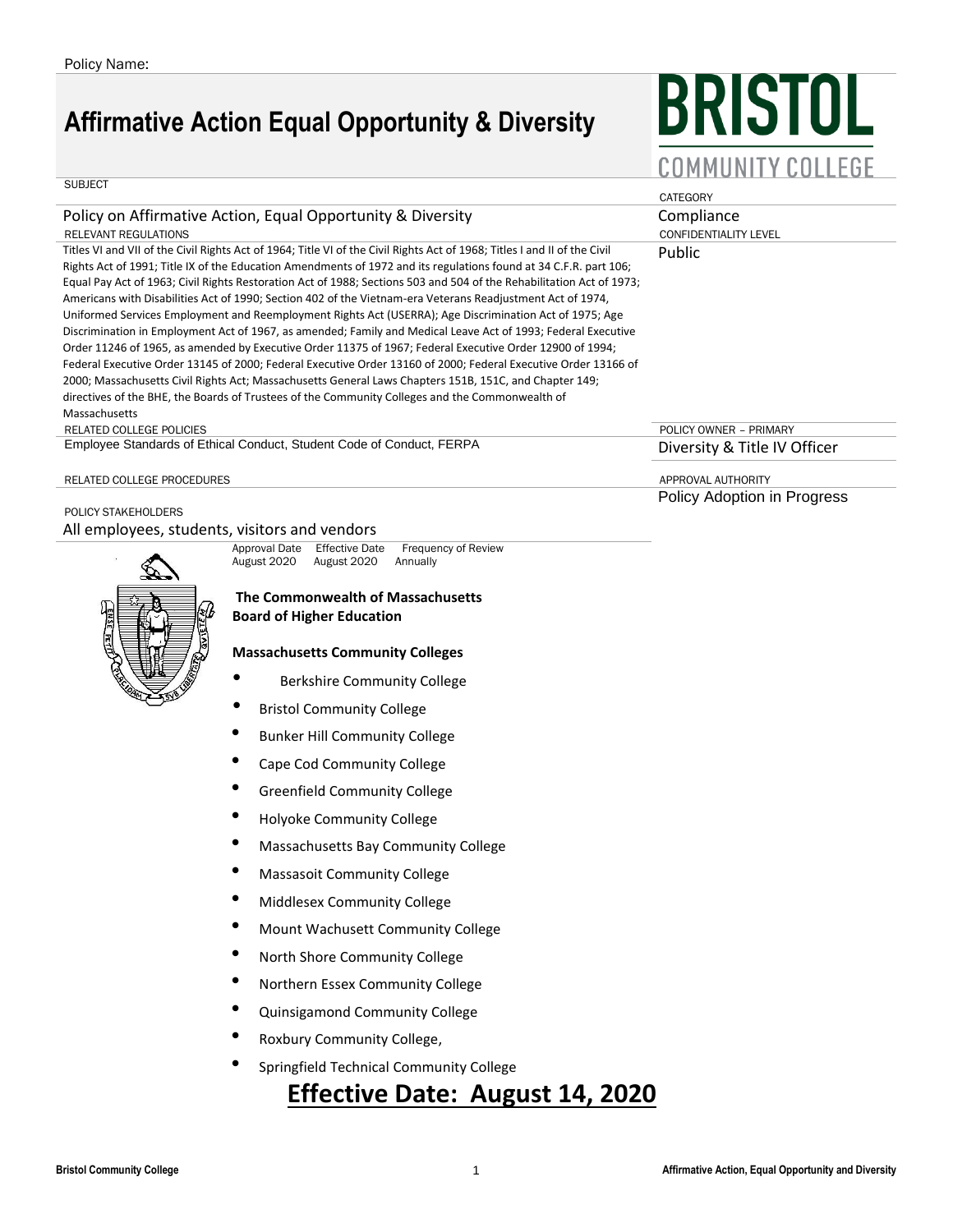|               | <b>Bookmark not defined.</b>                                                         |  |
|---------------|--------------------------------------------------------------------------------------|--|
|               | B. POLICY STATEMENT ON AFFIRMATIVE ACTION, EQUAL OPPORTUNITY Error!                  |  |
|               | <b>Bookmark not defined.</b>                                                         |  |
|               |                                                                                      |  |
| $C_{\bullet}$ |                                                                                      |  |
|               |                                                                                      |  |
|               |                                                                                      |  |
|               |                                                                                      |  |
|               |                                                                                      |  |
|               | IV. Non-Discrimination and Accommodation for Persons with Disabilities 30            |  |
|               |                                                                                      |  |
|               |                                                                                      |  |
|               | F. AFFIRMATIVE ACTION OFFICER AND TITLE IX COORDINATOR 34                            |  |
|               |                                                                                      |  |
|               |                                                                                      |  |
|               |                                                                                      |  |
|               |                                                                                      |  |
|               | $C_{\bullet}$                                                                        |  |
|               | $d_{\cdot}$                                                                          |  |
|               | e.                                                                                   |  |
|               | f.                                                                                   |  |
|               | g.                                                                                   |  |
|               |                                                                                      |  |
|               |                                                                                      |  |
|               |                                                                                      |  |
|               |                                                                                      |  |
|               |                                                                                      |  |
|               |                                                                                      |  |
|               |                                                                                      |  |
|               |                                                                                      |  |
|               |                                                                                      |  |
|               |                                                                                      |  |
|               |                                                                                      |  |
|               |                                                                                      |  |
|               |                                                                                      |  |
|               |                                                                                      |  |
|               |                                                                                      |  |
|               |                                                                                      |  |
|               |                                                                                      |  |
|               |                                                                                      |  |
|               |                                                                                      |  |
|               | III. Title IX Sexual Harassment Complaint Process                                    |  |
|               |                                                                                      |  |
|               |                                                                                      |  |
|               | Appendix C - Title IX Sexual Harassment Complaint Form  Error! Bookmark not defined. |  |
|               |                                                                                      |  |

A. OVERALL POLICY STATEMENT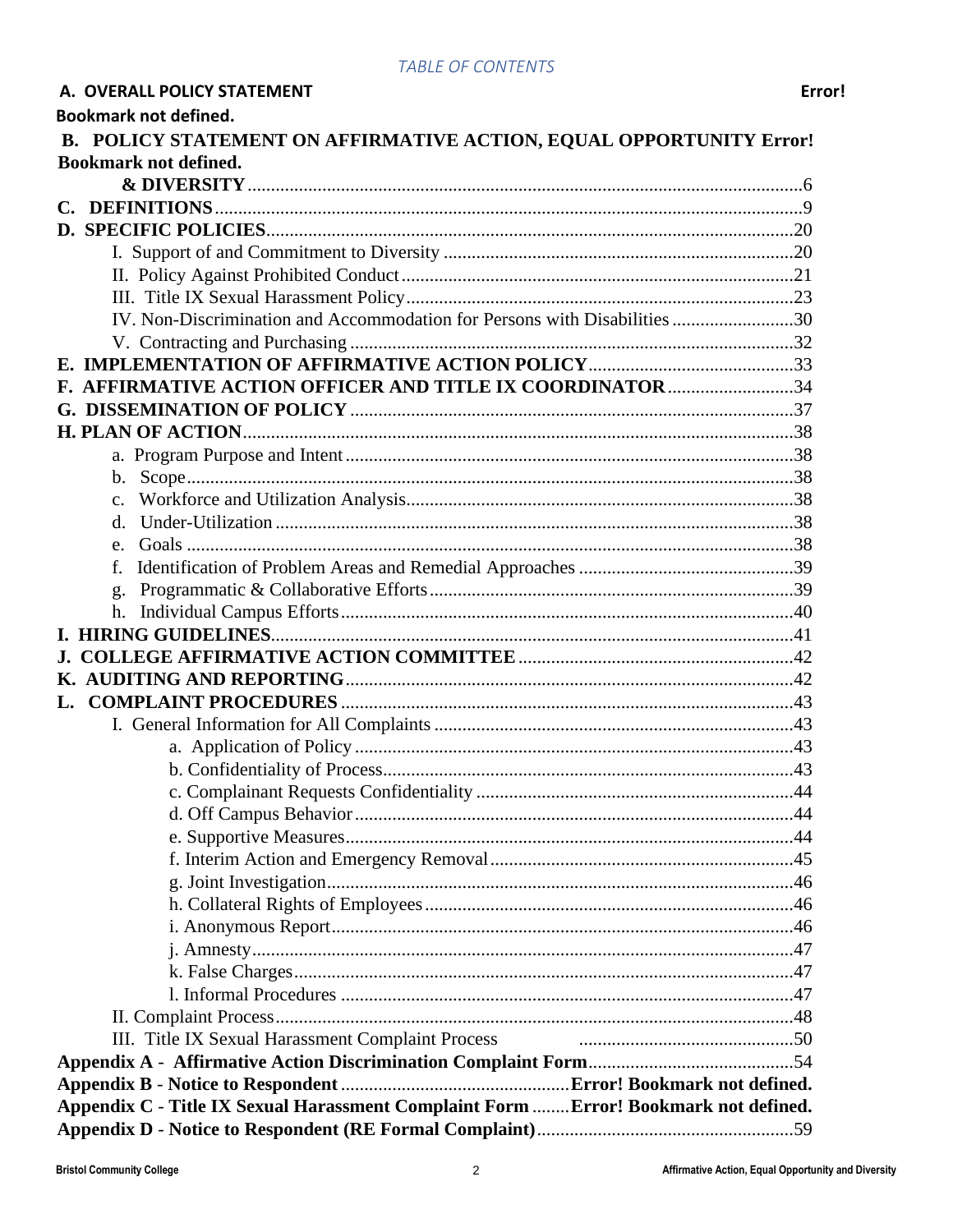## **CERTIFICATE OF APPROVAL FOR MASSACHUSETTS COMMUNITY COLLEGES POLICY ON AFFIRMATIVE ACTION, EQUAL OPPORTUNITY & DIVERSITY**

The Commonwealth of Massachusetts' Community Colleges' Policy on Affirmative Action, Equal Opportunity & Diversity has been approved for implementation by the Colleges and the Board of Higher Education, effective August 14, 2020.

This Policy shall replace the previous Policy, which was approved by the Board of Higher Education and implemented on October 11, 2013, as amended in September 2014 and December 2014. This Policy shall remain in full force and effect until a successor Policy is approved and implemented. The Community Colleges will continually review this Policy and the Complaint Procedure to ensure compliance with the requirements of federal and state laws and regulations.

Carlos E. Santiago Commissioner Department of Higher Education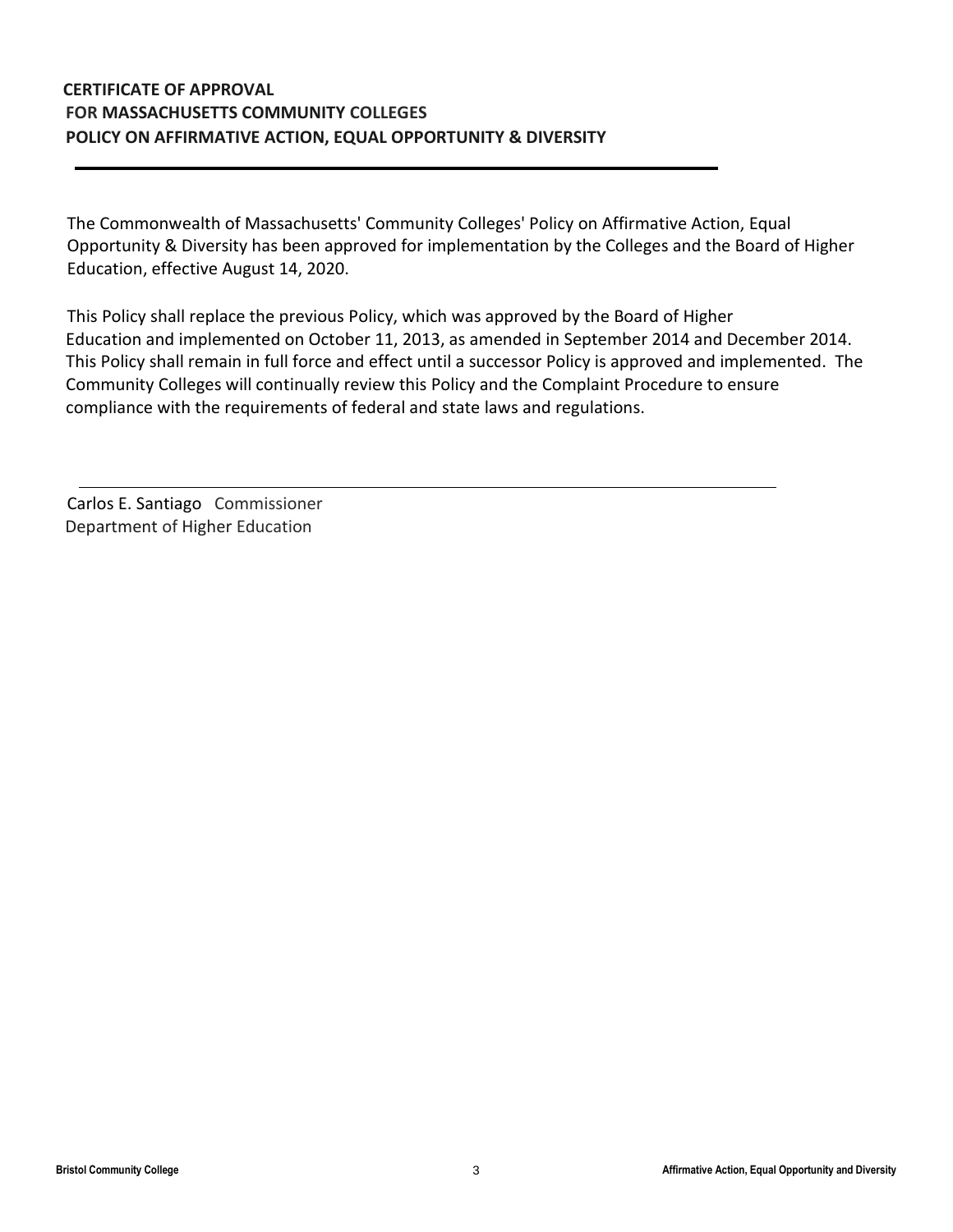## **1. Purpose / Scope of this Document:**

The Commonwealth of Massachusetts' Community Colleges' Policy on Affirmative Action, Equal Opportunity & Diversity has been approved for implementation by the Colleges and the Board of Higher Education, effective August 14, 2020.

This Policy shall replace the previous Policy, which was approved by the Board of Higher Education and implemented on October 11, 2013, as amended in September 2014 and December 2014. This Policy shall remain in full force and effect until a successor Policy is approved and implemented. The Community Colleges will continually review this Policy and the Complaint Procedure to ensure compliance with the requirements of federal and state laws and regulations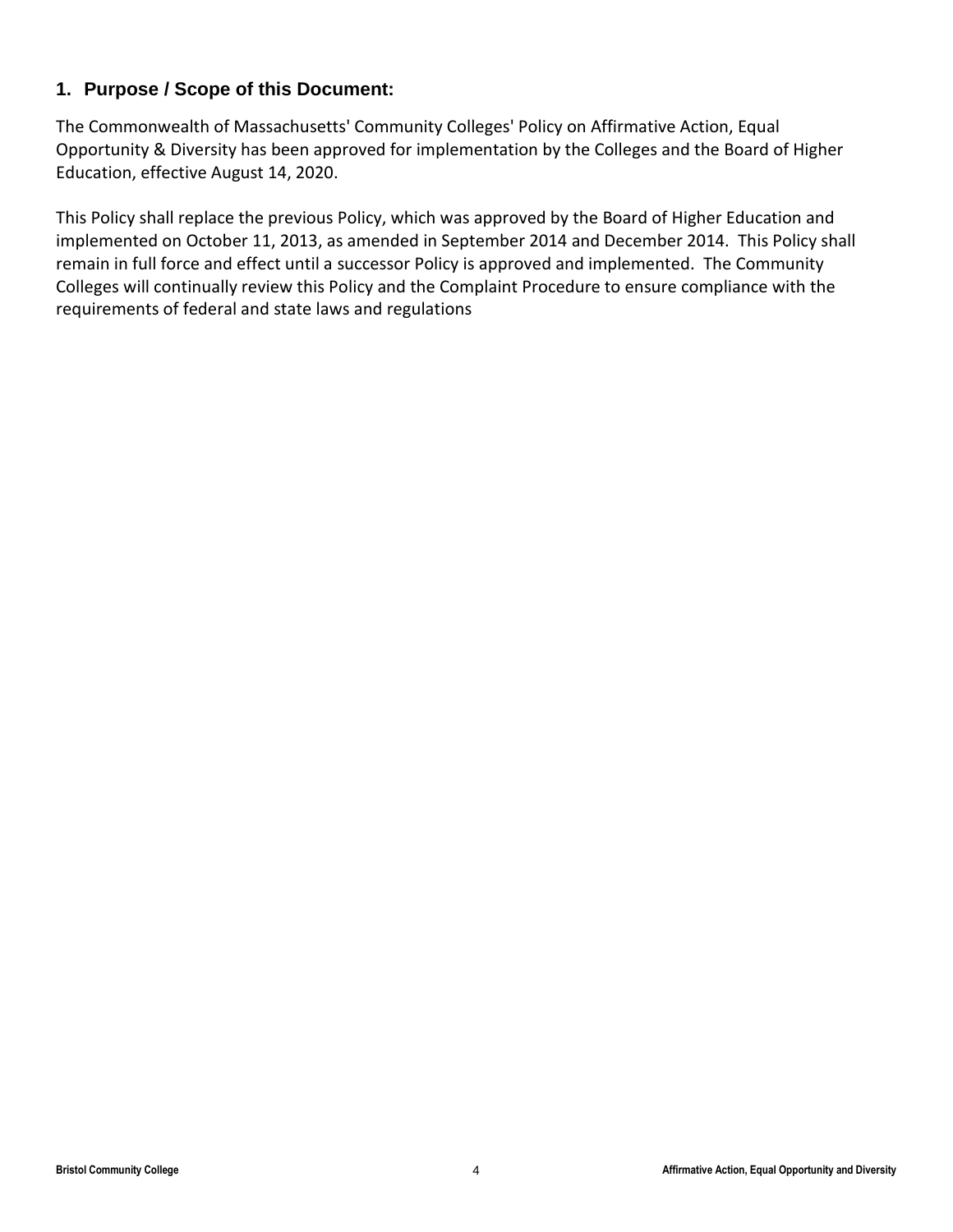## **2. Overall Policy Statement**

The Community Colleges have carefully developed and outlined the major elements of an effective Affirmative Action, Equal Opportunity & Diversity Policy with the understanding that a successful policy requires more than the knowledge of laws, regulations and current government requirements. It demands leadership, vision, and commitment to fully comprehend what challenges Community Colleges face in preparing students for the twenty-first century. The Colleges, both collectively and individually, commit themselves to not only the valuing of human dignity, but to the appreciation of the necessity of providing all members of the College Community an experience that equips them to relate to all persons and groups in the increasingly global and diverse world in which we all live and work.

The Community Colleges wish to take a role of leadership in providing an environment where equity and diversity are truly valued beyond verbal commitments and mere tolerance. This leadership role requires that we all share responsibility for making constructive campus-wide changes in response to the principles set forth in this Policy. By turning our collective energies into making Affirmative Action an integral part of campus life, we continue to fulfill our mission in developing the talents and potential of all members of our College Communities and our society.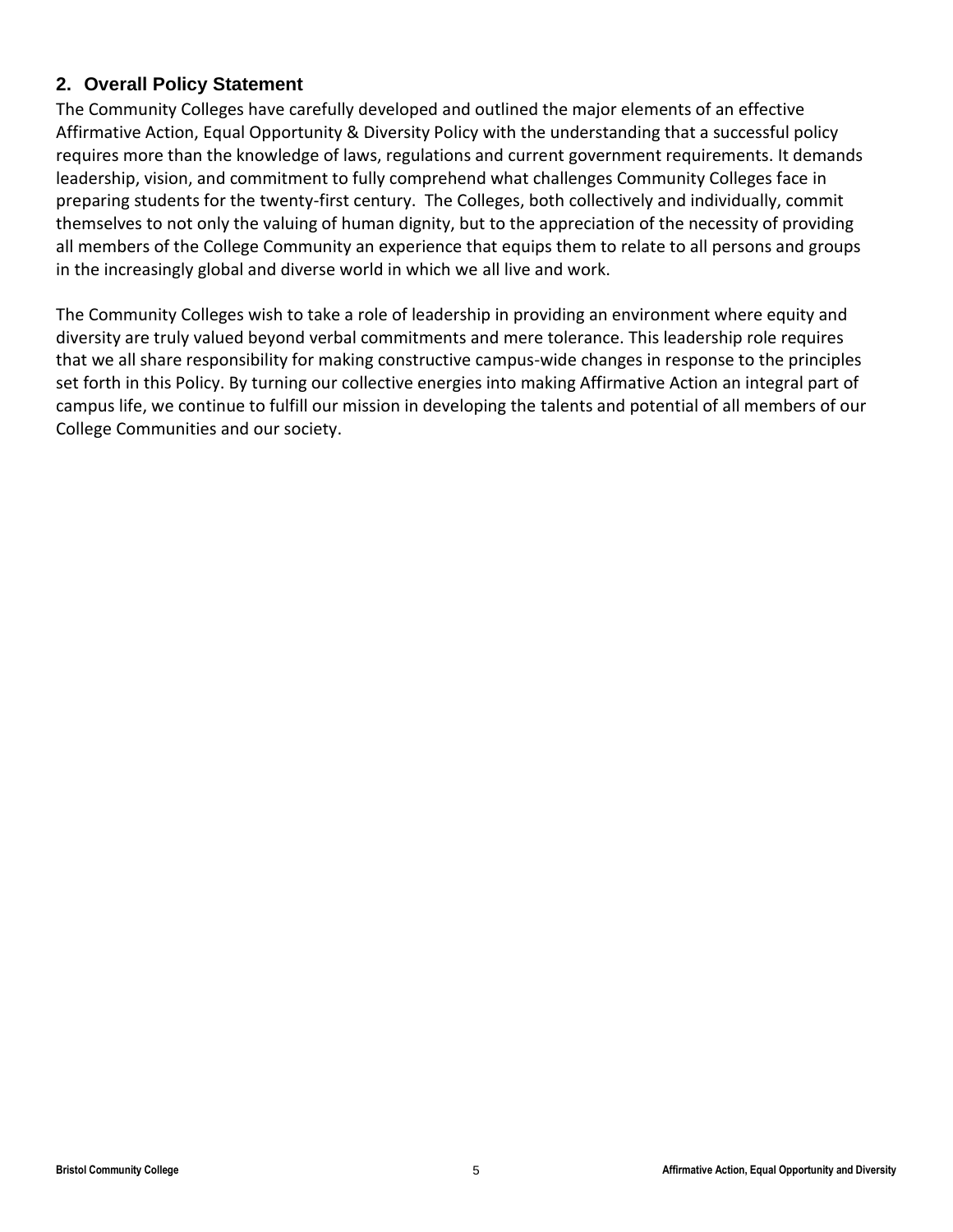## <span id="page-5-0"></span>POLICY STATEMENT ON AFFIRMATIVE ACTION, EQUAL OPPORTUNITY & DIVERSITY

The Board of Higher Education of the Commonwealth of Massachusetts is responsible under Chapter 15A of the General Laws of the Commonwealth of Massachusetts for the overall governance of the public higher education system, which includes the fifteen Community Colleges. The Board of Higher Education and the Boards of Trustees of the Community Colleges maintain and promote a policy of nondiscrimination on the basis of race, creed, religion, color, gender, gender identity, sexual orientation, age, disability, genetic information, maternity leave, military service and national origin ("protected class(s)/classification(s)." Further, this policy prohibits retaliation and incorporates by reference, and where applicable, the requirements of Titles VI and VII of the Civil Rights Act of 1964; Title VI of the Civil Rights Act of 1968; Titles I and II of the Civil Rights Act of 1991; Title IX of the Education Amendments of 1972 and its regulations found at 34 C.F.R. part 106; Equal Pay Act of 1963; Civil Rights Restoration Act of 1988; Sections 503 and 504 of the Rehabilitation Act of 1973; Americans with Disabilities Act of 1990; Section 402 of the Vietnam-era Veterans Readjustment Act of 1974, Uniformed Services Employment and Reemployment Rights Act (USERRA); Age Discrimination Act of 1975; Age Discrimination in Employment Act of 1967, as amended; Family and Medical Leave Act of 1993; Federal Executive Order 11246 of 1965, as amended by Executive Order 11375 of 1967; Federal Executive Order 12900 of 1994; Federal Executive Order 13145 of 2000; Federal Executive Order 13160 of 2000; Federal Executive Order 13166 of 2000; Massachusetts Civil Rights Act; Massachusetts General Laws Chapters 151B, 151C, and Chapter 149; directives of the BHE, the Boards of Trustees of the Community Colleges and the Commonwealth of Massachusetts; and other applicable local, state and federal constitutions, statutes, regulations and executive orders.

Non-discrimination requires the elimination of all existing unlawful discriminatory conditions, whether purposeful or inadvertent. The Community Colleges are continuing to systematically examine all policies and procedures to be sure that they do not, if implemented as stated, operate to the detriment of any person on the basis of a protected classification. The Colleges shall require that the practices of those responsible in matters of employment and education, including all supervisors and faculty, are nondiscriminatory. Should the College discover discrimination in treatment or effect in any employment, educational or service decision, action, inaction or practice within the College, all appropriate corrective and/or disciplinary actions shall be taken under the direction of the President of the College subject to any applicable collective bargaining agreement or other policy or procedure of the College.

The Community Colleges are committed to a policy of Affirmative Action, equal opportunity, equal education, non-discrimination, and diversity. They are committed to providing a learning, working and living environment – whether in person or in the virtual/online setting - for their students, employees and other members of the College Community, which values the diverse backgrounds of all people. The Colleges are committed to assuring that the "College Experience" is one that challenges, empowers, supports, and prepares its students to live in, work in, and value our increasingly global and diverse world. The Colleges believe that the diversity of socio-economic, racial, ethnic, religious, gender, sexual orientation, age and disability backgrounds of members of the College Community enriches the institutions and their various constituencies. The Colleges will not tolerate behavior based on bigotry, which has the effect of discriminating unlawfully against any member of their communities.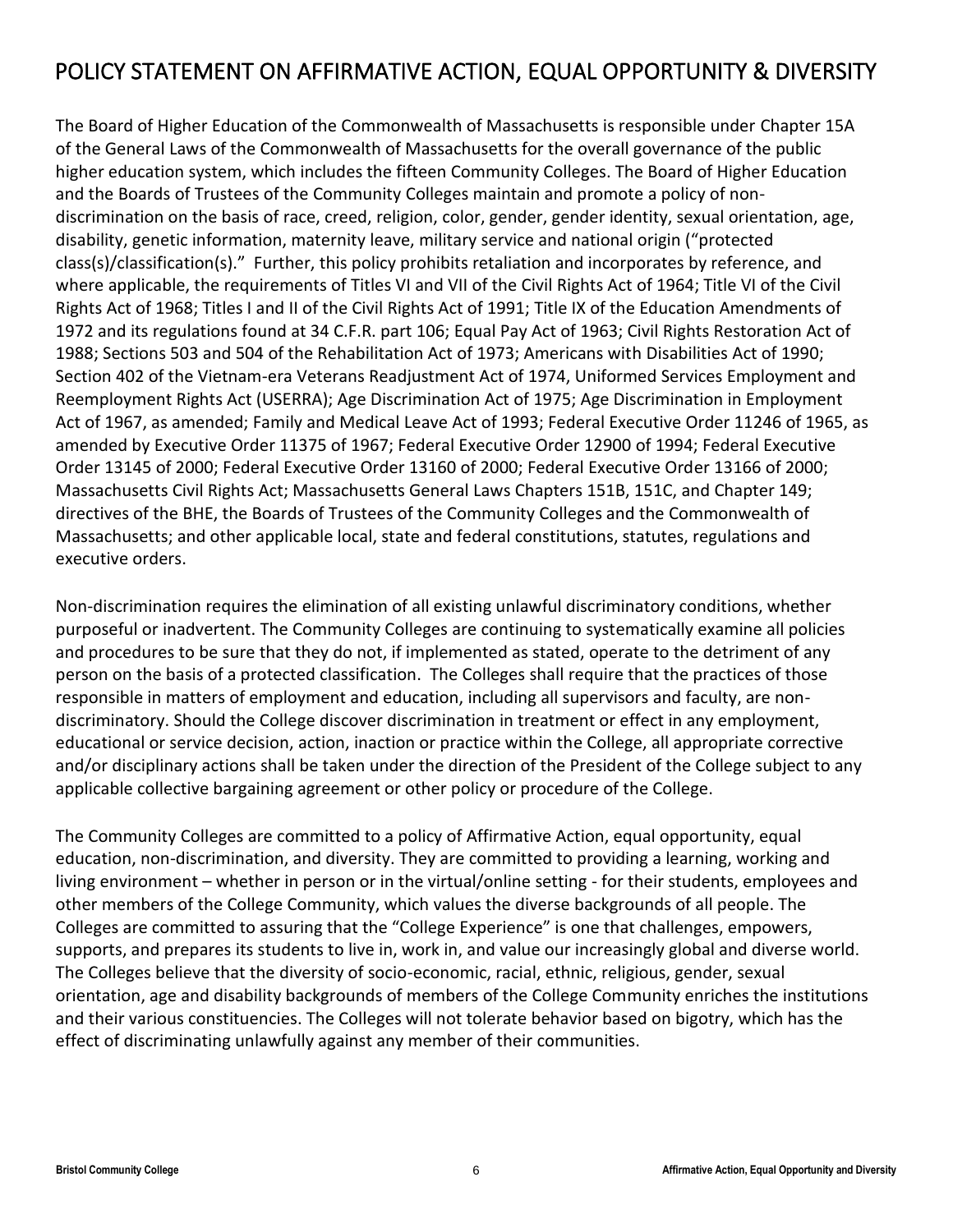The Community Colleges provide equal access to educational, co-curricular and employment opportunities at the Colleges for all applicants, students and employees in compliance with all applicable laws, regulations and policies. All benefits, privileges and opportunities offered by the Colleges are available to all students, employees and other persons having dealings with the institutions on a non-discriminatory basis. The Colleges are committed to taking a pro-active Affirmative Action posture with respect to their recruitment, selection and promotion of students and employees.

The purpose of the Affirmative Action component of this Policy is to establish a set of programmatic objectives, which shall provide for the recruitment*,* access and advancement of qualified persons from within the protected classes/classifications recognized under this Policy with respect to employment and enrollment opportunities. The intent of this Policy is to responsibly recognize, and to whatever extent possible, resolve the effects of past societal discrimination and the impact which that discrimination has had, not only on victims of such discrimination, but on the total academic, educational and social system as well. It is not intended and should not be used to discriminate against any applicant, employee, or student because of a protected classification.

In response to that recognition, the Colleges, through their Boards of Trustees and Presidents, fully endorse the plan of action set forth in this Policy and shall oversee and monitor its implementation through the Affirmative Action Officer and other assigned personnel.

The following specific policies are established:

- Equal opportunity and affirmative action shall apply to all segments of the College; full and part-time employment; day and continuing education; the curriculum and offerings of the College.
- Equal opportunity and affirmative action shall be applied to the recruitment process for employment and/or access to education.
- Students will have access to the College, programs of study, activities, and other resources intended to serve them, according to the policies of the individual Colleges.
- Equal employment opportunity and affirmative action will be realized in all personnel employment, including recruitment, application for employment, hiring, benefits, compensation, training, promotion, and termination.
- All policies, procedures, privileges, and conditions of the College will follow and incorporate applicable equal opportunity and affirmative action rules and regulations.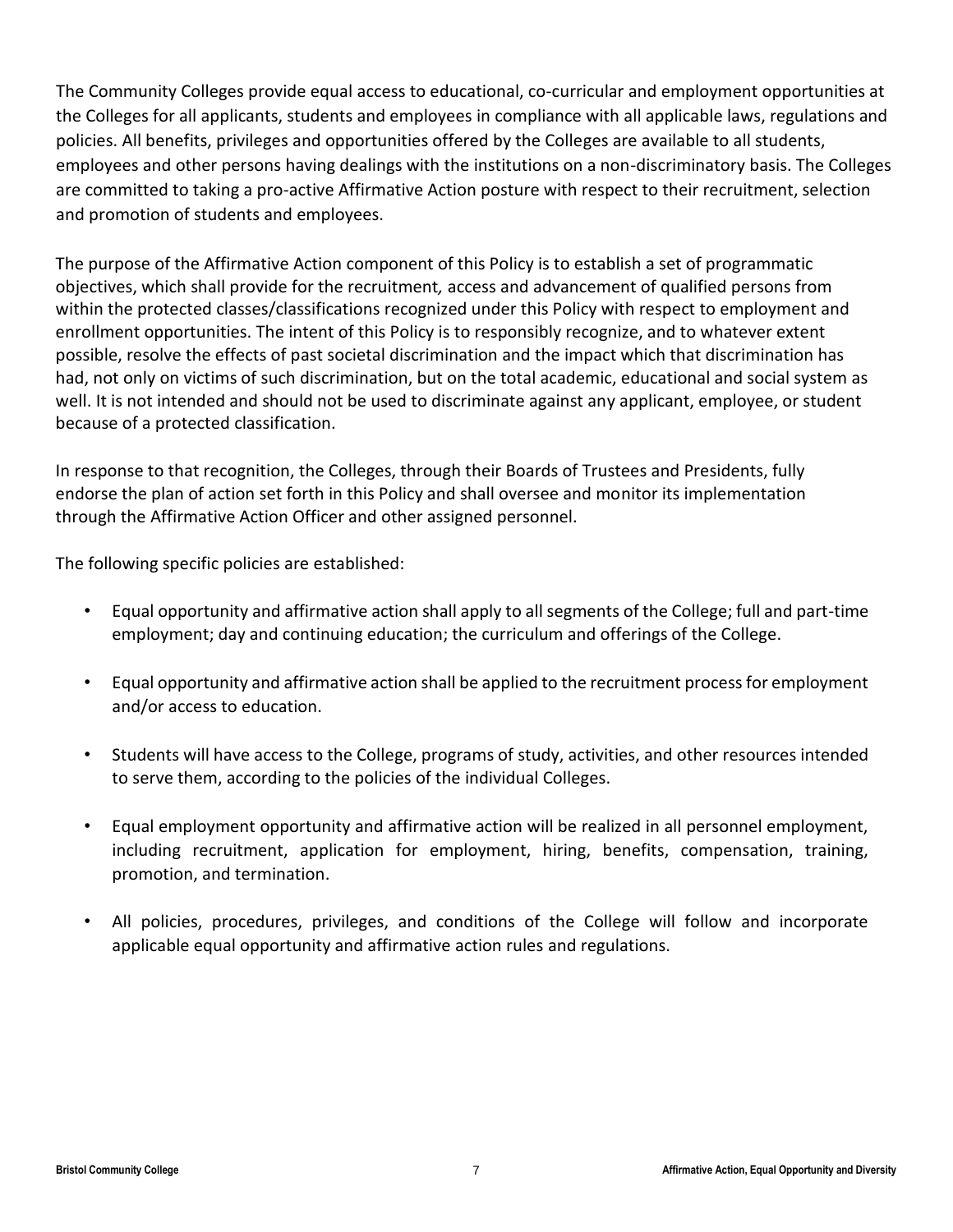The above-stated policies are intended to be applied broadly with the goal of promoting equal opportunity and diversity in Community Colleges. The Community Colleges pledge to apply all policies consistently, fairly, and vigorously. Attempts to subvert or abuse these policies will not be tolerated. Appropriate disciplinary action will be taken in the case of an infraction.Such disciplinary action shall be consistent with the appropriate collective bargaining agreement, if applicable.

All policies are made in compliance with laws and regulations and executive orders promulgated by the federal and state governments and other appropriate agencies and authorities, where applicable.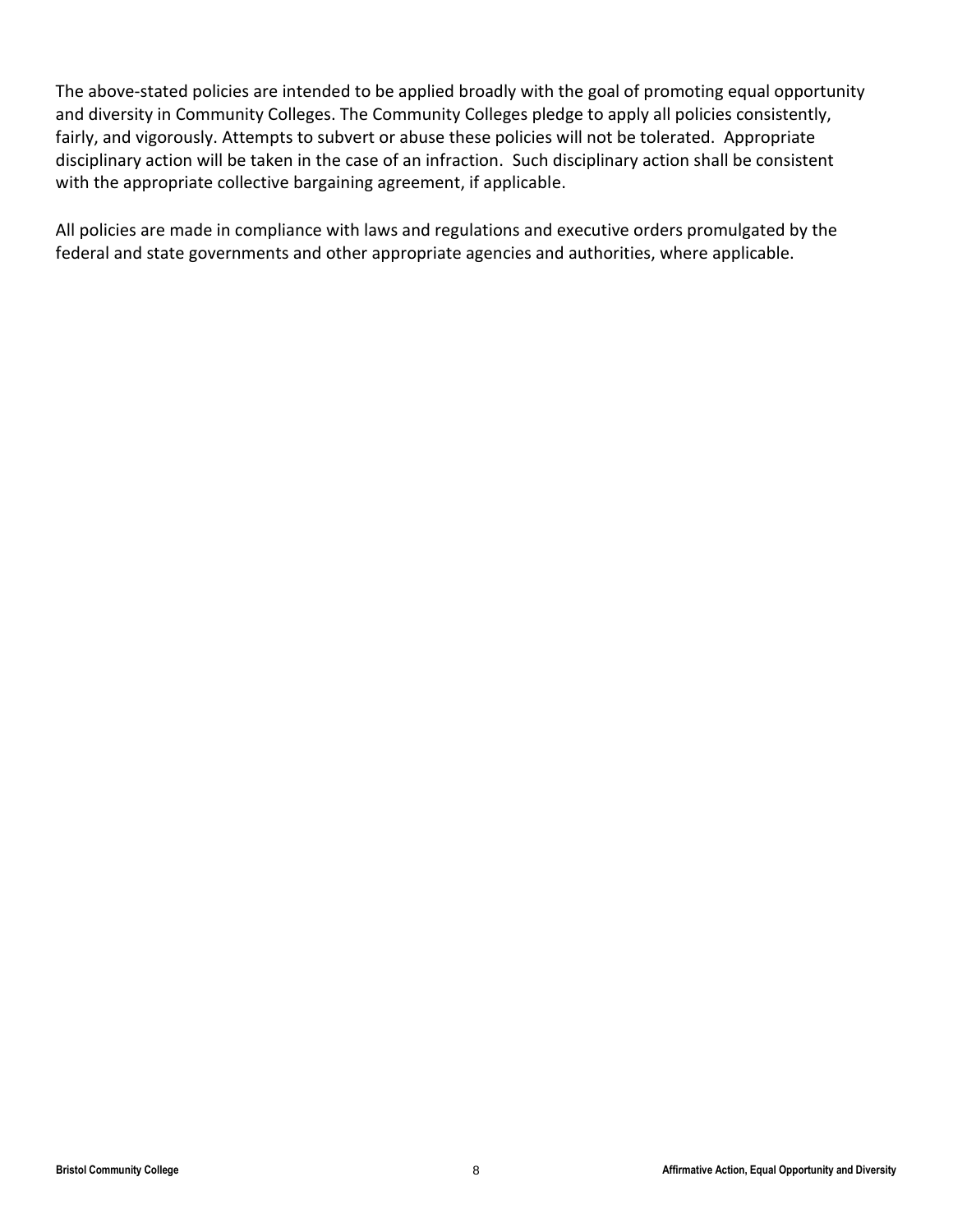## <span id="page-8-0"></span>C. DEFINITIONS

**ADA/504 COORDINATOR**: A College employee assigned the responsibility for maintaining the College's compliance with the Americans with Disabilities Act and Section 504 of the Rehabilitation Act. Alleged violations of the ADA or Section 504 shall be subject to the Affirmative Action Policy's Complaint Procedure as administered by the Affirmative Action Officer. The ADA/504 Coordinator is Gia Sanchez and can be contacted at 774 357-2264, [diversitytitleIX@bristolcc.edu](mailto:diversitytitleIX@bristolcc.edu) .

**ADVISOR**: A single person of the Complainant's/Respondent's choice, who may be but is not required to be an attorney (for union employees this may be a union representative), who may be present in any meeting or proceeding prescribed by this Policy, and who may inspect and review evidence. It is the advisor's responsibility to conduct cross-examination during the hearing if the Title IX Sexual Harassment Process is being used. The advisor's role is otherwise strictly limited to providing direct assistance to the party that they advise.

**AFFIRMATIVE ACTION OFFICER ("AAO")**: A College employee assigned the responsibility of administering the College's Affirmative Action Policy. The Affirmative Action Officer may also serve as the College's Title IX Coordinator and/or the ADA/504 Coordinator. If the Affirmative Action Officer is the person against whom the complaint is filed, the President shall designate another College official to act as the Affirmative Action Officer for purposes of administering the Affirmative Action Policy. The Affirmative Action Officer is Gia Sanchez and can be contacted at 774 357-2264, [diversitytitleIX@bristolcc.edu](mailto:diversitytitleIX@bristolcc.edu)

**COMPLAINT**: A written or verbal complaint alleging a violation of the Affirmative Action Policy, other than a Formal Complaint.

**COMPLAINT PROCESS**: The process used to address all Complaint's alleging a violation of the Affirmative Action Policy, other than a Formal Complaint of Title IX Sexual Harassment.

**COMPLAINANT**: The student(s) or employee(s), or applicant for admission or employment, filing the complaint. In cases involving Title IX, this is an individual who is alleged to be the victim of conduct that could constitute sexual harassment.

## **CONFIDENTIAL REPORTING RESOURCES**:

Persons who have experienced prohibited forms of sexual harassment under this Affirmative Action Policy may share information confidentially with designated employees ("Confidential Employees") who cannot reveal identifying information to any third party unless one or more of the following conditions is present:

- the individual has provided written consent to disclose information;
- there is a concern about imminent harm to self or others;
- the information concerns the neglect or abuse of someone who is a minor, elderly, or disabled; or
- an employee is responsible for providing non-identifiable information for purposes of the Clery Act.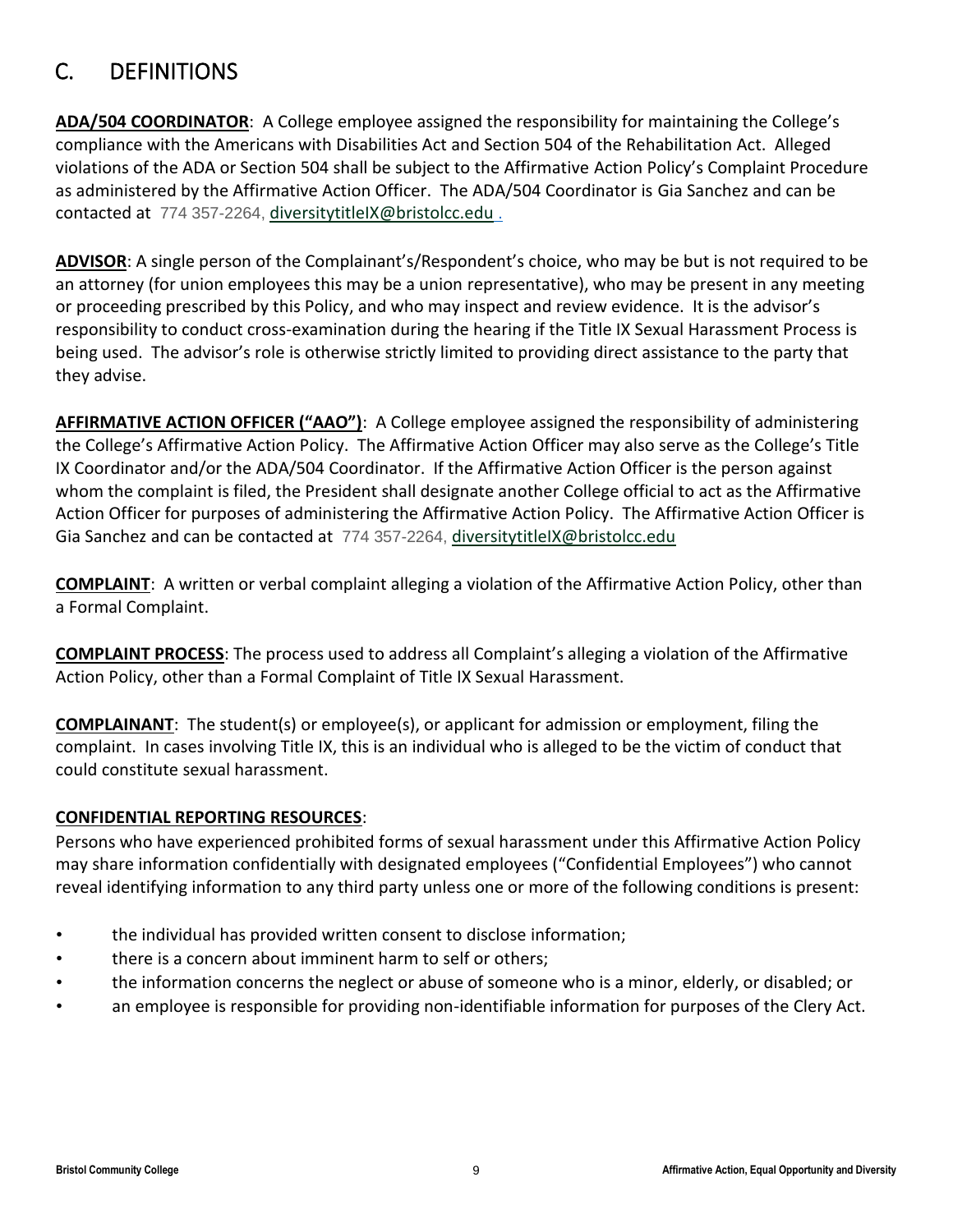"Confidential Employees" include:

- licensed mental health counselors;
- licensed health care personnel; and
- other employees as designated by each College.

A list of Confidential Employees shall be posted at each College.

Please bear in mind, however, that if one requests certain supportive measures from the College (e.g., extension for academic work or changing classes, residence halls or work locations), other College officials may be contacted only for the purpose of providing the requested measures. In such cases, one's privacy will be maintained to the extent that respecting confidentiality will not impair the College's ability to provide the requested measures. One may also confidentially report any form of sexual harassment, sexual assault, domestic violence, dating violence, stalking, and/or retaliation as well as other forms of sexual violence and gender-based harassment to community support resources, which are not required to share information with the College.

**CONSENT**:"Consent" must be informed, voluntary, and mutual, and can be withdrawn at any time. There is no consent when there is force, expressed or implied, or when coercion, intimidation, threats, or duress is used. Whether a person has taken advantage of a position of influence over another person may be a factor in determining consent. Silence or absence of resistance does not imply consent. Past consent to sexual activity with another person does not imply ongoing future consent with that person or consent to that same sexual activity with another person.

If a person is mentally or physically incapacitated or impaired so that such person cannot understand the fact, nature, or extent of the sexual situation, there is no consent; this includes impairment or incapacitation due to alcohol or drug consumption that meets this standard, or being asleep or unconscious.

**DAY**: As used in this policy, shall mean a calendar day.

**DECISION MAKER**: An individual who is not the same person as the Title IX Coordinator (or designee), chosen by the Title IX Coordinator to reach a determination regarding responsibility by applying the standard of evidence the College has designated in the College's complaint procedures for use in all Formal Complaints of Title IX Sexual Harassment.

**EQUAL OPPORTUNITY**: A College's effort to ensure that all personnel and academic decisions, programs and policies are formulated and conducted in a manner which will ensure equal access for all people and prevent discrimination. As part of this effort, a College will ensure that employment and academic decisions, programs and policies will be based solely on the individual eligibility, merit or fitness of applicants, employees and students without regard to race, color, creed, religion, national origin, age, disability, sex, marital status, military service, gender identity, genetic information, sexual orientation or political or union affiliation.

**FORMAL COMPLAINT:** Formal Complaint means a document signed by a Complainant or signed by the Title IX Coordinator alleging Title IX Sexual Harassment against a Respondent about conduct within [the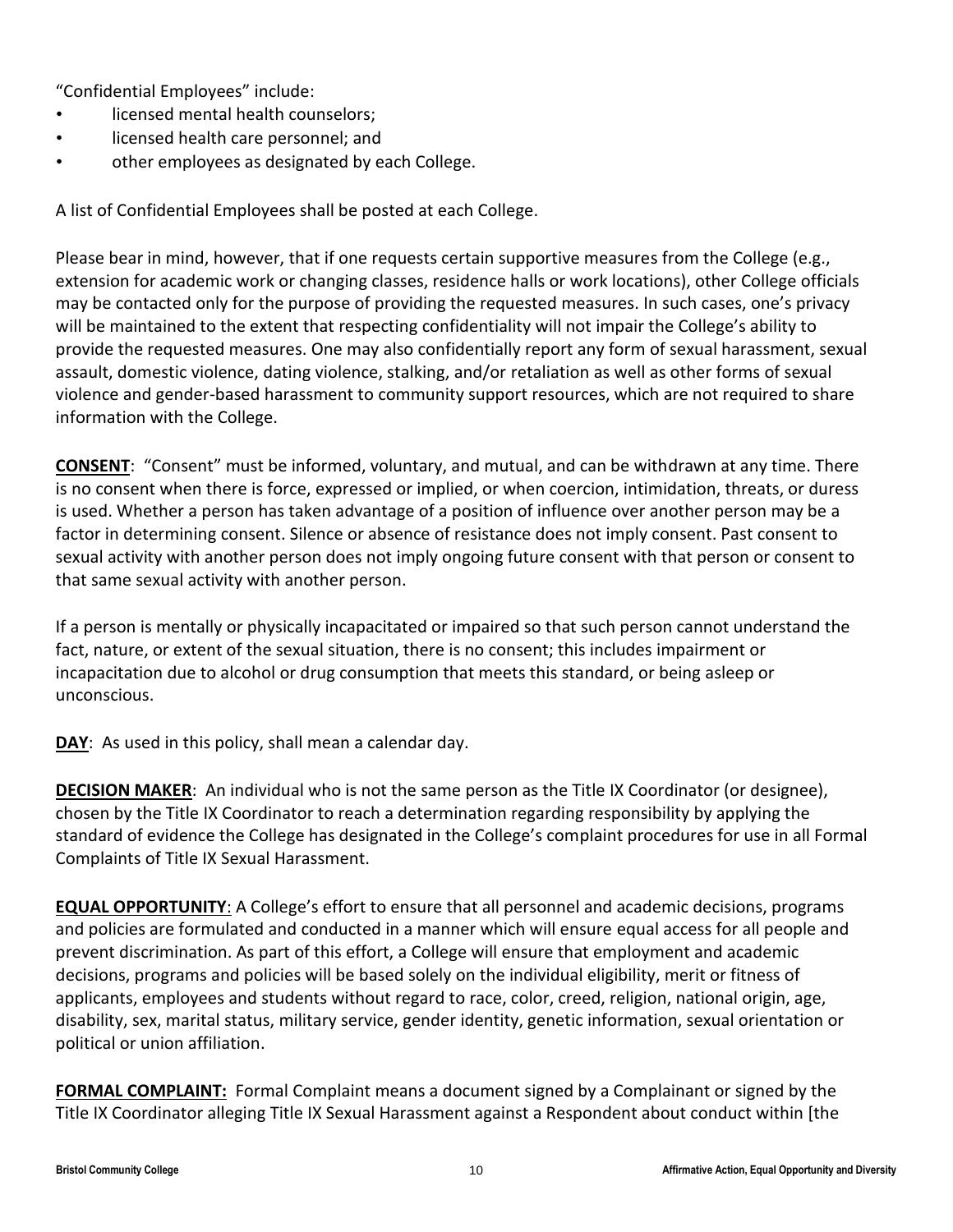College's] education program or activity and requesting initiation of the [College's] complaint procedures, [including an investigation of] the allegation of Title IX Sexual Harassment. At the time of filing a Formal Complaint, a Complainant must be participating in or attempting to participate in the education program or activity of the College with which the Formal Complaint is filed. A Formal Complaint may be filed with the Title IX Coordinator in person, by mail, or by electronic mail, by using the contact information listed for the Title IX Coordinator, and by any additional method designated by the College. As used in this definition the phrase "document filed by a Complainant" means a document or electronic submission (such as by electronic mail or through an online portal provided for this purpose by the College) that contains the Complainant's physical or digital signature, or otherwise indicates that the Complainant is the person filing the Formal Complaint.

**INSTRUCTIONAL PERIOD**: The academic semester, summer session or intersession when a Complainant knows or should have known of an act or inaction in violation of this Policy. The Instructional Period shall end on the last day of final exams.

**PREPONDERANCE OF EVIDENCE**: The evidentiary standard used in resolving all complaints filed under this Policy's Complaint Procedures. The standard is met if the proposition is [more likely](http://en.wikipedia.org/wiki/Probability) to be true than not true (i.e.; more probable than not). Effectively, the standard is satisfied if there is greater than 50 percent chance that the proposition is true.

**PROHIBITED CONDUCT**: The following conduct is prohibited under this policy:

**1. Discrimination**: An intentional or unintentional act which adversely affects employment and/or educational opportunities because of a person's membership in a protected class or association with a member(s) of a protected class. Discrimination may be classified as either disparate impact (practices that are facially neutral in their treatment of different groups but that in fact fall more harshly on one group than another and cannot be justified by business necessity) or disparate treatment (treatment of an individual that is less favorable than treatment of others based on discriminatory reasons). A single act of discrimination or discriminatory harassment may be based on more than one protected class status. For example, discrimination based on anti-Semitism may relate to religion, national origin, or both; discrimination against a pregnant woman may relate to sex, marital status, or both; or discrimination against a transgender individual may relate to gender identity, sex or sexual orientation.

Examples of behavior that may constitute discrimination, include, but are not limited to:

- a. Differences in salaries or other benefits that are paid to one or more men or women if the differences are not based on a bona fide occupational qualification.
- b. Differences in terms, conditions and privileges of employment (including, but not limited to hiring, promotion, reassignment, termination, salary, salary increases, discipline, granting of tenure, selection for awards, etc.) on a prohibited basis.
- c. Unlawful disparity of treatment in educational programs and related support services on the basis of membership in a legally protected class.
- d. Developing position descriptions or qualifications, which, without lawful justification, are so specific as to have a disparate exclusionary impact on a group of individuals because of their membership in a protected class.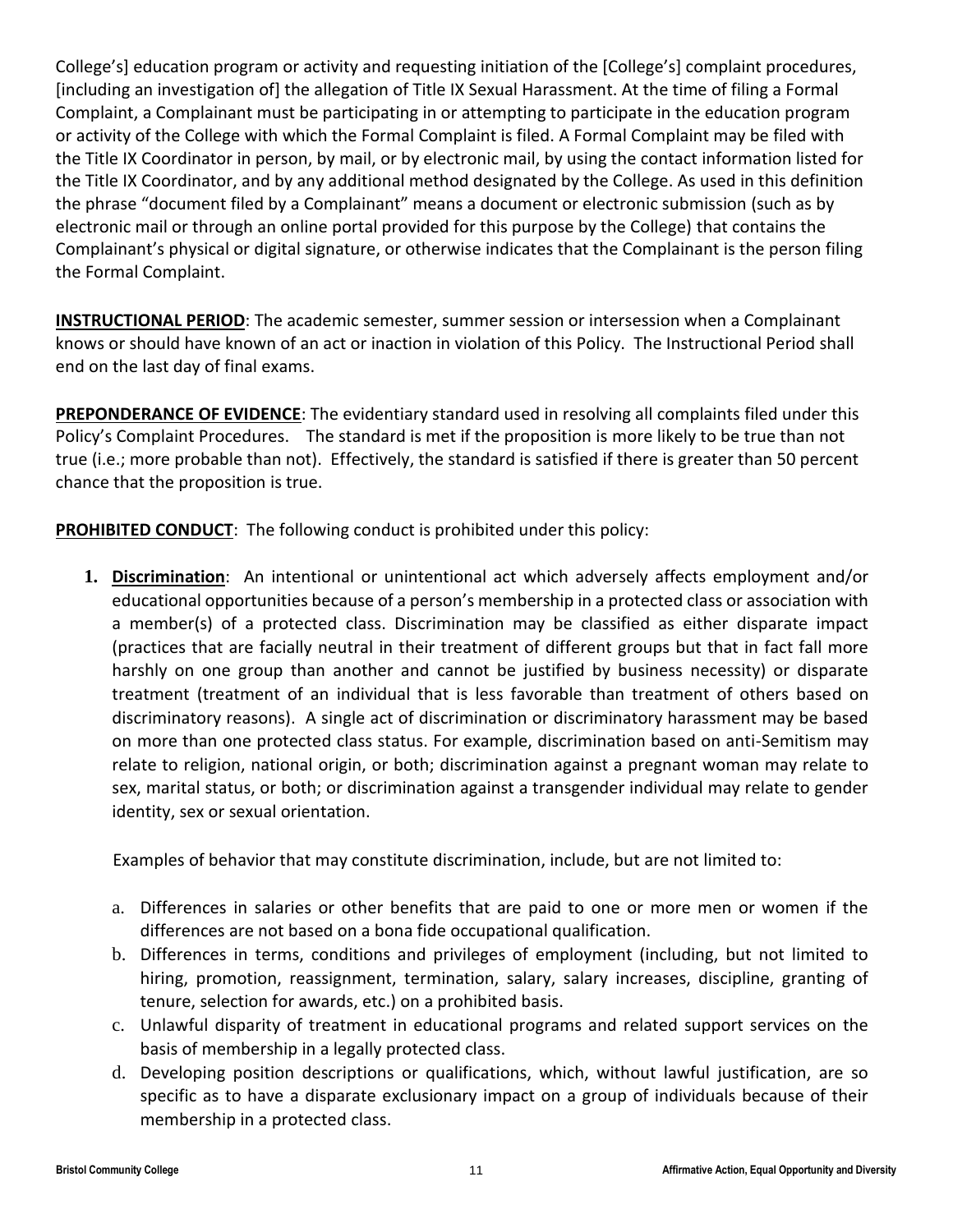- e. Singling out, treating or causing to treat persons of one protected class differently from others because of assumptions about or stereotypes of the intellectual ability, interest, or aptitudes of persons of those aforementioned groups.
- f. Limiting access to housing, or participation in athletic, social, cultural or other activities to students because of membership in a protected class not based on a bona fide requirement or distinction.
- g. Failing or refusing to hire or promote a person because of their age.
- h. Classifying a position or positions as unsuitable for persons of certain religions.
- i. Forcing employees or students to participate or not participate in a religious activity as a condition of their employment or education.
- j. Excluding members of a certain race or national origin from a category of positions or from a department or division.
- k. Restricting the number of Vietnam era veterans or qualified persons with disabilities in a category of positions or in a department or division.
- l. Using information on marital or parental status for employment decisions where the use of such information has a disparate impact on persons of one gender or sexual orientation.
- m. Advising students of similar interests and backgrounds differently because of their gender or gender identity.
- n. Diverting a discussion of a student's or employee's work toward a discussion of his or her physical attributes or appearances.
- o. Forcing female students to sit in the back of the class on the stereotyped assumption that each of them has a lower aptitude for learning that particular subject than male students.
- p. Placing unreasonable expectations upon students of particular races or national origins on the basis of stereotyped assumptions that members of those protected classes have a better aptitude for certain academic subjects than students not of those races or national origins.
- **2. Discriminatory Harassment**: Discriminatory harassment. A form of unlawful discrimination including verbal and/or physical conduct based on legally protected characteristics and/or membership in a protected class that:
	- a. has the purpose or effect of creating an objectively intimidating, hostile or offensive work or educational environment;
	- b. has the purpose or effect of unreasonably interfering with an individual's work or learning performance; or
	- c. otherwise unreasonably adversely affects an individual's employment or educational opportunities.

For purposes of this Policy, conduct constitutes hostile environment harassment when it:

- a. is targeted against an individual(s) on the basis of his or her membership in a protected class;
- b. is not welcomed by the individual(s); and
- c. is sufficiently severe or pervasive that it alters the conditions of education or employment and creates an environment that a reasonable person would find intimidating, hostile or offensive.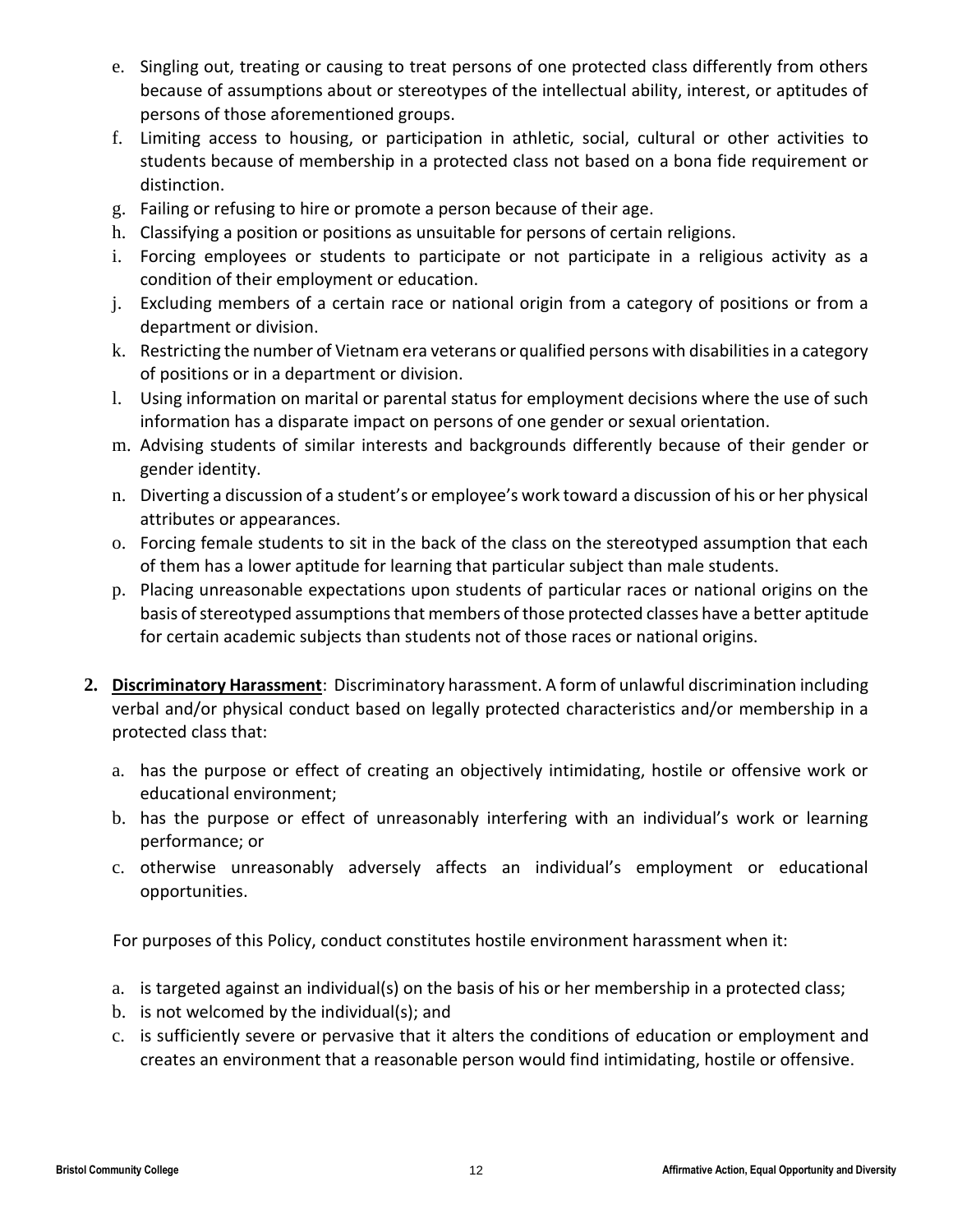The determination of whether an environment is "hostile" is based on the totality of the circumstances. These circumstances could include the frequency of the conduct, its severity, and whether it is threatening or humiliating. Simple teasing, offhand comments and isolated incidents (unless extremely serious) will not amount to hostile environment harassment under this Policy.

Examples of behavior that may constitute discriminatory harassment include, but are not limited to:

- a. Physically harassing another individual (or group of individuals) because of that person's or persons' membership in a protected class by assaulting, touching, patting, pinching, grabbing, staring, leering at them, making lewd gestures, invading their personal space, blocking their normal movement, or other physical interference.
- b. Encouraging others to physically or verbally abuse an individual (or group of individuals) because of that person or persons' membership in a protected class.
- c. Threatening to harm an individual (or group of individuals) because of that person or persons' membership in a protected class.
- d. Directing epithets or slurs at an individual (or group of individuals) because of that person or persons' membership in a protected class.
- e. Displaying hostile, derogatory and/or intimidating symbols/objects to an individual (or group of individuals) because of that person or persons' membership in a protected class.
- **3. Gender-Based Harassment**:Unwelcome conduct of a nonsexual nature based on a student's actual or perceived sex, including conduct based on gender identity, gender expression, and nonconformity with gender stereotypes, where:
	- a. submission to such conduct is made either explicitly or implicitly a term or condition of an individual's employment or education; and/or
	- b. submission to, or rejection of, such conduct by an individual is used as a basis for academic or employment decisions affecting that individual; and/or
	- c. such conduct has the purpose or effect of substantially interfering with an individual's academic or professional performance or creating an intimidating, hostile, or offensive employment, educational, or living environment based on gender.
- **4. Retaliation**: Taking adverse employment or educational action against a person who files claims, complaints or charges under these procedures, or under applicable local, state or federal statute, who is suspected of having filed such claims, complaints or charges, who has assisted or participated in an investigation or resolution of such claims, complaints or charges, or who has protested practices alleged to be violative of the non-discrimination policy of the College, the BHE, or local, state or federal regulation or statute. Retaliation, even in the absence of provable discrimination in the original complaint or charge, constitutes as serious a violation of this Policy as proved discrimination under the original claim, complaint or charge.

Examples of behavior that may constitute retaliation, include, but are not limited to:

a. Terminating an employee for expressing an intention to file or for filing a charge of discrimination.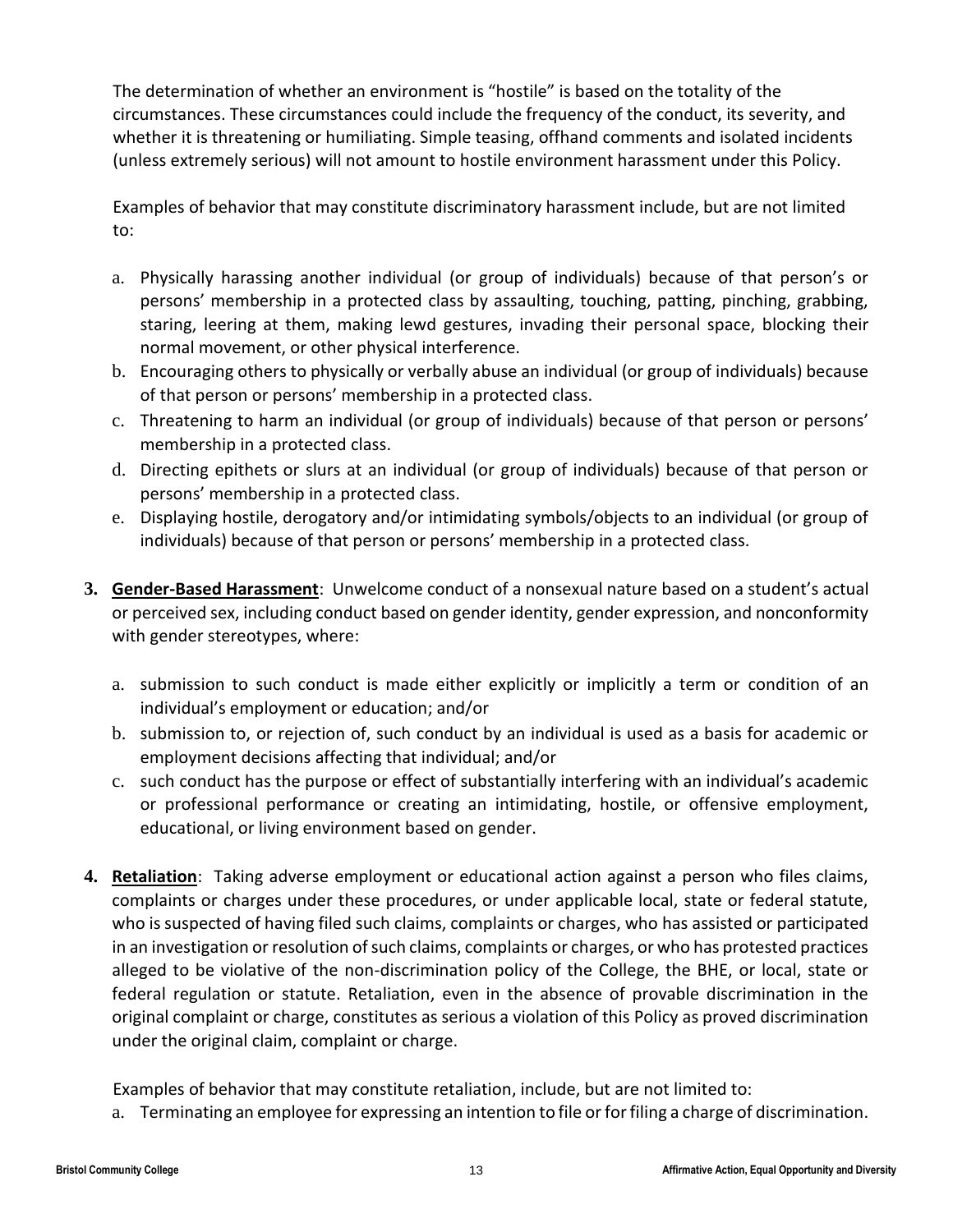- b. Refusing to hire an employee due to the employee's pursuit of a discrimination charge against a former employer.
- c. Denying a promotion to an employee for complaining to anyone about alleged discrimination or harassment.
- d. Refusing tenure to a faculty member for filing a complaint of discrimination or harassment pursuant to the Discrimination Complaint Procedures.
- e. Issuing an unjustified negative evaluation to an employee for testifying in a legal proceeding concerning a complaint of discrimination, harassment or retaliation.
- f. Assigning a student an unearned, poor grade for requesting a reasonable course accommodation based on religion.
- g. Assigning a student an unearned, failing grade for cooperating with an internal investigation of alleged discriminatory practices or a complaint of discrimination or harassment.
- h. Refusing to admit a student for requesting a reasonable accommodation based on disability in the admission process.
- i. Refusing to hire a job applicant for requesting a reasonable accommodation based on disability in the application process.

Members of the academic community should not assume that any of the forms of speech described above are protected by the principles of academic freedom or the First Amendment to the United States Constitution.

## **5. Title IX Sexual Harassment**

Title IX regulations require institutions of higher education to implement a policy to address sexual harassment, which shall include sexual violence, as specifically defined by the U.S. Department of Education. Accordingly, Formal Complaints of Title IX Sexual Harassment will be subject to review in accordance with the Title IX Sexual Harassment Complaint Process (*found herein at Section L., III.*). Notwithstanding, where a Formal Complaint of Title IX Sexual Harassment is not filed, the College reserves the right to address such other complaints under the Complaint Process (*found herein at Section L., II.*) and using the definitions of sexual assault, dating violence, domestic violence or stalking as provided herein under paragraph 5 (3.)(A-D) or the sexual harassment definition as provided herein under paragraph 6.

"Title IX Sexual Harassment" for purposes of Title IX and this Policy means conduct on the basis of sex that satisfies one or more of the following:

1. An employee of the College conditioning the provision of an aid, benefit, or service on another employee's or student's participation in unwelcome sexual conduct ("quid pro quo" harassment by an employee); or

2. Unwelcome conduct determined by a reasonable person to be so severe, pervasive, and objectively offensive that it effectively denies a person equal access to a College education program or activity; or

3. Any instance of sexual assault (as defined in the Cleary Act (20 U.S.C. 1092(f)6)(A)(v)), dating violence, domestic violence, or stalking as defined in the Violence Against Women Act (VAWA)(34 U.S.C. 12291 *et. seq*.) (for ease of reference the definitions as they appear in those laws are provided below):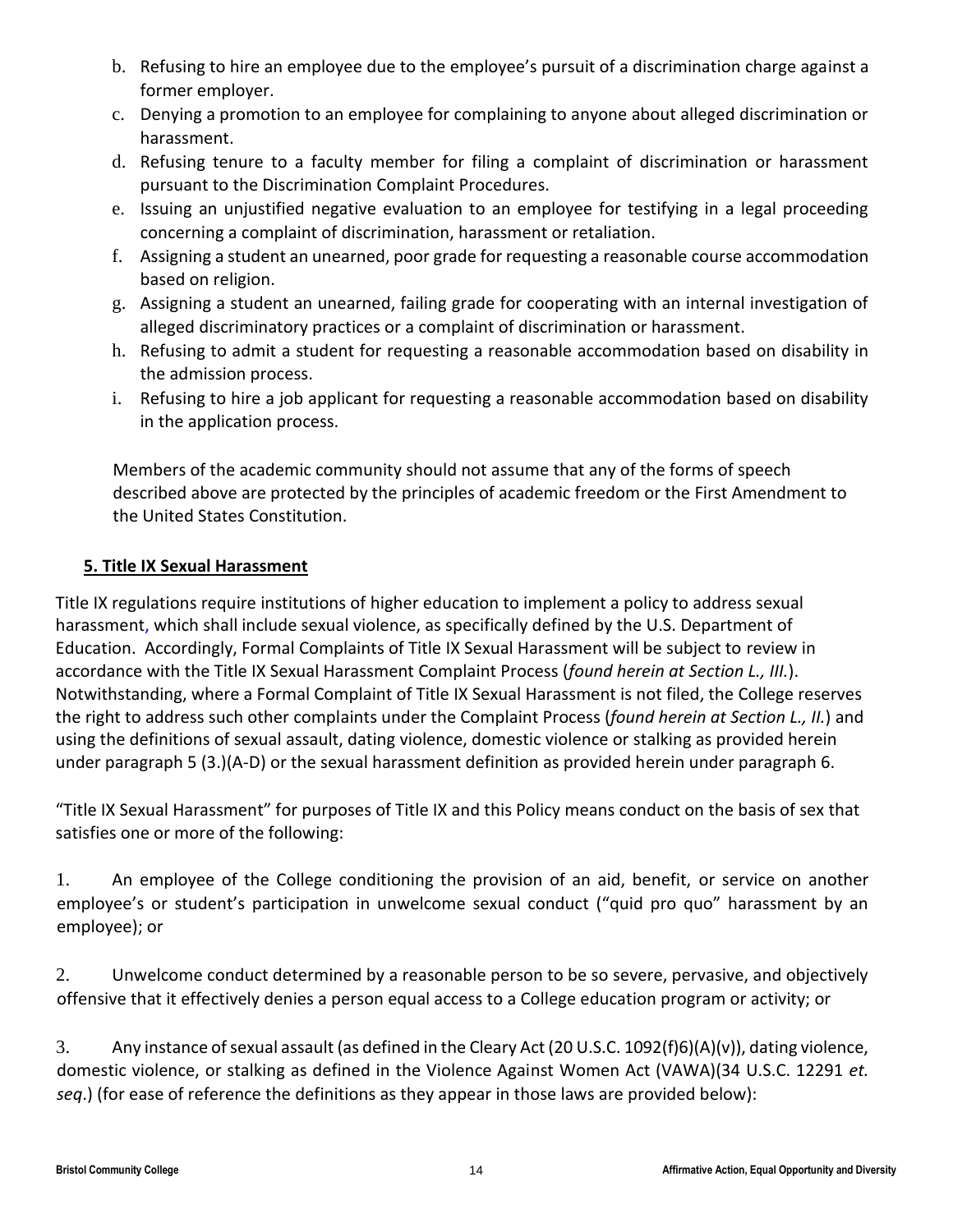**(A)** Sexual assault means an offense classified as a forcible or nonforcible sex offense under the uniform crime reporting system of the Federal Bureau of Investigation including:

- (i) Rape, defined as the carnal knowledge of a person, without the consent of the person, including instances where the person is incapable of giving consent because of age or because of temporary or permanent mental or physical incapacity;
- (ii) Sodomy is oral or anal sexual intercourse with another person, without the consent of the person, including instances where the person is incapable of giving consent because of age or because of temporary or permanent mental or physical incapacity;
- (iii) Sexual Assault With An Object, defined as the use of an object or instrument to unlawfully penetrate, however slightly, the genital or anal opening of the body of another person, without the consent of the person, including instances where the person is incapable of giving consent because of his/her youth or because of age or because of temporary or permanent mental or physical incapacity;
- (iv) Fondling, defined as the touching of the private body parts of another person for the purpose of sexual gratification, without the consent of the person, including instances where the victim is incapable of giving consent because of his/her youth or because of age or because of temporary or permanent mental or physical incapacity;
- (v) Incest, defined as nonforcible sexual intercourse between persons who are related to each other within the degrees wherein marriage is prohibited by law;
- (vi) Statutory Rape, defined as nonforcible sexual intercourse with a person who is under the statutory age of consent.
- **(B)** Dating violence means violence committed by a person--
- (i) who is or has been in a social relationship of a romantic or intimate nature with the victim; and (ii) where the existence of such a relationship shall be determined based on the consideration of the following factors:
	- a) The length of the relationship
	- b) The type of relationship
	- c) The frequency of interaction between the persons involved in the relationship
- **(C)** Domestic violence includes felony or misdemeanor crimes of violence committed by a current or former spouse or intimate partner of the victim, by a person with whom the victim shares a child in common, by a person who is cohabitating with or has cohabitation with the victim as a spouse or intimate partner, by a person similarly situation to a spouse of the victim under the domestic or family violence laws of the jurisdiction, or by any other person against an adult or youth victim who is protected from that person's acts under the domestic or family laws of the jurisdiction;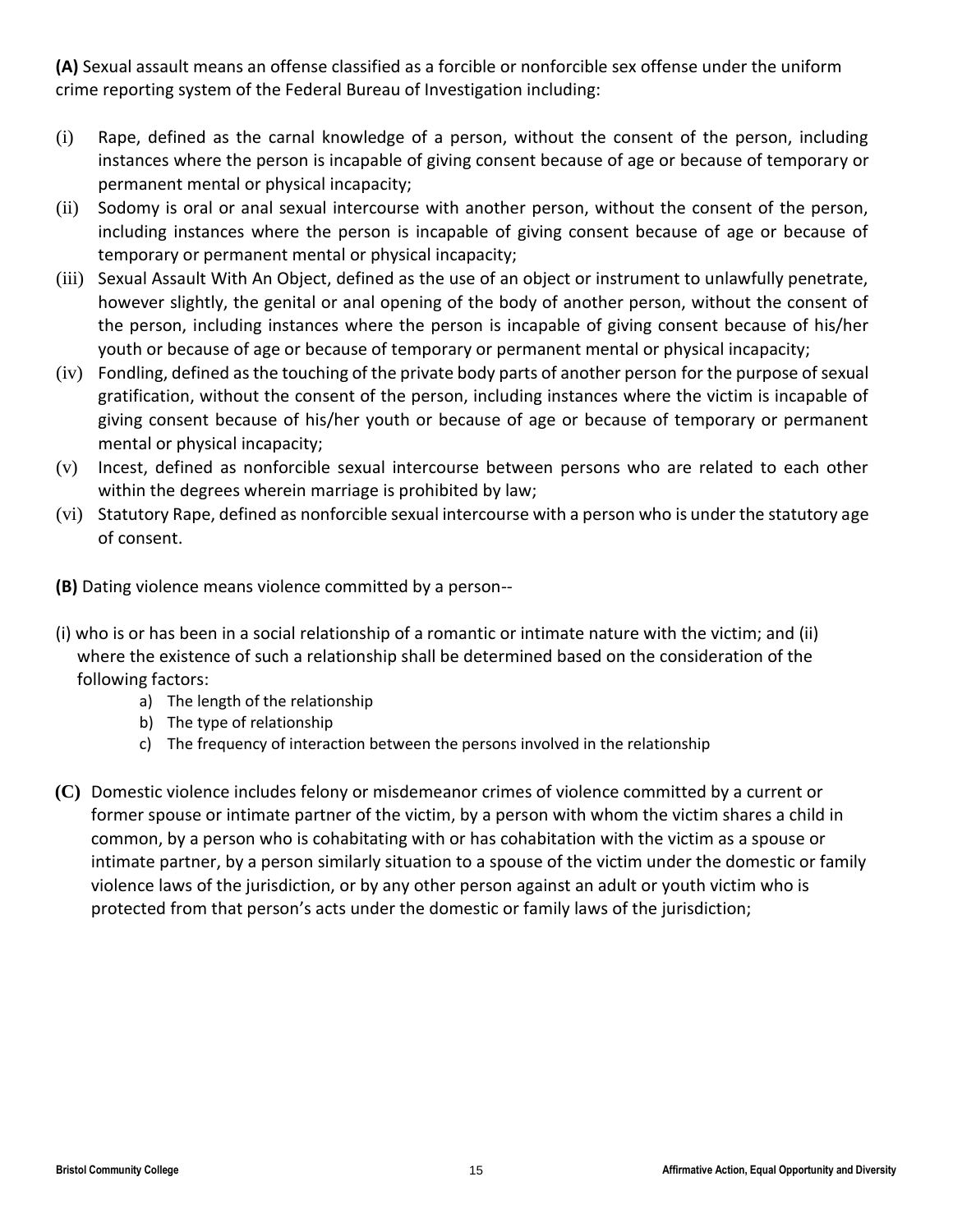**(D)** Stalking means engaging in a course of conduct directed at a specific person that would cause a reasonable person to-(i) fear for their own safety or the safety of others; or (ii) suffer substantial emotional distress.

## **6. Sexual Harassment:**

When a Formal Complaint of Title IX Sexual Harassment is not filed, and therefore the Title IX Sexual Harassment Complaint Process (*found herein at Section L., III.*) is not activated, the College reserves the right to address such other complaints of sexual harassment/sexual violence under the Complaint Process (*found herein at Section L., II.*) by using the abovementioned definitions of sexual assault, dating violence, domestic violence or stalking under paragraph 5 (3.)(A-D), or by using the following definition of sexual harassment.

Sexual advances, requests for sexual favors, and verbal or physical conduct of a sexual nature when:

- a. submission to or rejection of such advances, requests or conduct is made either explicitly or implicitly a term or condition of employment or as a basis for employment or academic decisions; or
- b. such advances, requests or conduct have the purpose or effect of unreasonably interfering with an individual's academic or work performance by creating an intimidating, hostile, humiliating or sexually offensive learning or working environment.

Under these definitions, direct or implied requests by a supervisor or instructor for sexual favors in exchange for actual or promised job or academic benefits constitute sexual harassment. The legal definition of sexual harassment is broad and in addition to the above examples, other sexually oriented conduct, whether it is intended or not, that is unwelcome and has the effect of creating a work or educational environment that is hostile, offensive, intimidating, or humiliating to another may also constitute sexual harassment.

While it is not possible to list all those additional circumstances that may constitute sexual harassment, the following are some examples of conduct which if unwelcome, may constitute sexual harassment depending upon the totality of the circumstances, including the severity of the conduct and/or its pervasiveness:

- a. Unwelcome sexual advances whether they involve physical touching or not.
- b. Repeated, unsolicited propositions for dates and/or sexual intercourse.
- c. Sexual epithets, jokes, written or oral references to sexual conduct, gossip regarding one's sex life; comment on an individual's body, comment about an individual's sexual activity, deficiencies, or prowess.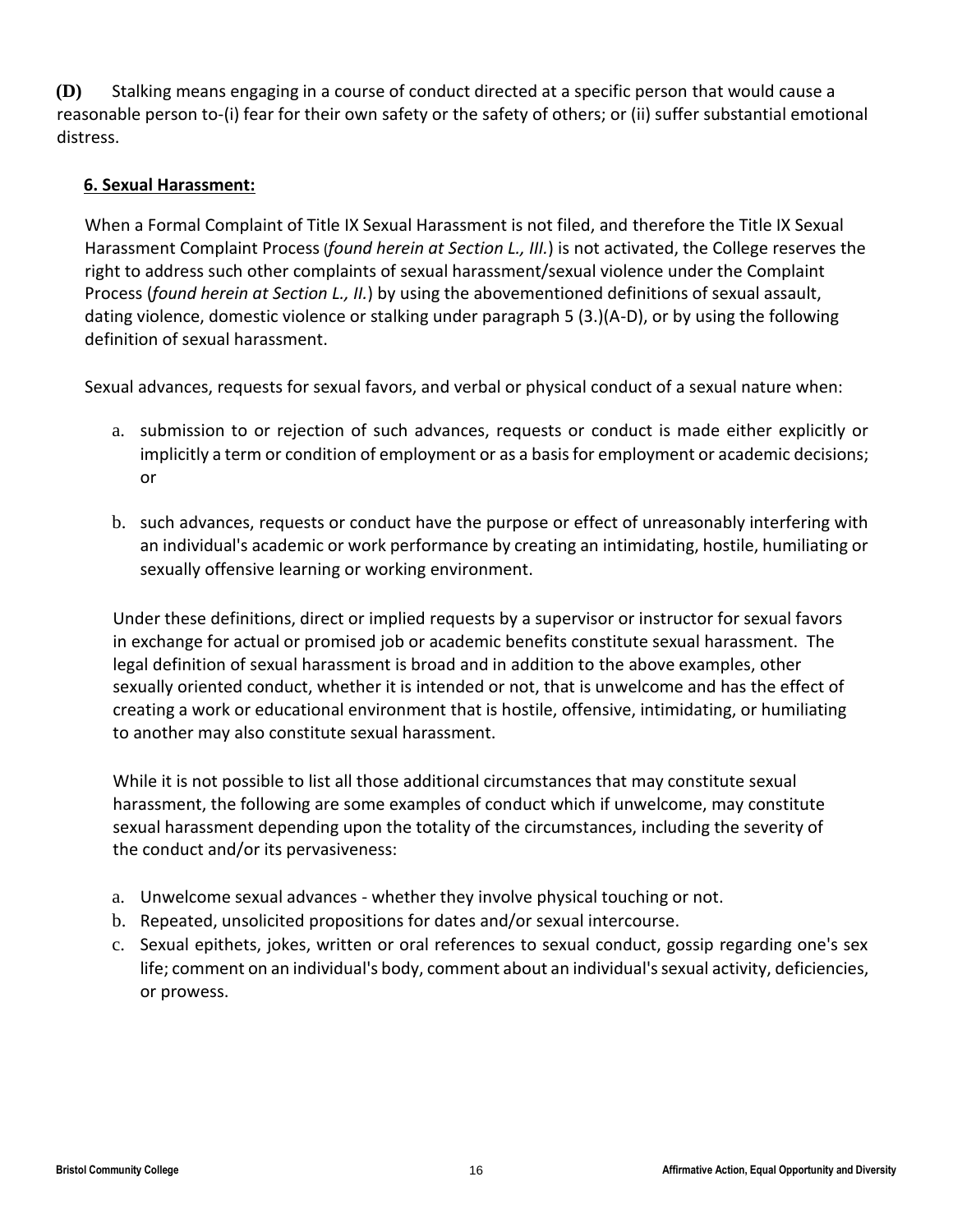- d. Displaying sexually suggestive objects, pictures, cartoons.
- e. Unwelcome leering, whistling, brushing against the body, sexual gestures, suggestive or insulting comments.
- f. Verbal harassment or abuse on the basis of sex.
- g. Inquiries into another person's sexual activities, practices or experiences.
- h. Discussion of one's own sexual activities, practices or experiences.

**PROTECTED CLASS(S)/CLASSIFICATION(S)**: Characteristics or groups of persons protected from discrimination by law and under this Policy, including:

- **a. Age** Persons 40 years of age or older.
- **b. Color** Variations in skin tone among persons of the same race.
- **c. Disability** A person with a disability is one who has a physical or mental impairment that substantially limits one or more major life activities, has a record of such impairment, or is regarded as having such impairment. Examples include, but are not limited to, the following: Acquired Immune Deficiency Syndrome (AIDS), Alcoholism; Asthma; Blindness or other visual impairments; Cancer; Cerebral palsy; Depression; Diabetes, Epilepsy; Hearing or speech impairments; Heart Disease; Migraine Headaches; Multiple sclerosis; Muscular dystrophy; Orthopedic impairments; Paralysis; Thyroid gland disorders; Tuberculosis; loss of body parts.
- **d. Ethnicity** See National Origin.
- **e. Gender** A person's sex, either male or female.
- **f. Gender Identity** Gender identity is a term that covers a multitude of sexual identities including, but not limited to, transgender individuals, who are persons whose gender identity or gender presentation falls outside of stereotypical gender norms.
- **g. Genetic Information** Any written, recorded individually identifiable result of a genetic test or explanation of such a result or family history pertaining to the presence, absence, variation, alteration, or modification of a human gene or genes.
- **h. National Origin** A "national origin group" or "ethnic group" is a group sharing a common language, culture, ancestry, and/or other similar social characteristics.
- **i. Persons of Color** Members of the following racial classifications: Black, American Indian/Native Alaskan, Asian/Pacific Islander, and Hispanic/Latino.
- **j. Race** Discrimination laws do not contain a definition of "race," but are interpreted to prohibit discrimination on the basis of ancestry or physical or cultural characteristics associated with a certain race, such as skin color, hair texture or styles, or certain facial features, and on the basis of stereotypes and assumptions about abilities, traits, or the performance of individuals of certain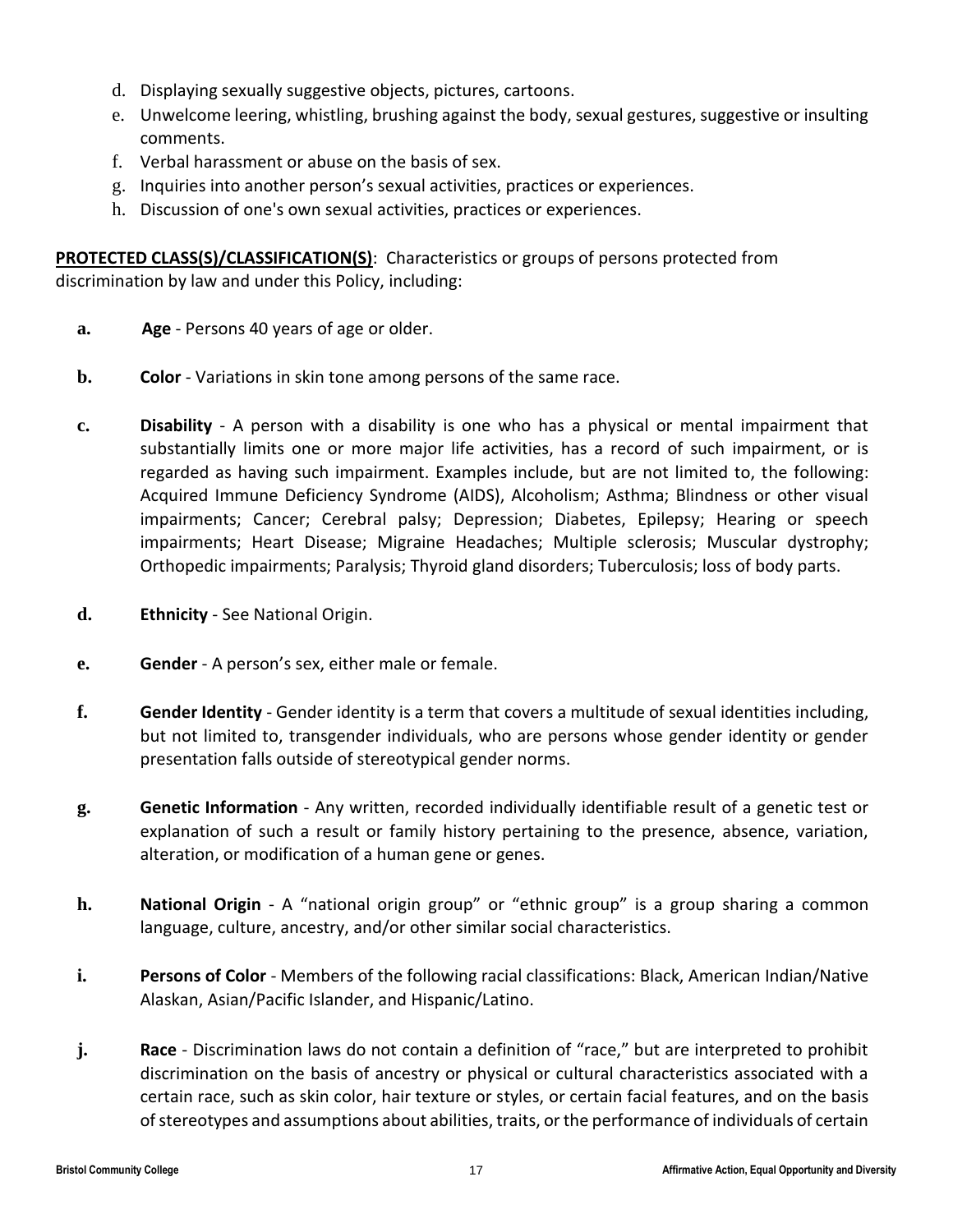racial groups. All individuals, including persons of more than one race and the following racial classifications, are protected from discrimination:

- Black: All persons having origins in any of the Black racial groups of Africa.
- White (not of Hispanic origin): Persons having origins in any of the original peoples of Europe, North Africa, or the Middle East.
- Hispanic/Latino: All persons of Mexican, Puerto Rican, Cuban, Central, Latin or South American or other Spanish culture or origin, regardless of race.
- Cape Verdean: All persons having origins in the Cape Verde Islands.
- Asian or Pacific Islander: All persons having origins in any of the original peoples of the Far East, Southeast Asia, the Indian Subcontinent or the Pacific Islands, including, for example, the areas of China, India, Japan, Korea, the Philippine Islands and Samoa.
- American Indian or Alaskan Native: All persons having origins in any of the original peoples of North America, and who maintain cultural identification through tribal affiliation or community recognition.
- **k. Religion - "**Religion" and "creed" have the same or equivalent meaning: all religious and spiritual observances, practices, and sincerely held beliefs.
- **l. Sexual Orientation -** Actual or perceived heterosexuality, homosexuality or bisexuality, either by orientation or by practice.
- **m. Veteran -** Any person who is a member of, applies to perform, or has an obligation to perform, service in a uniformed military service of the United States, including the National Guard.

If at any time subsequent to the implementation of this Policy additional protected classifications are established under applicable law, individuals in those classifications shall be protected against discrimination under this Policy.

**RESPONDENT OR RESPONDING PARTY**: The person against whom a complaint is directed, including an individual who has been reported to be the perpetrator of conduct that could constitute Title IX Sexual Harassment.

**RESPONSIBLE EMPLOYEES**: Allegations involving sex discrimination, sexual harassment, sexual violence, stalking, domestic and dating violence, shall be reported by all "Responsible Employees" to the Title IX coordinator or official designee as soon as the employee becomes aware of it. A Responsible Employee includes any College employee: who has the authority to take action to redress these offenses; who has been given the duty of reporting to the Title IX Coordinator or other appropriate school designee; or whom a student could reasonably believe has this authority or duty. Responsible Employees shall include, but are not be limited to, College trustees, administrators, department chairs, program coordinators, campus police, club/activity advisors, coaches, managers or supervisors.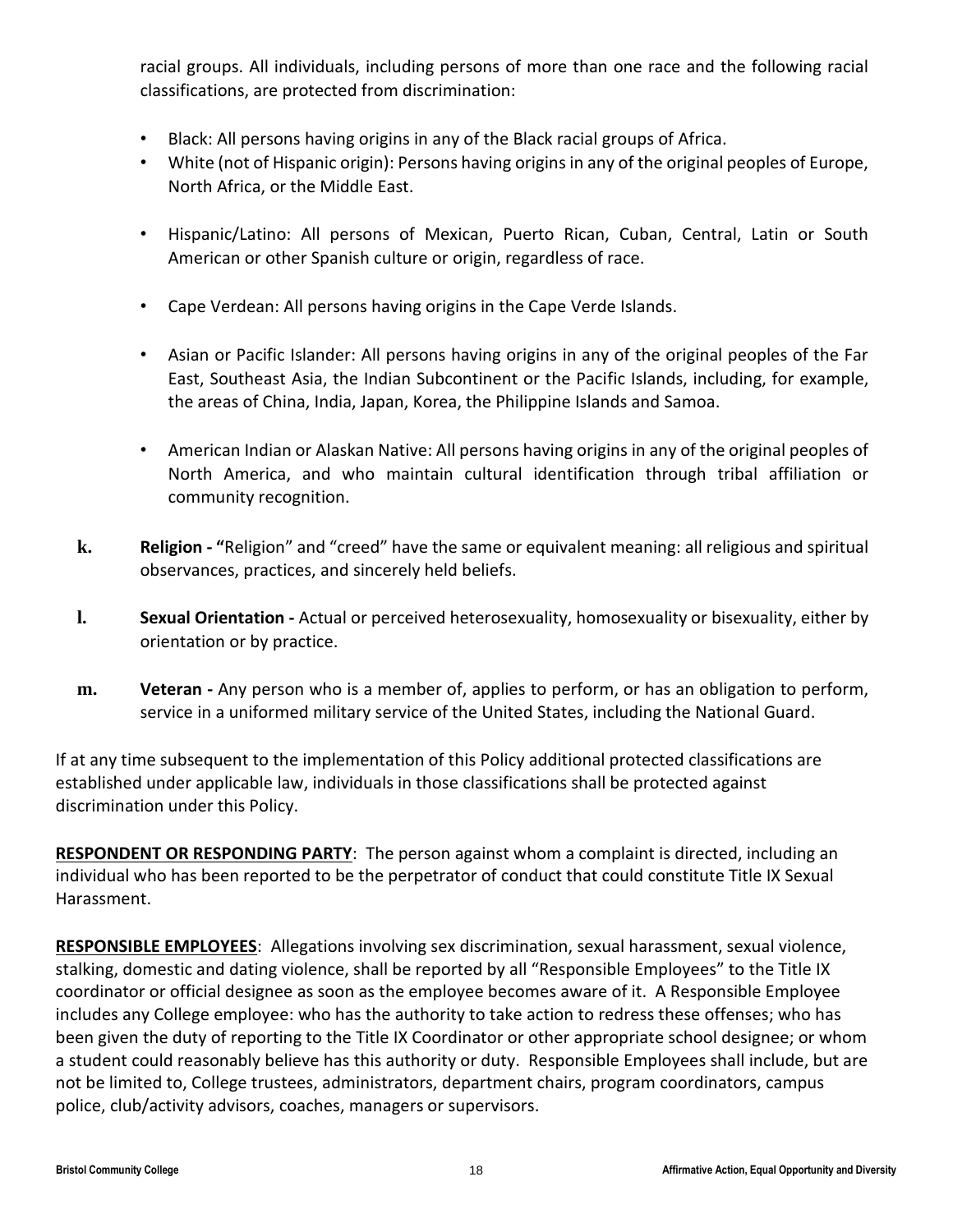**TIME**: The number of days indicated at each level shall be considered as a maximum. All reasonable efforts shall be made to expedite the process, but the President or his/her designee may extend the time limits in extenuating circumstances with notice to both parties in writing, or by mutual written agreement between the Complainant and the Responding Party.

*TITLE IX SEXUAL HARASSMENT COMPLAINT PROCESS:* The process used to address Formal Complaints of Title IX Sexual Harassment.

**TITLE IX COORDINATOR:** A College employee assigned the responsibility for maintaining the College's compliance with Title IX. The Title IX Coordinator is responsible for administering this Policy the Title IX Sexual Harassment Policy and its Title IX Sexual Harassment Complaint Process. The Title IX Coordinator may also serve as the College's Affirmative Action Officer. If these positions are held by different individuals, the AAO and the Title IX Coordinator may collaborate on the enforcement of any aspect of this Policy. The Title IX Coordinator should not have other job responsibilities that may create a conflict of interest. For example, serving as the Title IX Coordinator and a disciplinary hearing board member or general counsel may create a conflict of interest. There may also be a Deputy Title IX Coordinator designated to assist the Title IX Coordinator in the performance of his/her duties. The College's Title IX Coordinator is Gia Sanchez and can be contacted at 774 357-2264, [diversitytitleIX@bristolcc.edu](mailto:diversitytitleIX@bristolcc.edu)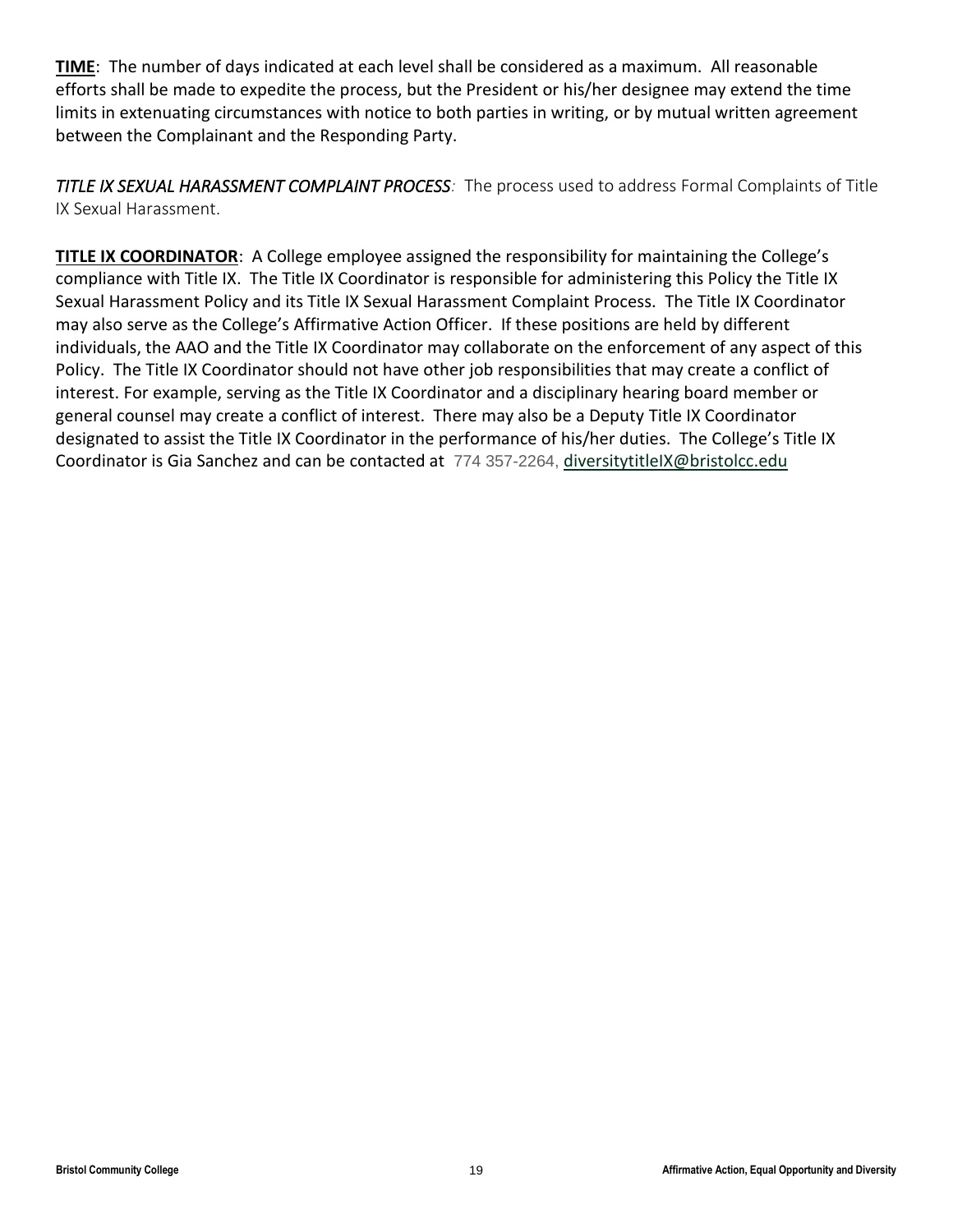## <span id="page-19-0"></span>D. SPECIFIC POLICIES

## <span id="page-19-1"></span>**I. SUPPORT OF AND COMMITMENT TO DIVERSITY**

The Community Colleges have historically been a major contributing element to the emergence of our nation as one of the most technologically and economically advanced societies of the world. The important role that the Community Colleges can play is profoundly dependent upon the extent to which they may draw from the full collective of intellectual resources within each College's community of scholars, students, and administrators. Any condition or force that impedes the fullest utilization of the human and intellectual resources available represents a force of destructive consequence for the development of our Commonwealth, and ultimately, our nation.

Community College students, faculty, staff and visitors must be free from conduct that has the purpose or effect of interfering with an individual's academic or professional performance and creating an intimidating, hostile or demeaning educational or employment environment. Therefore, the Community Colleges establish a policy of unequivocal condemnation of all forms of ethnic, religious, cultural, or racial intolerance within the fifteen College communities.

This policy condemns all conditions and all actions or omissions, including all acts of verbal harassment or abuse, which deny or have the effect of denying to an individual his/her rights to equality, dignity and security in violation of his/her rights guaranteed under the law. The policy reaffirms the doctrine of civility, appreciation for pluralism and the pre-eminence of individual human dignity as preconditions to the achievement of an academic community that recognizes and utilizes the resources of all persons while recognizing and reaffirming the tenets of academic freedom as stated in applicable collective bargaining agreements. The Community Colleges recognize their obligation to protect the rights of free inquiry and expression, and nothing herein shall be construed or applied so as to abridge the exercise of rights under the Constitution of the United States and other federal and state laws.

The Community Colleges will vigorously strive to achieve diversity sufficiently reflective of our society. However, diversity alone will not suffice. There must be a unity and cohesion in the diversity that we seek to achieve, thereby creating an environment of pluralism.

The Community Colleges bear a responsibility by edict and an obligation by social morality to promote understanding and acceptance of ethnic, cultural, religious and racial diversity as we strive to create an atmosphere of dignity for all individuals and groups within our system of public higher education. The President or his/her designee will take reasonable measures to prevent and discourage harassment and will act positively to investigate alleged harassment and to affect a remedy or resolution when an allegation is determined to be valid.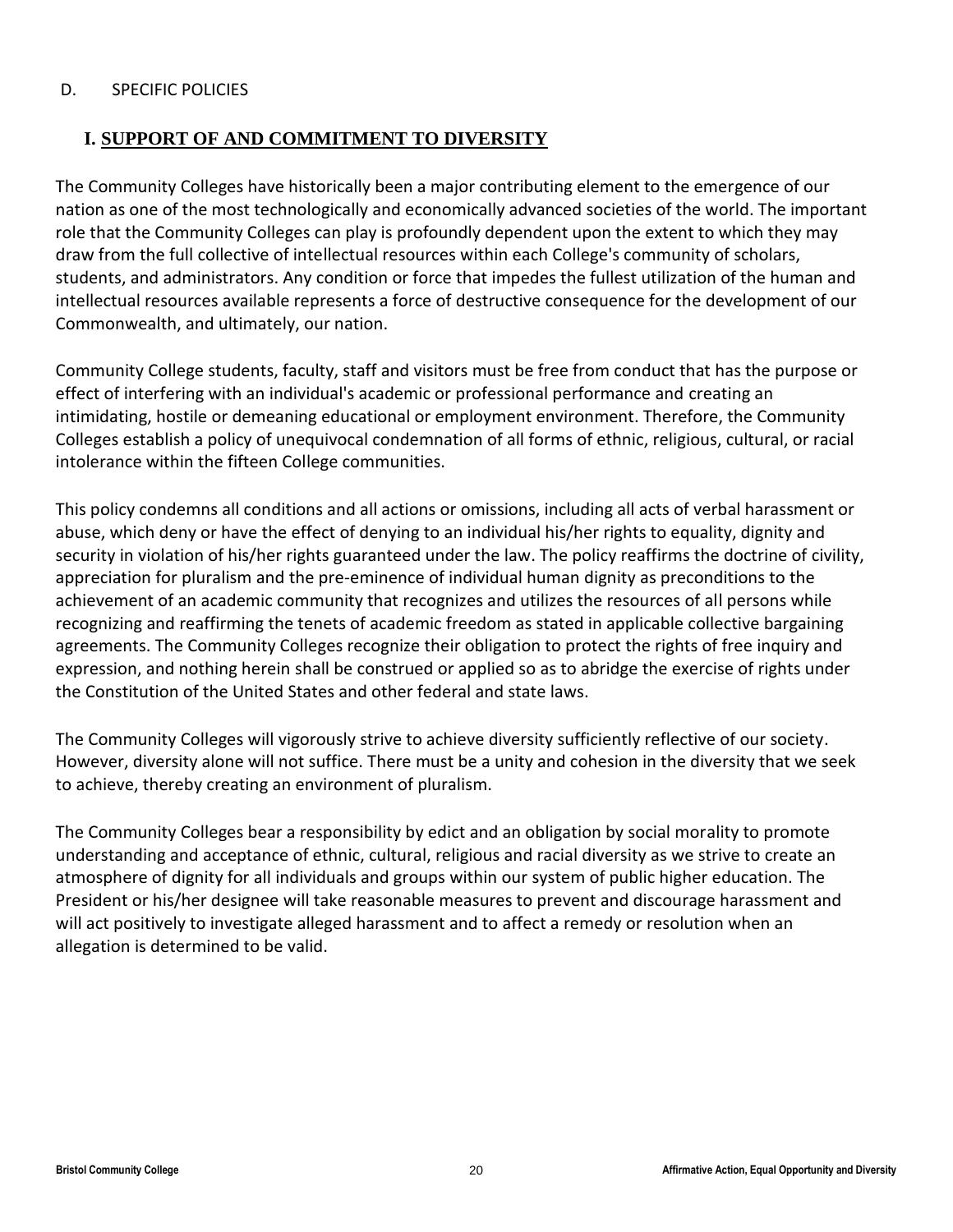## <span id="page-20-0"></span>**II. POLICY AGAINST PROHIBITED CONDUCT**

## **a. Introduction**

The mission of the Community Colleges is to educate, train and prepare our students to live and work in our increasingly global and diverse workforce. It is our commitment to take all possible steps to provide an inclusive and diverse learning, living, and work environment that values diversity and cultural tolerance and looks with disfavor on intolerance and bigotry. Any condition or force that impedes the fullest utilization of the human and intellectual resources available represents a force of destructive consequences for the development of our Commonwealth and ultimately, our nation.

## **b. Definitions**

Prohibited Conduct includes: Discrimination, Discriminatory Harassment, Gender-Based Harassment, Sexual Harassment, and Retaliation. These terms and all Protected Class(s)/Classification(s) are defined under the "Definitions" section of this Policy.

## **c. Policy Prohibitions**

The Policy prohibits all conditions and all actions or omissions, which deny or have the effect of denying to any person their rights to equity and security on the basis of their membership in or association with a member(s) of any protected class. This policy reaffirms the values of civility, appreciation for racial/ethnic/cultural/religious pluralism and pre-eminence of individual human dignity as preconditions to the achievement of an academic community, which recognizes and utilizes the resources of all people.

In order to promote an atmosphere in which diversity is valued and the worth of individuals is recognized, the Colleges will distribute policy statements and conduct educational programs to combat all Prohibited Conduct.

The prohibition on Prohibited Conduct contained in this Policy shall apply to and be enforced against all members of the College community, including, but not limited to, faculty, librarians, administrators, staff, students, vendors, contractors and all others having dealings with the institution.

## **d. Conduct That is Not Prohibited**

The Community Colleges are committed to protecting, maintaining and encouraging both freedom of expression and full academic freedom of inquiry, teaching, service, and research. Nothing in this policy shall be construed to penalize a member of the College community for expressing an opinion, theory, or idea in the process of responsible teaching and learning. Accordingly, any form of speech or conduct that is protected by the principles of academic freedom or the First Amendment to the United States Constitution is not subject to this policy.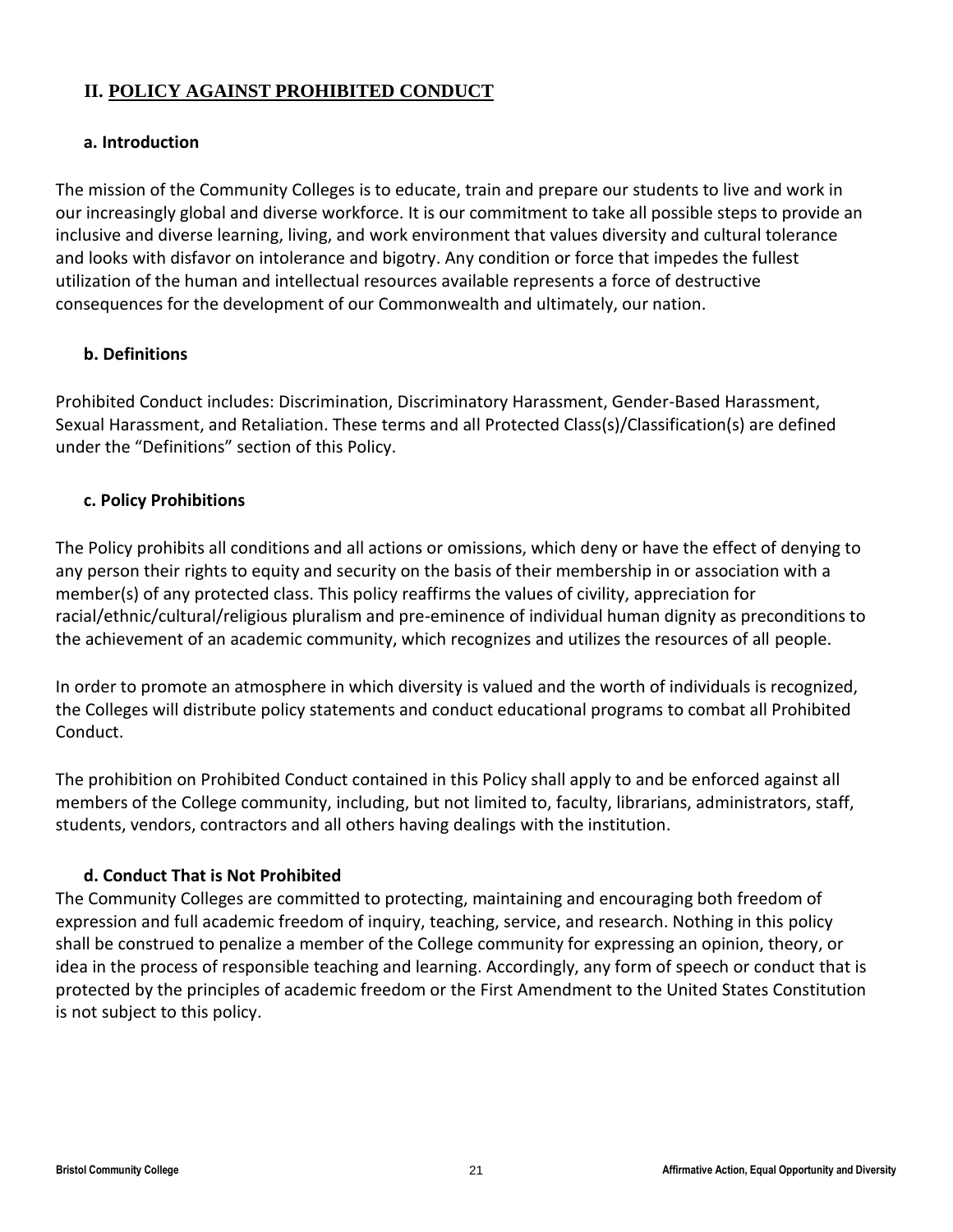#### **e. Complaint Procedures**

The Community Colleges have established specific internal procedures to help resolve claims and complaints of violations of this Policy on their campuses (see Section L). Any applicant for employment or admission, any student or employee, and any other member of the College community who believes that he or she has been subjected to Prohibited Conduct may initiate a complaint as outlined herein. Further advice or information may be obtained by contacting the Affirmative Action Officer or Title IX Coordinator.

#### **f. Duty to Cooperate**

Every faculty member, librarian, administrator, staff member and College employee has a duty to cooperate fully and unconditionally in an investigation conducted pursuant to this Policy's Complaint Procedure, subject to the provisions of any relevant collective bargaining agreements.

This duty includes, among other things, speaking with the Affirmative Action Officer, Title IX Coordinator or other authorized personnel or investigator and voluntarily providing all information and documentation which relates to the claim being investigated. The failure and/or refusal of any employee to cooperate in an investigation may result in disciplinary action up to and including termination.

## **g. Duty to Report**

• General Responsibility to Report Prohibited Conduct

No member of the College community who receives a complaint of Prohibited Conduct can ignore it; he or she should give to the person making the complaint as much assistance in bringing it to the attention of the Affirmative Action Officer or Title IX Coordinator as is reasonably appropriate given his or her position at the College and relationship with the person making the complaint. Therefore, all students, faculty, staff, and administrators are strongly encouraged to report to the Affirmative Action Officer or the Title IX Coordinator any conduct of which they have direct knowledge and which they in good faith believe constitutes a violation of this Policy.

• Reporting of Title IX Sexual Harassment by Responsible Employees

Allegations involving Title IX Sexual Harassment shall be reported by all "Responsible Employees" to the Title IX coordinator or official designee as soon as the employee becomes aware of it. A Responsible Employee includes any College employee: who has the authority to take action to redress Title IX Sexual Harassment; who has been given the duty of reporting Title IX Sexual Harassment to the Title IX Coordinator or other appropriate school designee; or whom a student could reasonably believe has this authority or duty. Responsible Employees shall include, but are not be limited to, College trustees, administrators, department chairs, program coordinators, campus police, club/activity advisors, coaches, managers or supervisors.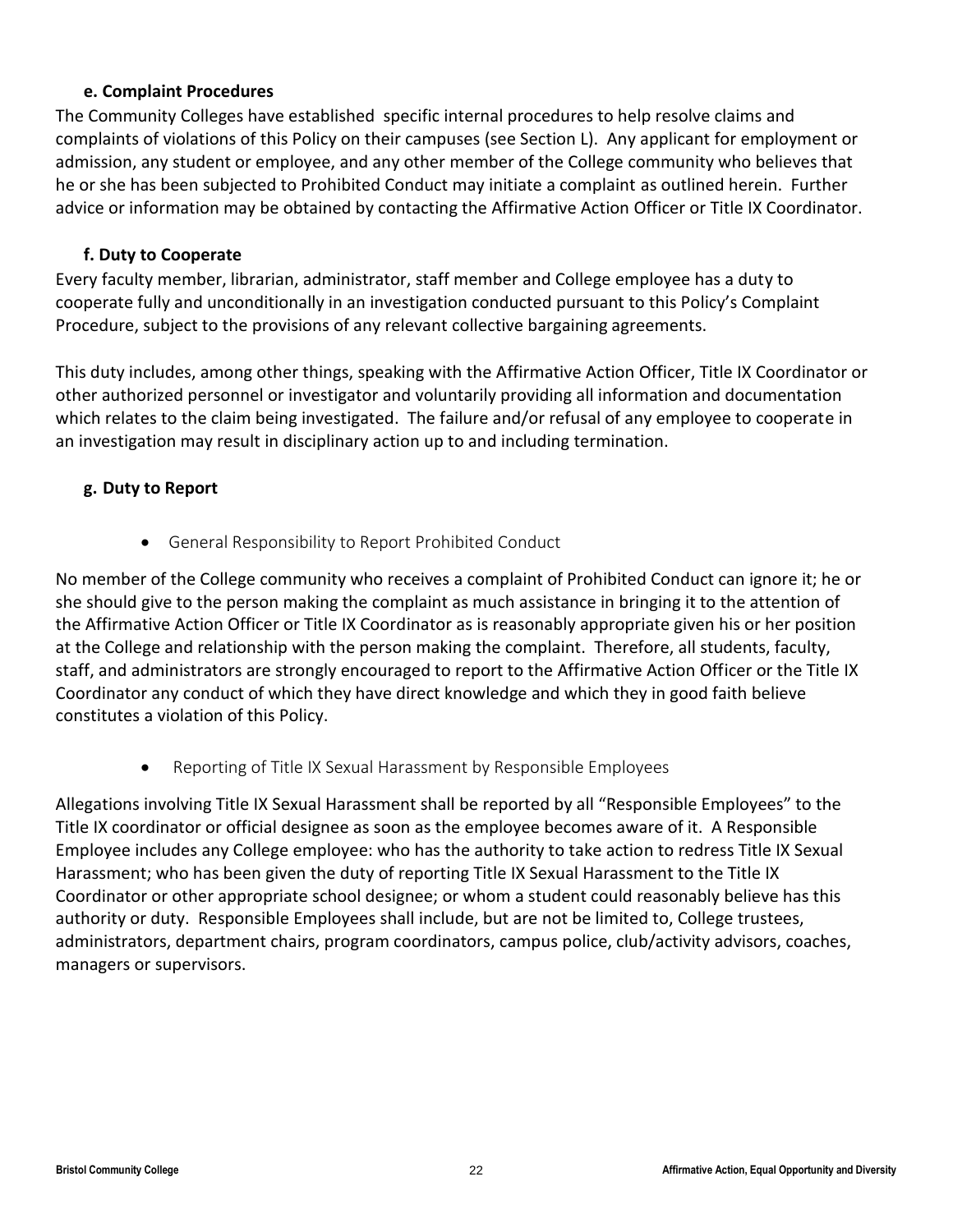• **I** Mandatory Reporting of Abuse Under State Law

Children (a person under the age of 18) may be students at the College, or may be engaged in activities sponsored by the College or by third parties utilizing College facilities. In such instances, where an employee has reasonable cause to believe that a child is suffering physical or emotional injury, resulting from among other causes, sexual abuse, the employee and the College may be obligated to comply with the mandatory reporting requirements established at M.G.L. Chapter 119, Section 51A-

E. In such cases, the employee is directed to immediately report the matter to the College's Affirmative Action and/or Title IX Coordinator, who, in consultation with other officials, shall contact the Commonwealth's Department of Children and Families and/or law enforcement. An employee may also contact local law enforcement authorities or the Department of Children and Families directly in cases of suspected abuse or neglect. State law also maintains mandatory reporting requirements for certain occupations where elderly and disabled abuse or neglect is suspected. For more information on these reporting requirements please contact the College's Affirmative Action Officer.

Any member of the College community who has a question about his or her responsibilities under this Policy should contact the Affirmative Action Officer or Title IX Coordinator.

## <span id="page-22-0"></span>**III. TITLE IX SEXUAL HARASSMENT POLICY**

## **a. Introduction**

It is the goal of the Community Colleges to promote an educational environment and workplace that is free of all forms of sexual harassment. Sexual harassment of students or employees occurring in the classroom or the workplace is unlawful and will not be tolerated by the Community College. Further, any retaliation against an individual who has complained about sexual harassment or retaliation against individuals for cooperating with an investigation of a sexual harassment complaint is similarly unlawful and will not be tolerated. To achieve our goal of providing a workplace free from sexual harassment, the conduct that is described in this policy will not be tolerated and we have provided a procedure by which inappropriate conduct will be dealt with, if encountered by students or employees.

Because the Community Colleges take allegations of Title IX Sexual Harassment seriously, we will respond promptly to complaints of Title IX Sexual Harassment and where it is determined that inappropriate conduct has occurred, we will act promptly to eliminate the conduct and impose such corrective measures, including disciplinary action where appropriate and consistent with applicable collective bargaining agreements.

*The College does not discriminate on the basis of sex in any education program or activity that it operates, and it is required by Title IX and 34 C.F.R Part 106, §106.8 (b) not to discriminate in such a manner.* 

## **b. Definition of Title IX Sexual Harassment**

Title IX Sexual Harassment is defined under the "Definitions" section of this Policy.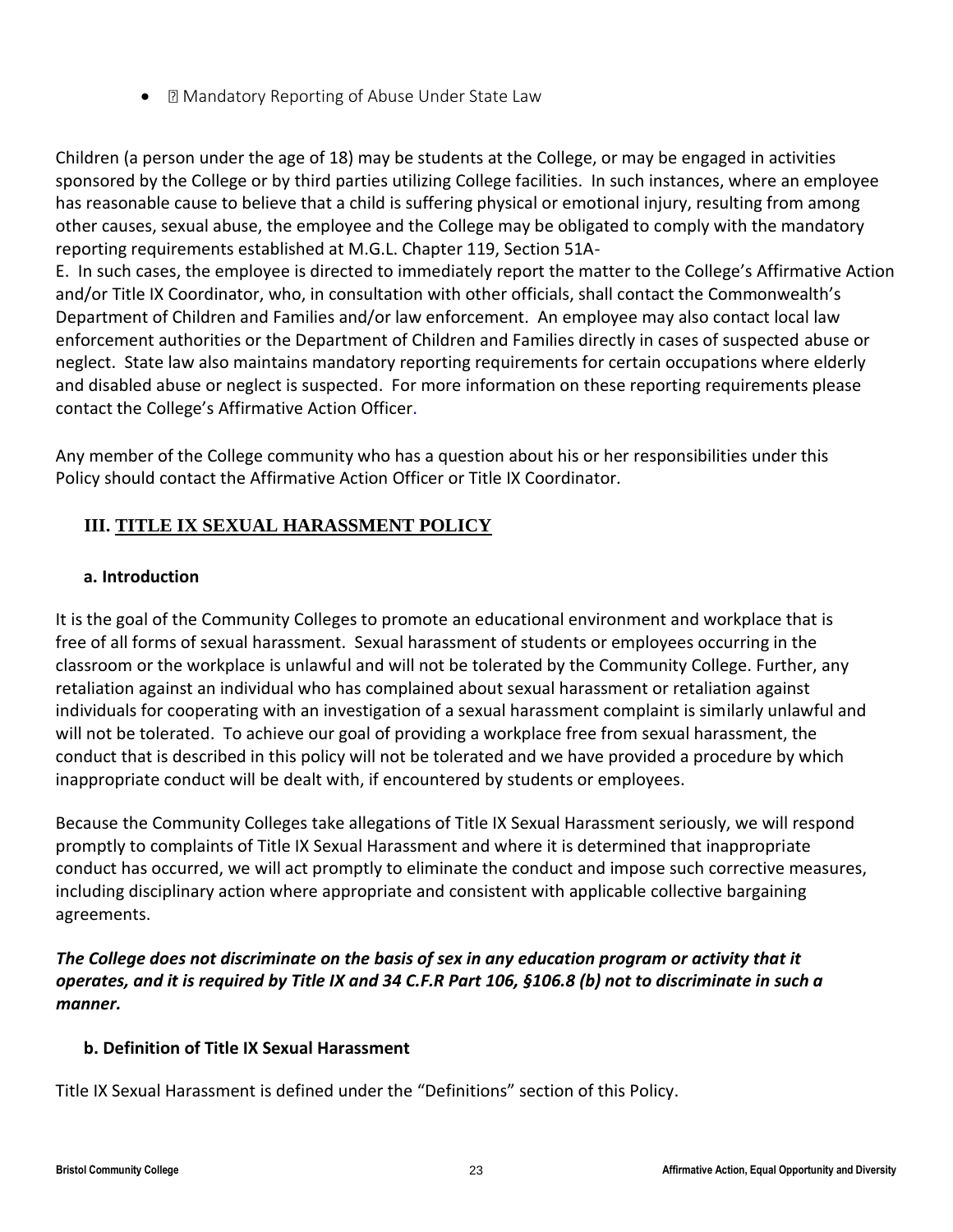All employees and students should take special note that, as stated above, retaliation against an individual who has complained about Title IX Sexual Harassment, or retaliation against individuals who have cooperated with an investigation of Title IX Sexual Harassment is unlawful and will not be tolerated by the Community Colleges.

## **c. Complaints of Title IX Sexual Harassment**

All Formal Complaints of Title IX Sexual Harassment shall proceed under this Policy's Title IX Sexual Harassment Complaint Process. To file a complaint a person may do so by contacting the College's Title IX Coordinator, or designee. A report of an allegation of sexual harassment may also be presented to other "Responsible Employees" at the College. These persons are also available to discuss any concerns a person may have and to provide information about the Policy.

## **d. Sexual Harassment Investigation**

A Formal Complaint of Title IX Sexual Harassment will be promptly investigated in a fair and expeditious manner. The investigation will be conducted in such a way as to maintain confidentiality to the extent practicable under the circumstances. Our investigation will be conducted in accordance with this Policy's Title IX Sexual Harassment Complaint Process and may include a private interview with the person filing the complaint and with witnesses. The person alleged to have committed Title IX Sexual Harassment will also be interviewed. Once the investigation is completed, the College will, to the extent appropriate, inform the parties of the results of that investigation.

If it is determined that a violation of this Policy has occurred, the College will act promptly to eliminate the offending conduct, and where it is appropriate also impose disciplinary action.

## **e. Disciplinary Action**

Discipline for violating this Policy may include, but is not limited to, mandatory counseling or training, verbal or written warnings, suspension, termination from employment, or expulsion from the College.

## **f. Consensual Relationships**

## Faculty/Administrator/Staff Member Relationships with Students

A romantic and/or sexual relationship, consensual or otherwise, between a faculty member, administrator or staff member and a student is looked upon with disfavor and is strongly discouraged. No faculty member shall have a romantic and/or sexual relationship, consensual or otherwise, with a student who is being taught or advised by the faculty member or whose academic work is being supervised or evaluated, directly or indirectly, by the faculty member. No administrator or staff member shall have a romantic and/or sexual relationship, consensual or otherwise, with a student who the administrator or staff member supervises, evaluates, advises, or provides other professional advice or services as part of a College program or activity.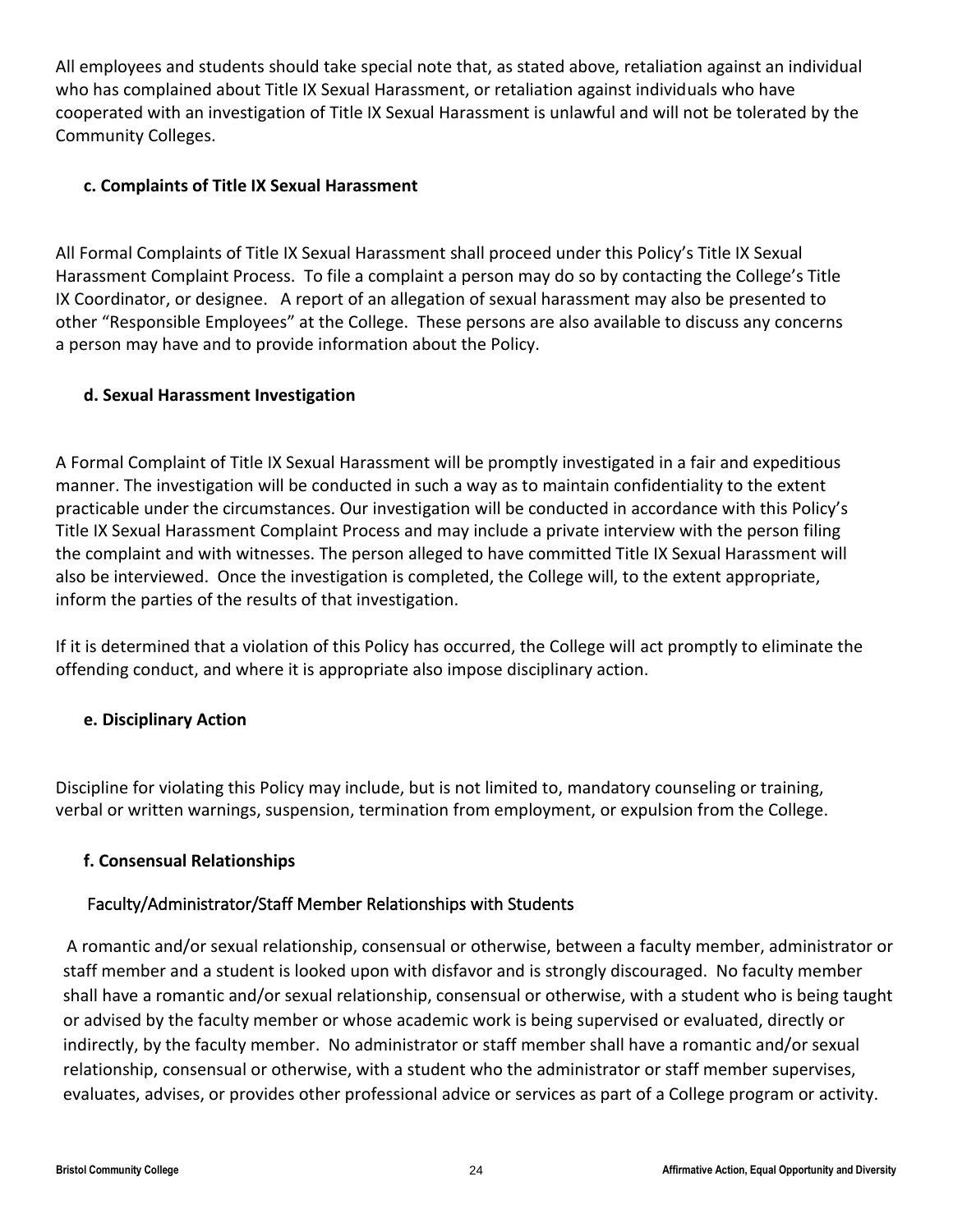## Relationships Between Supervisors, Subordinates or Co-Workers

A consenting romantic and/or sexual relationship between a supervisor and subordinate or coworkers may interfere with or impair the performance of professional duties and responsibilities and/or create an appearance of bias or favoritism. Further, such relationships could implicate state ethics laws and/or result in claims of sexual harassment, discrimination or retaliation. Therefore, such workplace relationships are strongly discouraged.

## **g. Identification**

Personal identifiable information about parties of sexual violence will be treated as confidential and only shared with persons with a specific need to know and/or who are investigating and/or adjudicating the complaint, delivering resources or support services to the Complainant or as public safety requires. The College does not publish the names or other identifiable information of parties of sexual violence in the campus police department's Daily Crime Log, in any Timely Warnings issued or online. In accordance with the Family Educational Rights and Privacy Act, an individual may request that no directory information maintained by the College be released absent his/her prior, written consent.

## **h. Supportive Measures**

Title IX requires the College to take non-disciplinary/non-punitive reasonable steps to preserve or restore equal access to its education programs and activities and protect individuals from any Title IX Sexual Harassment or other Prohibited Conduct, including offering supportive measures before the final outcome of an investigation, irrespective of whether the complainant ever chooses to file a Formal Complaint. Such measures are designed to restore or preserve equal access to the College's education program or activity without unreasonably burdening the other party, including measures designed to protect the safety of all parties or the College's educational environment, or deter all forms of sexual harassment. The College shall take these steps promptly once it has notice of an allegation of Title IX Sexual Harassment, including sexual violence. Examples of interim protective measures include, but are not limited to, the following:

- Counseling;
- Extensions of deadlines or other course-related adjustments (for example: changing class schedule, withdrawal without penalty, providing student services such as tutoring, alternate class completion options);
- Modifications of work schedules or job assignments;
- Campus escort services;
- Mutual restrictions on contact between the parties;
- Changes in work or housing locations (if applicable);
- Leaves of absence, increased security and monitoring of certain areas of the campus; and Other similar measures.

The specific supportive measures implemented and the process for implementing those measures will vary depending on the facts of each case. The College will consider a number of factors in determining what supportive measures to take, including, for example, the specific needs expressed by either party; the severity or pervasiveness of the allegations; any continuing effects on either party; whether the parties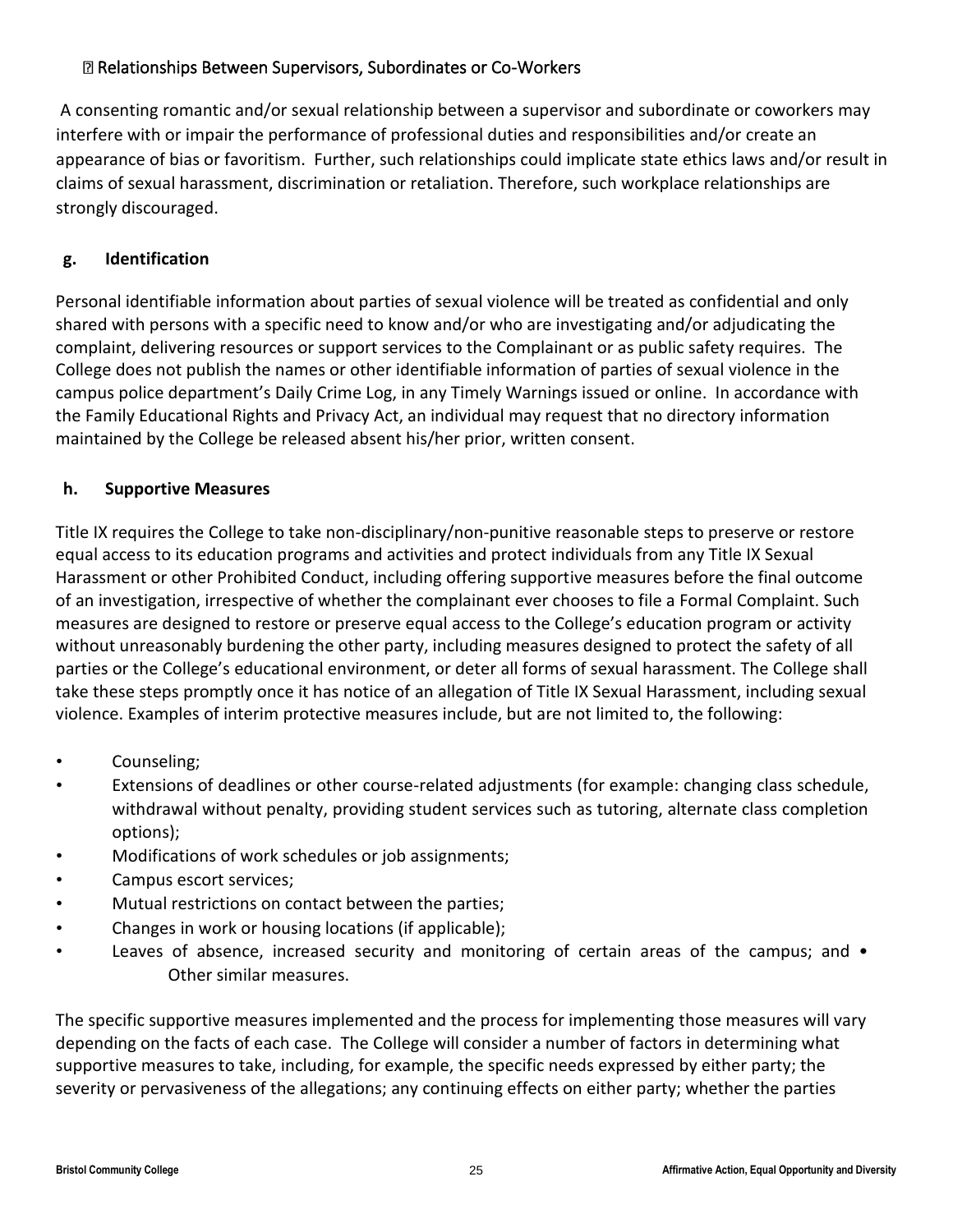share the same classes, dining hall schedule, transportation, or job location; and whether other judicial measures have been taken to protect either/both parties (*e.g*., civil protection orders).

In general, when taking supportive measures, the College shall minimize the burden on either party. The College must maintain as confidential any supportive measures provided to either party, to the extent that maintaining such confidentiality would not impair the ability of the College to provide the supportive measures.

## **i. Amnesty**

Students may be hesitant to report sexual violence out of concern that they, or witnesses, might be charged with violations of the College's drug/alcohol policy and/or the Student Code of Conduct. While the College does not condone such behavior, it places a priority on addressing allegations of sexual violence. Accordingly, the College may elect not to pursue discipline against a student who, in good faith, reports, witnesses or possesses personal knowledge of an incident of sexual violence.

## **j. Protections for Complainant Regarding Sexual Violence**

A person subjected to sexual violence shall:

- Be provided with a copy of the College's *Sexual Violence – Complainant's Rights and Information Advisory*, which shall include information concerning counseling, health, and mental health services, victim advocacy and support, law enforcement assistance, and other services available on and off campus*;*
- Have the right to pursue, or not pursue, assistance from campus administration officials or campus law enforcement;
- Not be discouraged by College officials from reporting an incident to both on-campus and offcampus authorities;
- Be provided assistance in contacting local law enforcement, Campus Police, 774.357.2218, or by dialing extension 2218 if requested and have the full and prompt assistance and cooperation of campus personnel should a civil and/or criminal complaint be pursued;
- Be free from any suggestion that they somehow contributed to or had a shared responsibility in the violent act;
- Receive the same level of support at any proceeding before College officials as is permitted to the accused party, including the presence of an advisor during any disciplinary proceeding and the right to be notified in a timely manner of the outcome of such proceedings and any appeal right available;
- Receive full and prompt cooperation from College personnel in obtaining and securing evidence (including medical evidence) necessary for any potential criminal proceedings;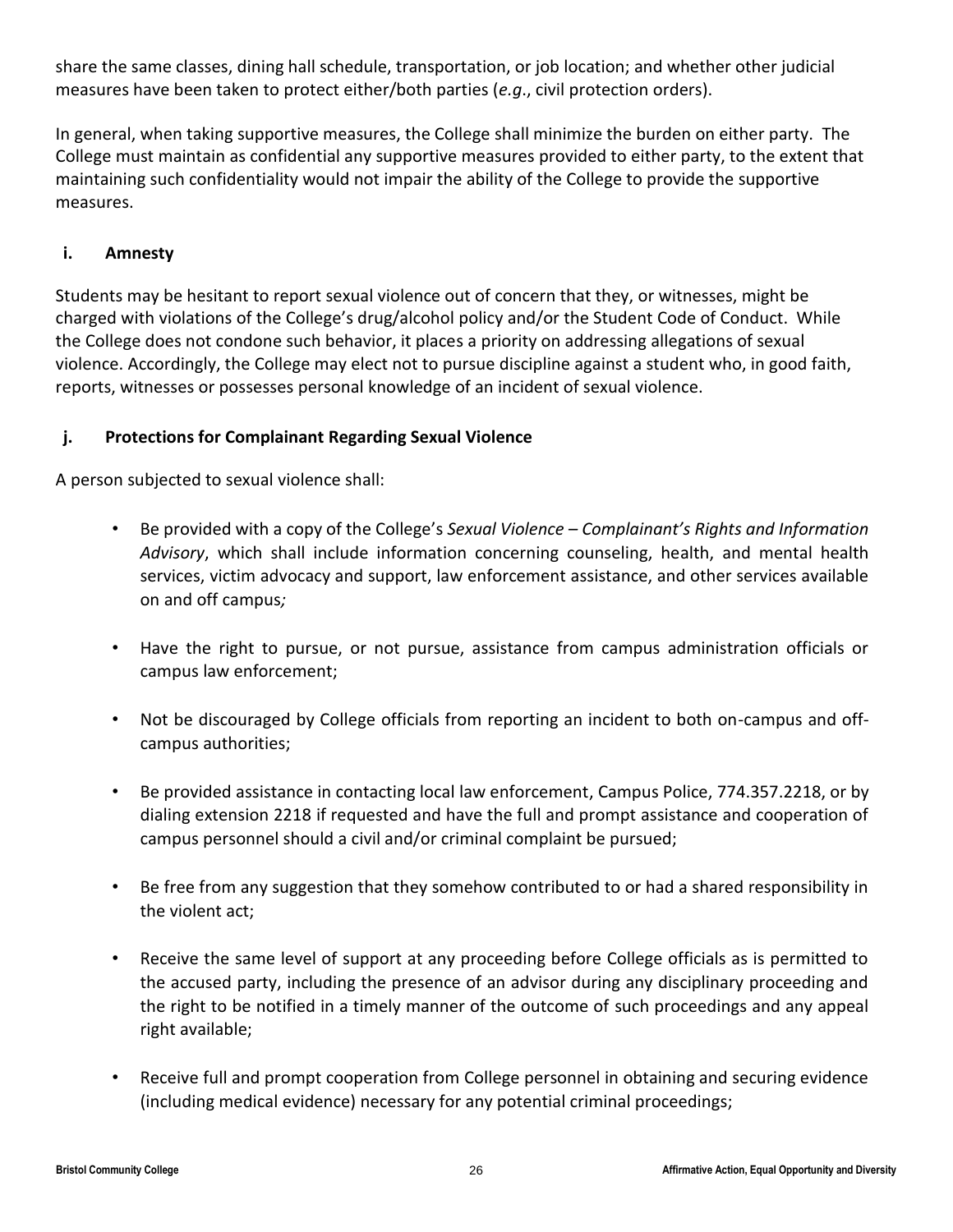- Have access to existing College counseling and medical professionals, victim support services, and to obtain referrals to off-campus counseling and support services if desired;
- Be permitted to attend classes, work and participate in College activities free from unwanted contact or proximity to the respondent insofar as the College is permitted and able;
- Be permitted to request changes to an academic schedule if such changes are requested by the alleged victim and are reasonably available; and
- Be informed of any no-contact or no-trespass orders issued to the respondent by the College and the College's commitment to honor any court-issued restraining or protective orders, to the extent permitted by law.

## **k. Recommended Procedures for a Victim of Sexual Violence**

For a person subjected to an act of sexual violence, there can be time-sensitive decisions to make about sexually transmitted infections, pregnancy, and collecting physical evidence in the event of prosecution. Individuals who have been victims of sexual violence are advised as follows:

- **Protect Yourself and Get Medical Attention** A victim should be advised to go to a safe place as soon as possible and seek medical attention immediately. Injuries and exposure to disease may not be immediately apparent. A medical examination can provide necessary treatment and collect important evidence. It is recommended that a physical exam be conducted within 72 hours of the violence. Submitting to a physical exam does not mean that a victim is required to press charges. This action merely preserves the option to do so. Designated College personnel can assist in providing transportation to the hospital.
- **Preserve Evidence -** It is important to preserve all physical evidence following an act of sexual violence. Physical evidence may be necessary in the event criminal prosecution is pursued. If possible, a victim should be advised not to wash, eat, drink, douche, clean, use the bathroom, or change clothes. If clothes are changed, all clothes that were worn at the time of the incident should not be cleaned and should be placed into an unused or a clean paper bag.
- **Health and Support Services** Various health and support services are available on and off campus for students and employees who have experienced sexual violence. For information about such services, including counseling, please contact the Affirmative Action and/or Title IX Coordinator.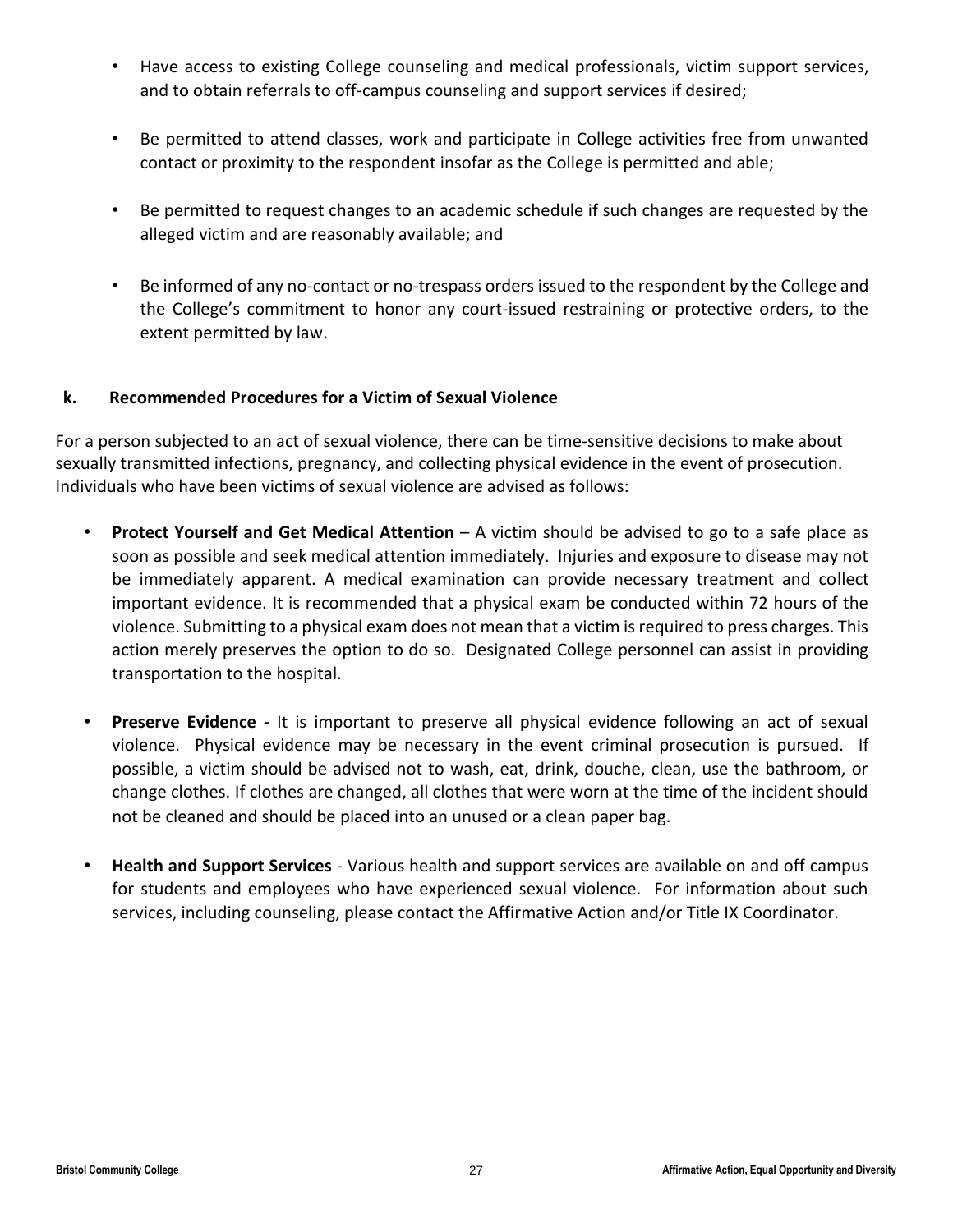## **l. Rape Crisis Center Contact Information**

The following is a list of Rape Crisis Centers in Massachusetts. As the following contact information *may be subject to change*, current contact information on rape crisis centers in Massachusetts can be found at the Commonwealth's Executive Office of Health and Human Services' Website under "Consumer" information at http://www.mass.gov/eohhs/.

#### **Greater Boston Area**

Boston Area Rape Crisis Center, Cambridge, 617-492-7273 Hotline, 617-492-6434 TTY

## *Northeastern Massachusetts*

North Shore Rape Crisis Center, Beverly, 800-922-8772 Hotline, 978-921-8729 TTY Rape Crisis Services of Greater Lowell, 800-542-5212 Hotline, 978-452-8723 TTY YWCA of Greater Lawrence, 877-509-9922 SA Hotline, 978-686-8840 TTY

#### *Central Massachusetts*

Rape Crisis Center of Central Mass., Worcester, 800-870-5905 Hotline, 508-852-7600 TTY Rape Crisis Center of Central Mass., Fitchburg, 800-870-5905 Wayside Victim Services, Milford, 800-511-5070 Hotline, 508-478-4205 TTY Voices Against Violence, Framingham, 800-593-1125 Hotline, 508-626-8686 TTY

#### *Southeastern Massachusetts*

A Safe Place, Nantucket, 508-228-2111 Hotline, 508-228-0561 TTY Independence House, Hyannis, 800-439-6507 Hotline, 508-778-6782 TTY Women Support Services, Vineyard Haven, 508-696-7233 Greater New Bedford Women Center, New Bedford, 888-839-6636 Hotline, 508-996-1177 TTY New Hope, Attleboro, 800-323-4673 Hotline/TTY Stanley Street Women Center, Fall River, 508-675-0087 Hotline, 508-673-3328 TTY Womansplace Crisis Center, Brockton, 508-588-8255 SA Hotline, 508-894-2869 TTY

*Western Massachusetts*  Elizabeth Freeman Center, Pittsfield, 413-443-0089 Hotline, 413-499-2425 TTY Everywoman Center, Amherst, 413-545-0800 Hotline, 888-337-0800 TTY NELCWIT, Greenfield, 413-772-0806 Hotline/TTY YWCA, Springfield, 800-796-8711 YWCA of Western Mass, Westfield, 800-479-6245 Hotline/TTY

These Rape Crisis Centers offer FREE services to survivors of sexual violence, including:

- 24/7 hotline counseling, information, and referral;
- Will go with survivors to hospitals and/or police stations 24/7;
- Will go with a survivor to court;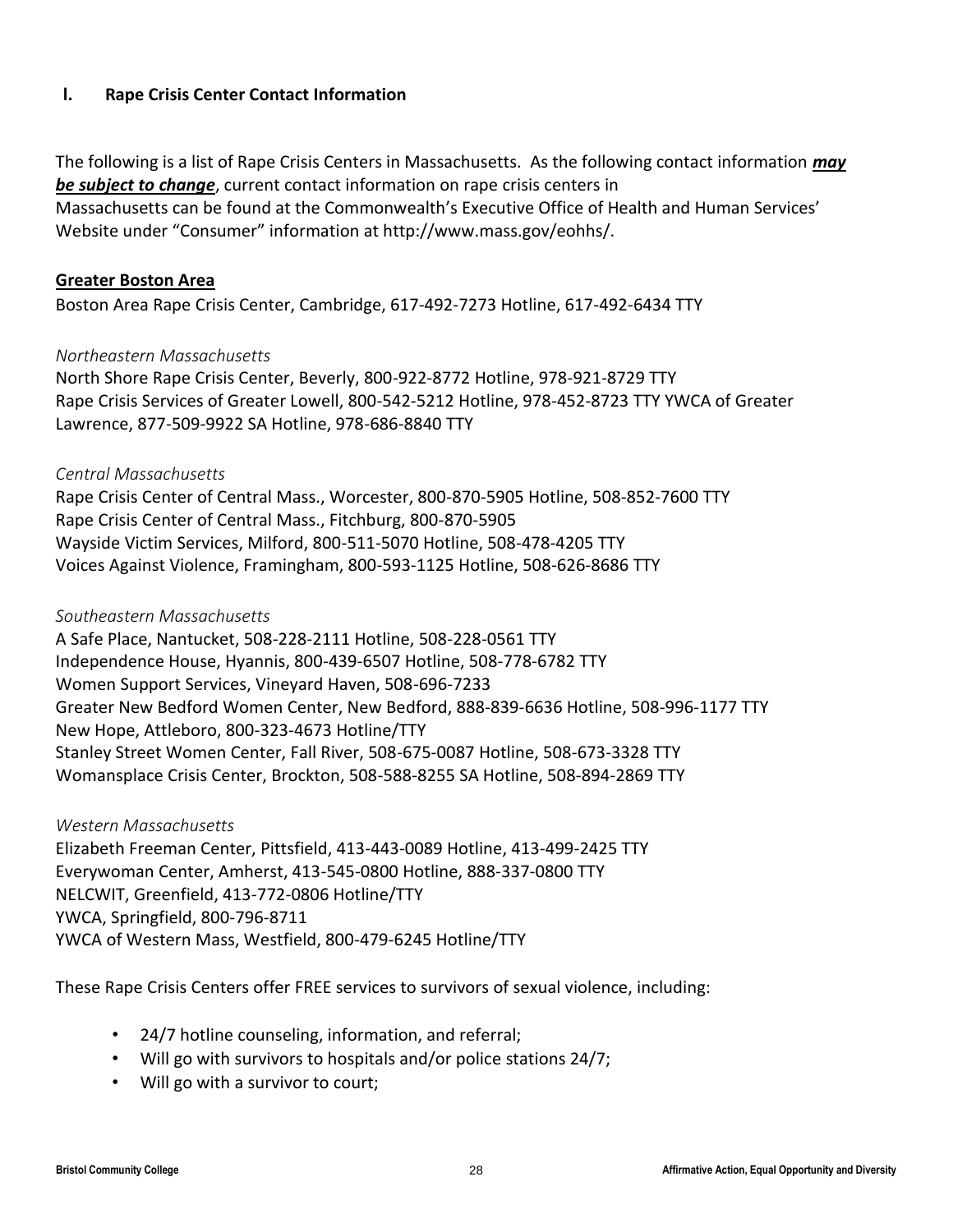• Provide one-to-one counseling and support group counseling; and  $\Box$  Provide primary prevention education; professional training; outreach.

## m. State and Federal Remedies

In addition to the above, if you believe you have been subjected to sexual harassment, you may file a formal complaint with the governmental agencies set forth below. Filing a complaint under this Policy does not prohibit you from filing a complaint with these agencies. Each of the agencies has a short time period for filing a claim (EEOC - 300 days; MCAD - 300 days).

United States Equal Employment Opportunity Commission ("EEOC") One Congress Street 10th Floor Boston, MA 02114 (617) 565-3200.

The Office For Civil Rights ("OCR") U.S. Department of Education John W. McCormack Post Office and Courthouse, Room 222 Boston, MA 02109 (617) 223-9662

## Massachusetts Commission Against Discrimination ("MCAD")

| <b>Boston Office:</b> |  |
|-----------------------|--|
| One Ashburton Place   |  |
| Rm. 601               |  |
| Boston, MA 02108      |  |
| (617) 994-6000        |  |

**Boston Office: Worcester Office: Worcester City Hall** 484 Main St., Rm. 320 Worcester, MA 01608 (508) 799-8010

 436 Dwight St., Rm. 220 800 Purchase St., Rm. 501 Springfield, MA 01103 New Bedford, MA 02740 (413) 739-2145 (508) 990-2390

# **Springfield Office: New Bedford Office:**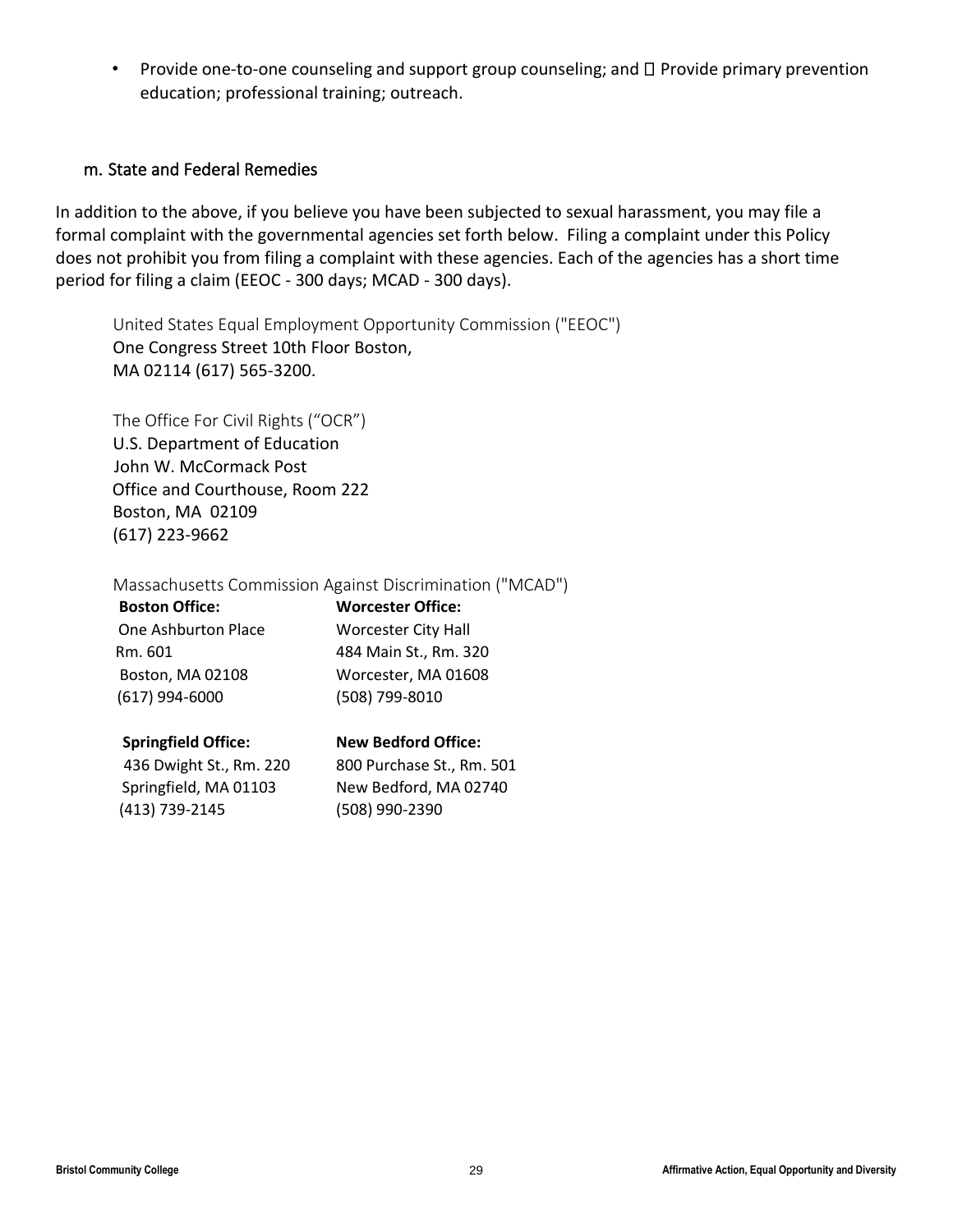## <span id="page-29-0"></span>**IV. NON-DISCRIMINATION AND ACCOMMODATION FOR PERSONS WITH DISABILITIES**

It is illegal to discriminate against an otherwise qualified individual with a disability. The Community Colleges recognize the multitude of barriers that confront persons with disabilities in access to both employment and education. Consistent with state and federal statutes that affirm and protect the equal opportunity rights of persons with disabilities, the Community Colleges adopt a policy of nondiscrimination and equal opportunity for otherwise qualified persons with disabilities. Any employee or student who believes he/she has been a victim of discrimination due to a disability may file a complaint pursuant to the Complaint Procedures found at Section L of this Policy.

## a. In Employment

The Community Colleges will take constructive measures to ensure equal opportunity in all areas of employment including recruitment, selection, upgrading, opportunities for training and development, rate of compensation, benefits and all other terms and conditions of employment. Further, the Colleges will periodically examine all existing employment policies, practices and facilities to ensure that they do not pose a disparate impact for otherwise qualified persons with disabilities. Where such disparity is found, it will be corrected as quickly and completely as is reasonable under existing circumstances. Accordingly, all College facilities may not be available and accessible at a particular time.

## b. In Education

The Colleges will periodically examine all existing admissions, student support and other student life policies, practices and facilities to assure that they do not pose a disparate impact for otherwise qualified disabled students. Where such disparity is found, it will be corrected as quickly and completely as is reasonable under existing circumstances. Accordingly, all College facilities may not be available and accessible at a particular time. The Colleges will adopt a policy of non-discrimination with respect to admissions, access to programs and facilities and services for all otherwise qualified disabled persons.

## c. Reasonable Accommodations

A "reasonable accommodation" under state and federal law is defined as "modifications or adjustments to an application process, job, work environment, the way in which work is customarily performed, or a course of study that permit a qualified individual with a disability to perform the essential functions of a position or to enjoy the benefits and privileges of employment or education equally with persons without disabilities."

Reasonable accommodations in employment may include, but are not limited to:

- making existing facilities used by employees readily accessible to and usable by persons with disabilities;
- job restructuring;
- modification of work schedules;
- providing additional unpaid leave;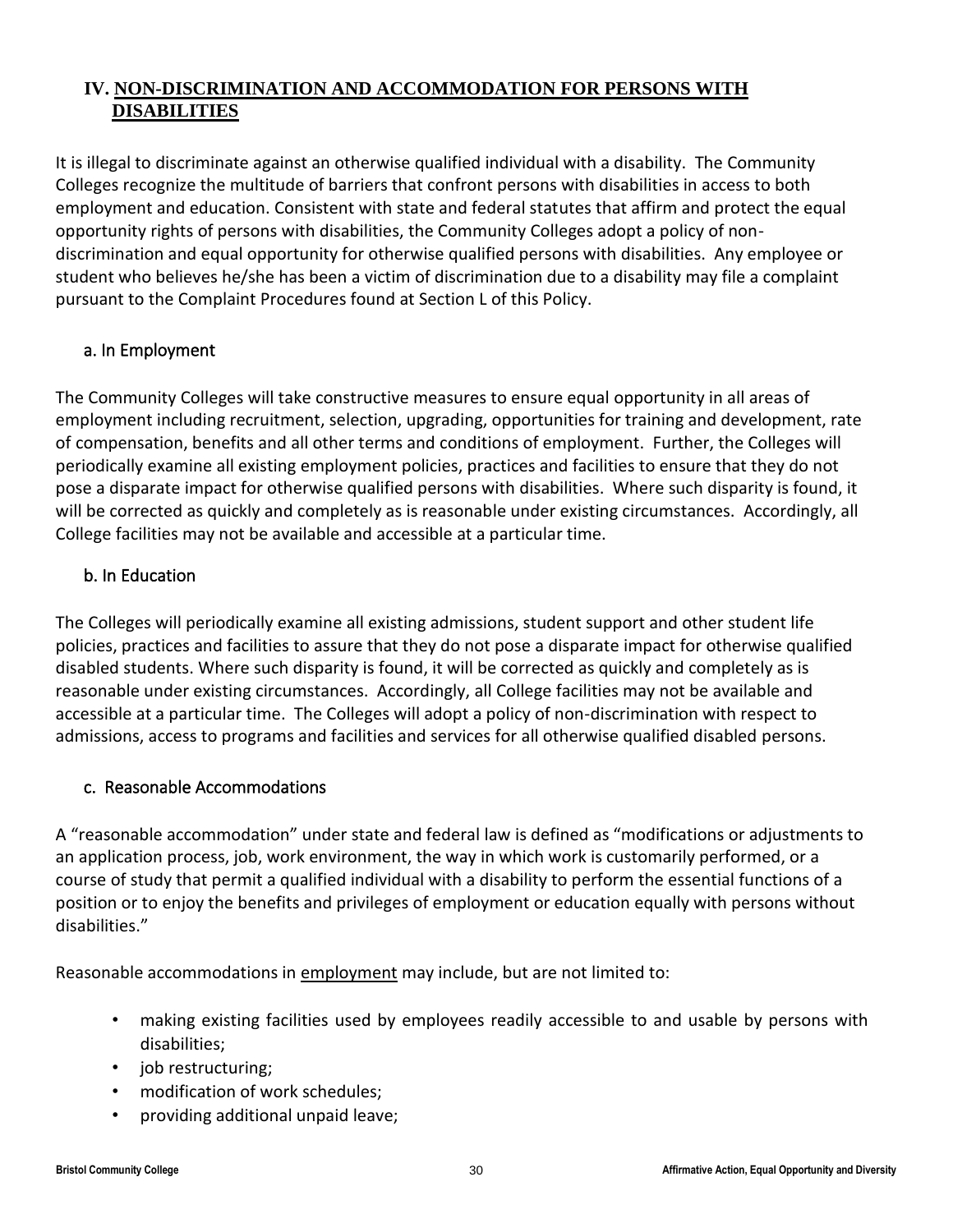- acquiring or modifying equipment or devices; and
- providing qualified readers or interpreters.

The Community Colleges are not required to lower performance standards to make an accommodation and are not obligated to provide personal use items, such as eyeglasses or hearing aids.

Reasonable accommodations in education may include, but are not limited to:

- in-class aids, such as note takers;
- extended time for examination;
- quiet rooms or alternate locations for testing;
- alternatively formatted testing; alternatively formatted textbooks and other course materials; and/or
- access to assistive technology.

Possible course reductions or substitutions on the basis of a disability will be carefully evaluated. Students with disabilities must meet the essential requirements of all academic degree programs.

## d. Interactive Process

State and federal laws define the "interactive process" as an ongoing communication between, among other parties, employer and employee, college and student, with a known disability in an effort to provide reasonable accommodation. Both parties must engage in the interactive process and communicate directly with each other in order to formulate and effective accommodation plan. Neither party can delay nor interfere with the process.

## e. Undue Hardship and Fundamental Alteration

The Community Colleges are required to make reasonable accommodations to qualified individuals with disabilities unless doing so would impose an undue hardship on the operation of a College's business or result in a fundamental alteration of a job or academic course or program. Undue hardship means an action that requires significant difficulty or expense when considered in relation to factors such as a College's size, financial resources, and the nature and structure of its operation. Fundamental alteration is a change that is so significant that it alters the essential nature a job or an academic course or program.

## f. Process for Requesting a Reasonable Accommodation

An employee or job applicant seeking a reasonable accommodation for a disability may contact the College's Office for Human Resources. A student or student applicant seeking a reasonable accommodation for a disability may contact the College's Disability Services Office, [ODSaccess@bristolcc.edu.](mailto:ODSaccess@bristolcc.edu) All requests for an accommodation are evaluated on a case-by-case basis. Individuals seeking accommodations should be prepared to submit current medical documentation for review in the accommodation process.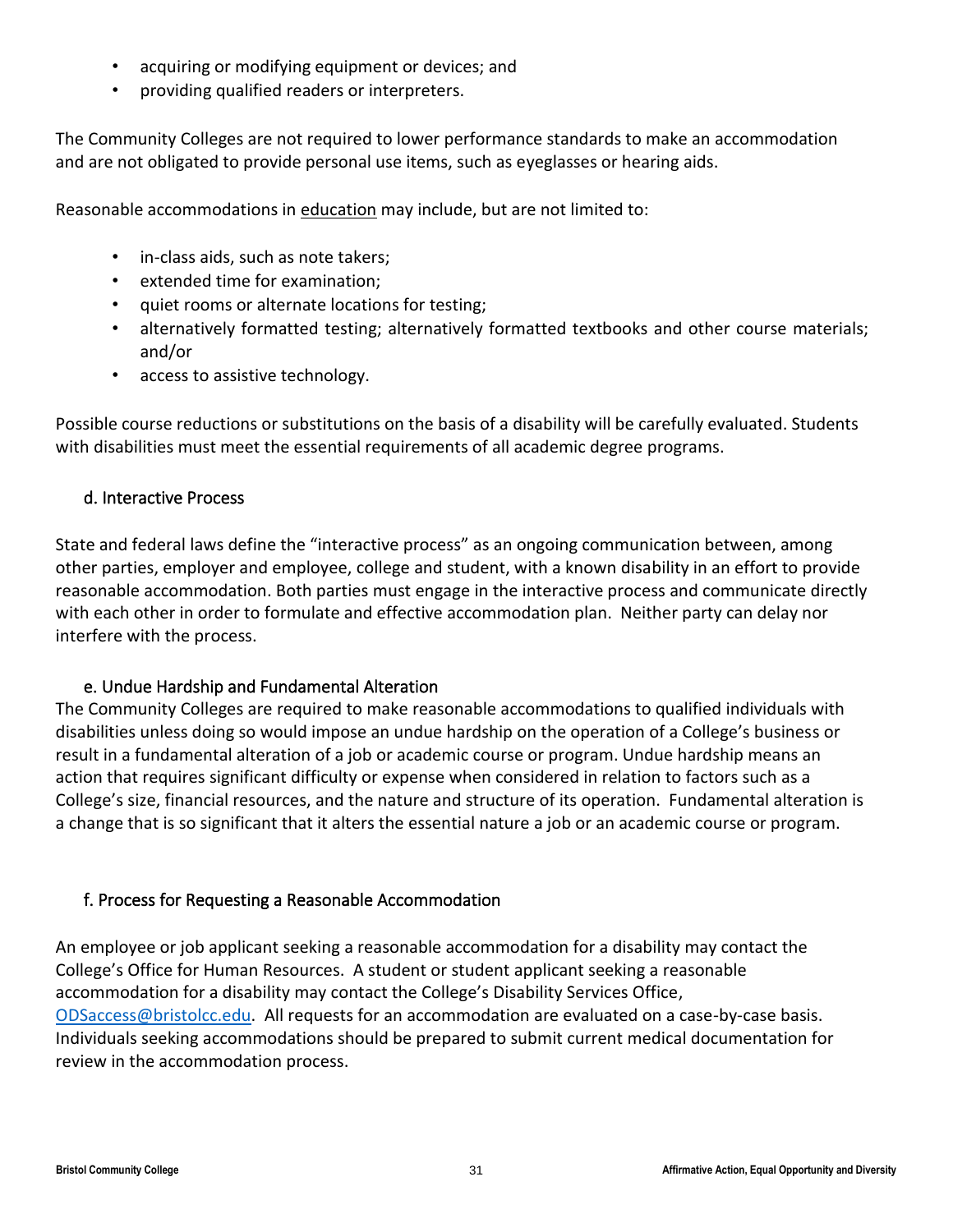## <span id="page-31-0"></span>**V. CONTRACTING AND PURCHASING**

When selecting contractors, suppliers, and vendors of goods and services, including goods and services secured in connection with construction projects, the Colleges will offer equal opportunity to all qualified persons and entities and will not discriminate on the basis of a protected classification.

The College shall use reasonable efforts to attract and encourage bid proposals from a diverse pool of qualified contractors, subcontractors, vendors and suppliers. The College is strongly encouraged to identify businesses primarily operated by individuals within the protected classifications with the help of the Commonwealth's Supplier Diversity Office.

When transacting business with contractors, vendors and suppliers, the Community Colleges shall include in all contracts the following statement:

*Non-Discrimination in Employment: The Contractor shall not discriminate against any qualified employee or applicant for employment because of race, color, national origin, age, sex, sexual orientation, gender identity, religion, genetic information maternity leave, military service, marital status or disability. The Contractor agrees to comply with applicable federal and state statutes, rules and regulations prohibiting discrimination in employment, including Title VII of the Civil Rights Act of 1964, the Age Discrimination in Employment Act of 1967, Section 504 of the Rehabilitation Act of 1973, the Americans With Disabilities Act of 1990, Massachusetts General Laws, Chapter 151B and all administrative and executive orders, where applicable.* 

The Colleges reserve the right to disqualify any contractor, person or entity seeking to provide services to a Community College that fails to adhere to the prohibitions against discrimination in employment that are contained in this section.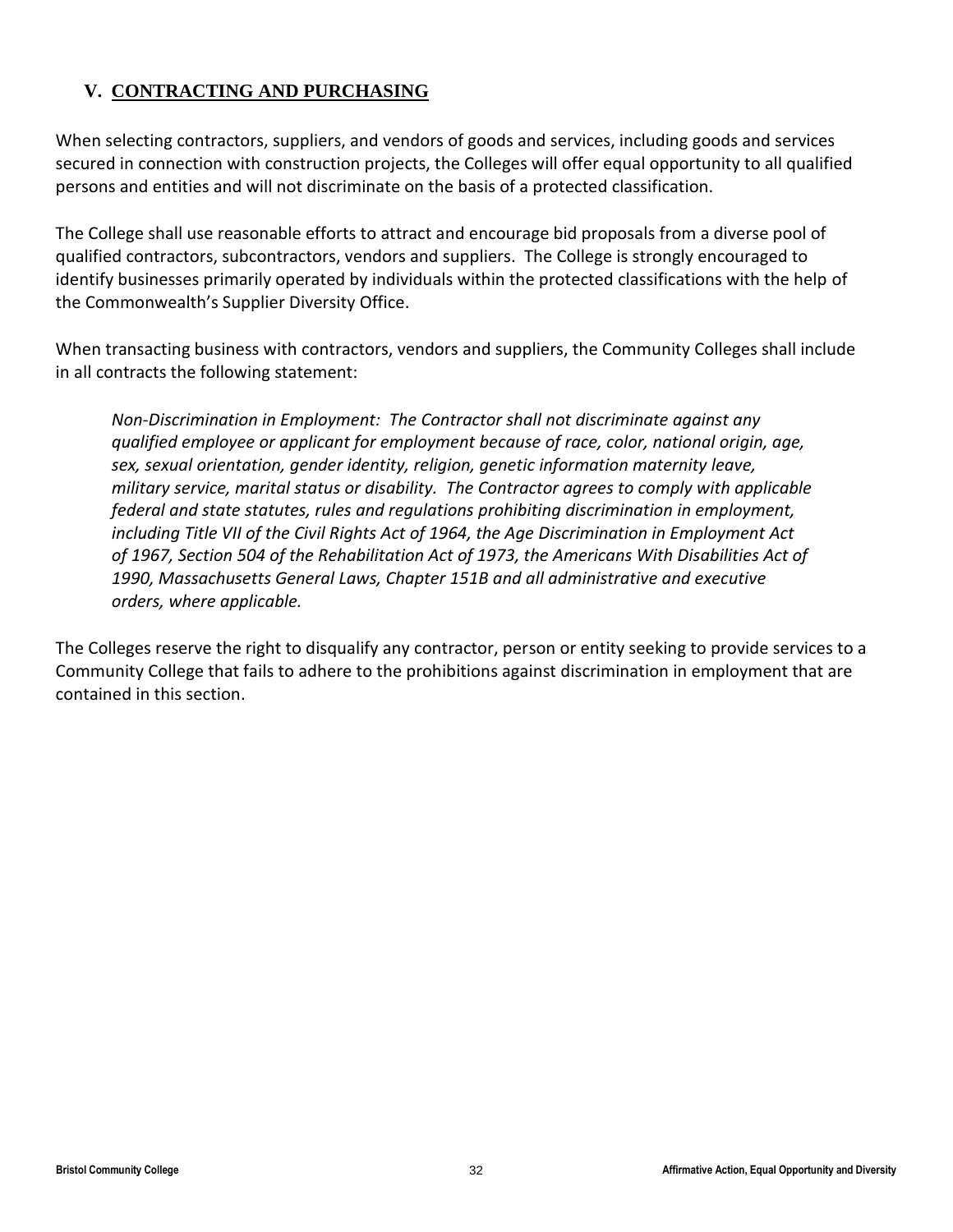## <span id="page-32-0"></span>E. IMPLEMENTATION OF AFFIRMATIVE ACTION POLICY

The implementation of an effective affirmative action policy is ultimately the responsibility of the President of each Community College. The President will direct the Affirmative Action Officer to coordinate the overall development, administration and monitoring of all affirmative action programs, policies, procedures and regulations. The Affirmative Action Officer will report directly to the President, or his/her designee, and will bear responsibility for the preparation and execution of all affirmative action policies and programs.

Consistent with all collective bargaining and non-unit employee agreements, each supervisor will seek to ensure that affirmative action and equal opportunity are integrally tied to all aspects of any recruitment, hiring, training or advancement related decisions to which they are a party. They will be aware of goals and will consult with the Affirmative Action Officer prior to and in the course of such actions.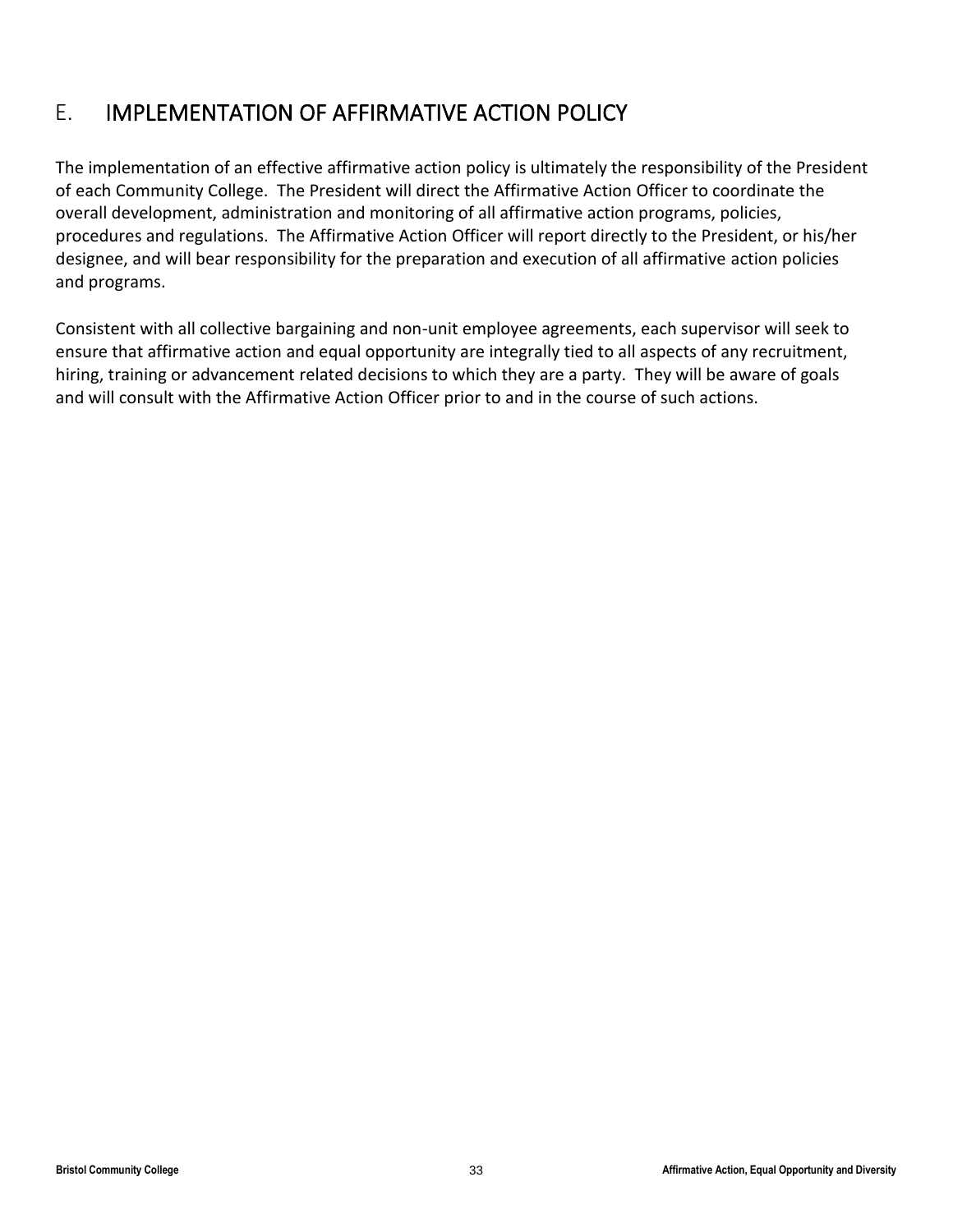## <span id="page-33-0"></span>F. AFFIRMATIVE ACTION OFFICER AND TITLE IX COORDINATOR

See "Definition" Section of this Policy for Affirmative Action Officer and Title IX Coordinator contact information.

## a. Affirmative Action Officer

The Affirmative Action Officer ("AAO") shall have the task of infusing affirmative action into all aspects of the College. He/she shall be responsible for the development, administration and evaluation of affirmative action policies, procedures, programs and goals; serve as monitor of local, state and federal laws and regulations relating to affirmative action and equal opportunity and compliance thereof; and administer to all segments of the College - students and employees.

The AAO will analyze the College's work force composition. The AAO may also analyze specific work areas or divisions within the College to determine if under-utilization of any protected group exists. The development of goals and timetables to correct any identified under-utilization shall be the responsibility of the AAO with input from the appropriate administrative officers. Although the basic responsibility for implementation of the affirmative action/equal opportunity program necessarily rests with the administrative officers of the College, the Affirmative Action Officer is responsible for providing advice and assistance.

The AAO shall be an ex-officio member of the Affirmative Action Committee and shall facilitate this Policy's Complaint Procedures.

## b. **Title IX Coordinator**

The College shall employ a Title IX Coordinator. The Title IX Coordinator may also serve as the College's AAO. The College's Title IX Coordinator has primary responsibility for coordinating the College's efforts to comply with and carry out its responsibilities under Title IX, which prohibits all sex discrimination and Title IX Sexual Harassment in all College operations, as well as retaliation for the purpose of interfering with any right or privilege secured by Title IX. The Title IX Coordinator shall be adequately trained to perform her/his duties, including understanding the legal aspects of Title IX, conducting investigations of all sex discrimination and Title IX Sexual Harassment, administering an investigative process that protects the safety of victims and promotes accountability and providing campus-wide training to members of the College community.

Members of the College community should contact the Title IX Coordinator in order to:

- seek information or training about students' and employees' rights and courses of action available to resolve complaints that involve sex discrimination, not limited to Title IX Sexual Harassment;
- file a complaint or make a report of a sex discrimination, not limited to Title IX Sexual Harassment;
- notify the College of an incident that may raise potential Title IX concerns;
- provide information about available resources; and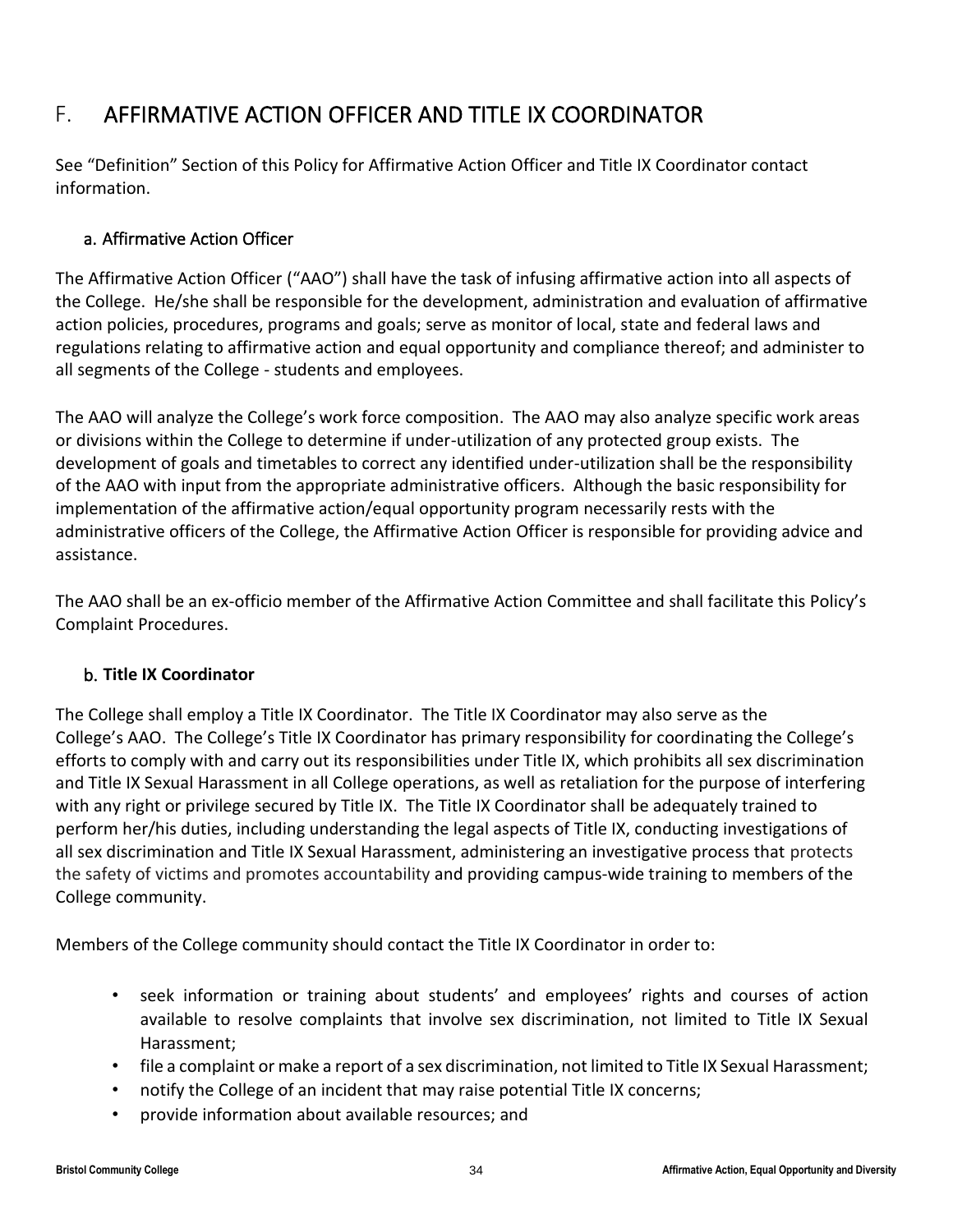• periodically evaluate and review the College's policies and procedures related to sex discrimination, not limited to Title IX Sexual Harassment.

The Title IX Coordinator's functions and responsibilities include:

- Coordinate Title IX efforts including the development, implementation, and monitoring of appropriate disclosures, policies, procedures and practices designed to comply with federal and state legislation, regulation, and case law requiring the prompt and equitable resolution of all complaints pursuant to Title IX;
- Provide leadership, direction and supervision for all activities and personnel of the Title IX program including consulting with relevant policy-making bodies and senior personnel for the purpose of advising, clarifying and identifying necessary action to eliminate sex discrimination in all educational programs and activities, to ensure that access to facilities, opportunities, and resources is gender equitable throughout the College;
- Provide ongoing training, consultation, and technical assistance on Title IX for all students including: students' rights under Title IX, identifying behaviors that constitute Title IX Sexual Harassment ; how to report Title IX Sexual Harassment; reporting options; understanding the College's Complaint Procedure and Complaint Processes; the potential consequences for violating College policies; the role of alcohol and/or drug use; amnesty; consent; the importance of seeking prompt medical attention; prohibition against retaliation; and Bystander Intervention training;
- Provide ongoing training, consultation, and technical assistance on Title IX for all employees in areas including: how to identify and report Title IX Sexual Harassment; the College's responsibilities to address Title IX Sexual Harassment; recognizing warning signals; reporting Title IX Sexual Harassment to appropriate College officials; and information regarding confidential reporting options.
- Provide ongoing training, consultation, and technical assistance on Title IX for all Responsible Employees including: understanding their reporting obligations; confidentiality; students' rights and remedies; and available student services.
- Develop, implement and coordinate campus and/or school-based strategic efforts aimed at the prevention of sexual violence and other forms of sex discrimination;
- Develop and disseminate educational materials, including brochures, posters, and web-based materials that inform members of the College community of Title IX rights, responsibilities and resources both within and external to the College;
- Oversee prompt, effective, and equitable intake, investigation, processing, issuing of findings of fact or management of hearing process, and timely resolution of all Title IX Sexual Harassment matters, or cases otherwise involving sex discrimination made known to responsible employees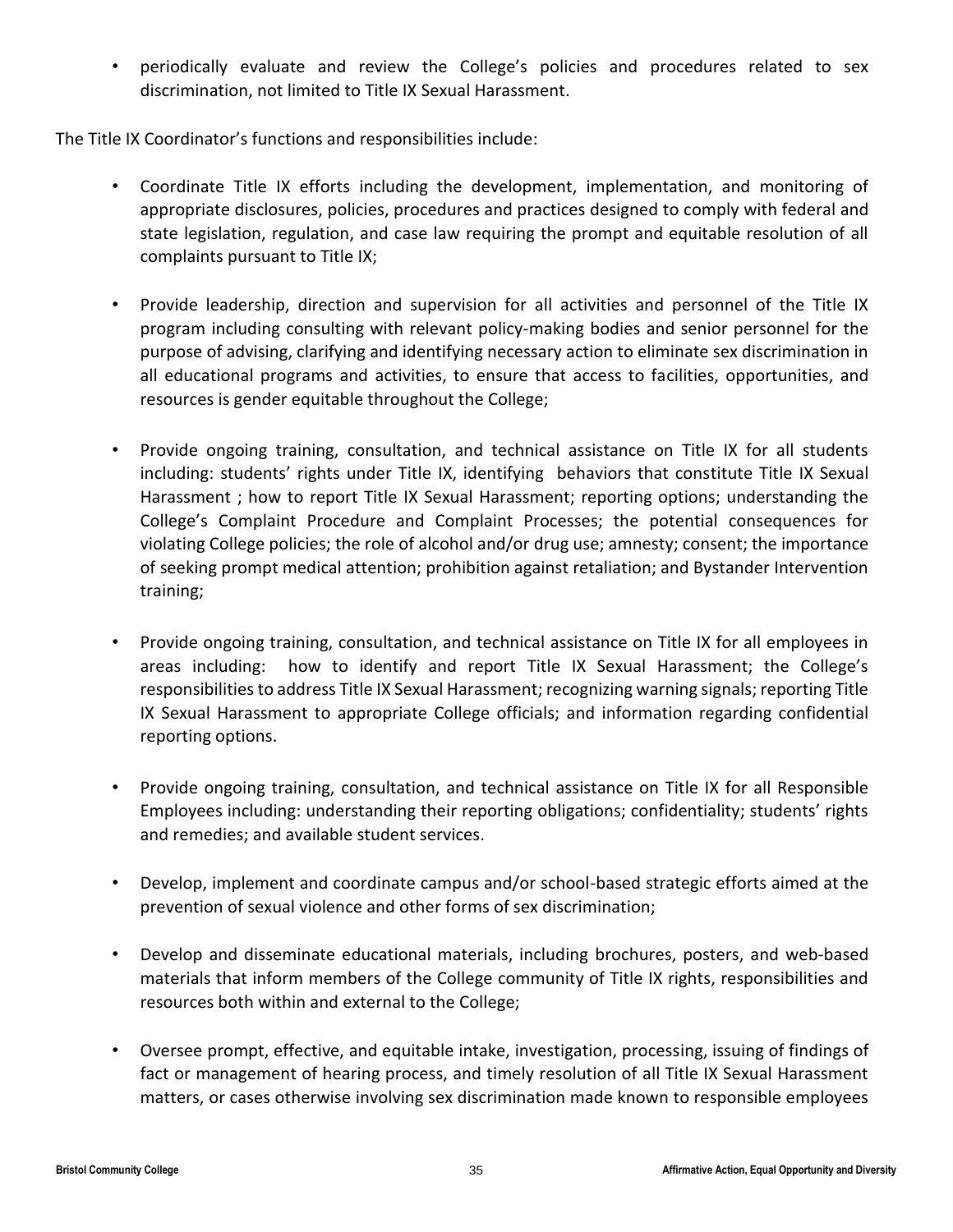and/or reported or filed by students, faculty, employees, third parties, or by members of the broader community;

- Provide appropriate notice of an investigation; determine the extent of an investigation; oversee investigation efforts; ensure provision of initial remedial actions; assure compliance with timelines; deliver appropriate notice of charge, notice of investigation, notice of outcome, duty to warn, and remedies, and provide a repository for and source of institutional record-keeping;
- Provide guidance and assistance to alleged victims of Prohibited Conduct, including referral to support resources, notice of right to file internal grievances, notice of the right to grieve to the US Department of Education Office for Civil Rights, and notice of the right to report incidents to law enforcement;
- Coordinate the College's notice to all applicants for admission and employment, students, parents or legal guardians of elementary and secondary school students, employees, and all unions, of the name or title, office address, electronic mail address, and telephone number of their designation as the Title IX Coordinator;
- Organize and maintain grievance files, disposition reports, and other records regarding Title IX compliance, including annual reports of the number and nature of filed complaints and the disposition of said complaints, data collection, climate assessment, pattern monitoring; and
- Serve as principal contact for government inquiries pursuant to Title IX.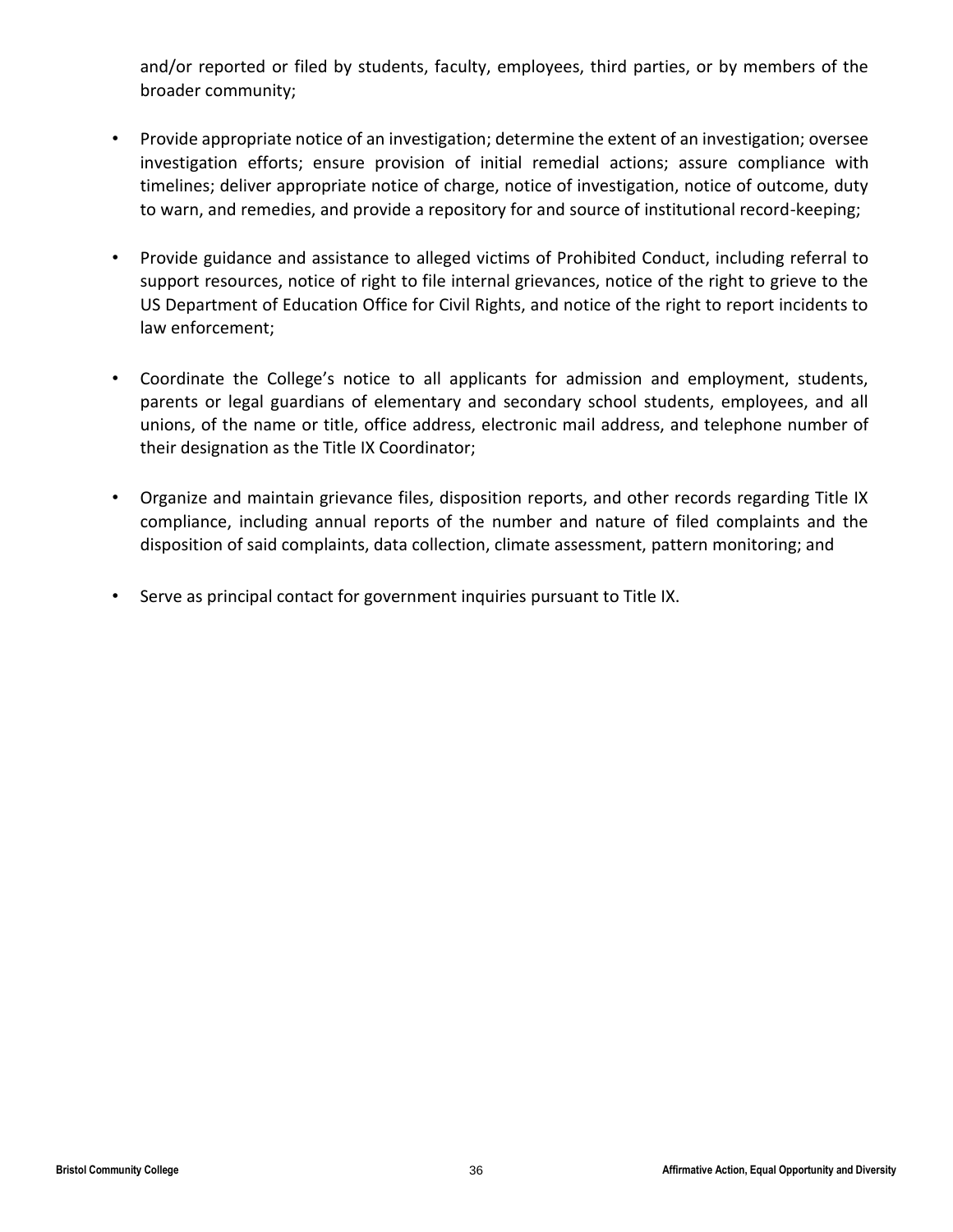## <span id="page-36-0"></span>G. DISSEMINATION OF POLICY

The Affirmative Action Policy will be widely distributed and discussed within the College Community. A copy of the Policy will be distributed to every major work area at each College and a copy will be maintained in the Library and the Affirmative Action Office.Copies of the Policy will be made available upon request to any student, employee, applicant for student status or for employment or member of the community. The Policy is available upon request from the College's Affirmative Action Officer and on the College's website. Colleges may implement procedures requiring employees to annually confirm their receipt of this Policy.

In accordance with state and federal requirements, the following notice will be included in all vacancy postings and other appropriate college publications, contracts, solicitations for bids, purchase orders, websites and leases:

*Bristol Community College is an affirmative action/equal opportunity employer and does not discriminate on the basis of race, color, national origin, sex, disability, religion, age, veteran status, genetic information, gender identity or sexual orientation in its programs and activities as required by Title IX of the Educational Amendments of 1972, the Americans with Disabilities Act of 1990, Section 504 of the Rehabilitation Act of 1973, Title VII of the Civil Rights Act of 1964, and other applicable statutes and college policies. The College prohibits sexual harassment, including sexual violence. Inquiries or complaints concerning discrimination, harassment, retaliation or sexual violence shall be referred to the College's Affirmative Action and/or Title IX* Coordinator*, the Massachusetts Commission Against Discrimination, the Equal Employment Opportunities Commission or the United States Department of Education's Office for Civil Rights.*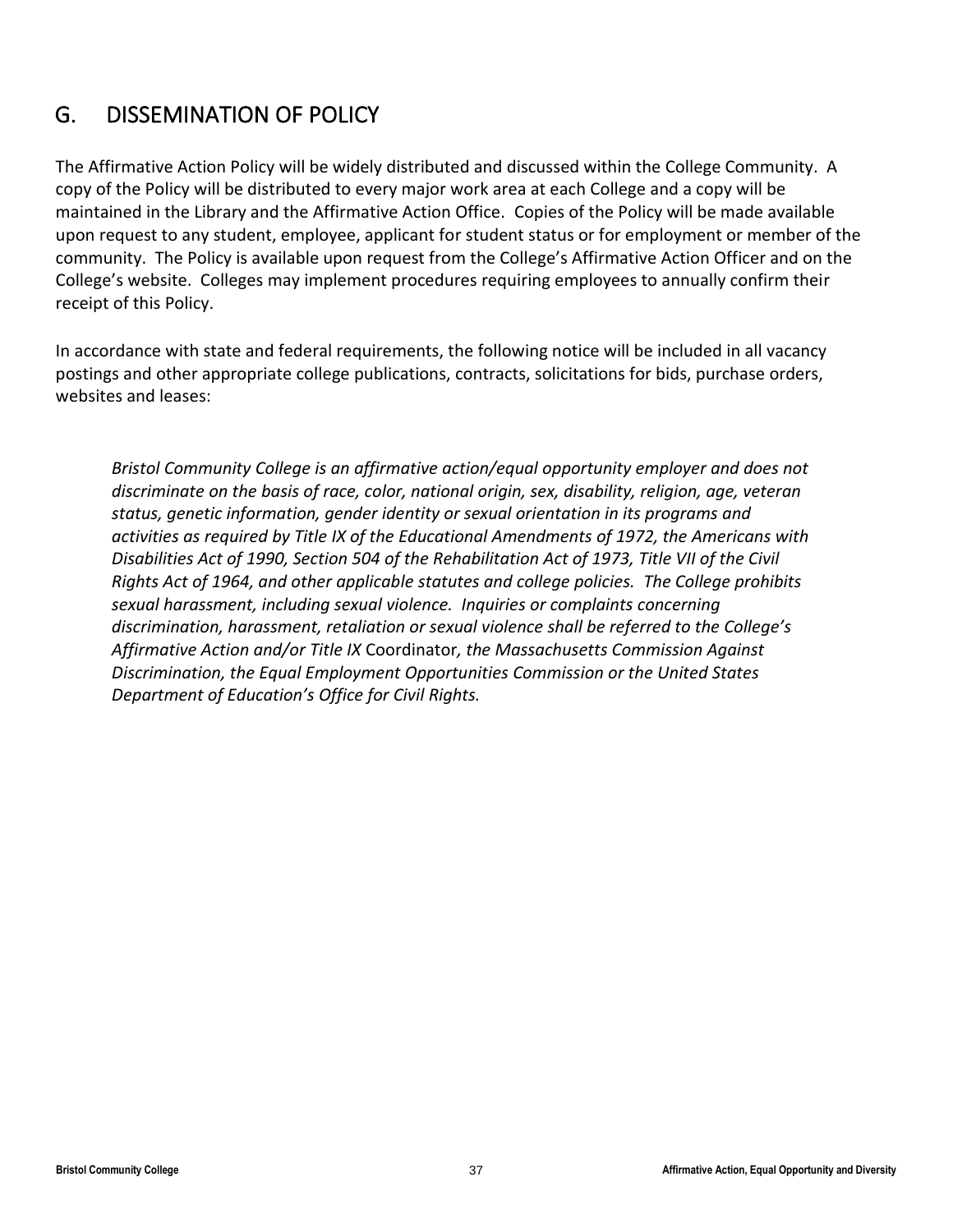## <span id="page-37-1"></span><span id="page-37-0"></span>H. PLAN OF ACTION

## **a. Program Purpose and Intent**

The Community Colleges are committed to a policy of equal opportunity and affirmative action. The purpose of this Policy is to establish programmatic objectives that will provide for the access and advancement of qualified minorities, women, and persons with disabilities with respect to both employment and education. The intent of this Policy is to acknowledge and responsibly alleviate the effects of societal discrimination and its impact on the protected group.

## **b. Scope**

<span id="page-37-2"></span>Affirmative action and equal opportunity shall be viewed as an integral part of the mission and purpose of each Community College. The Affirmative Action Policy by its very nature shall affect and apply to all aspects of recruitment, employment and education.

The opportunity for education for students in the protected classifications will be an imperative. Affirmative action programs should support not only student admissions to the College but also its programs.

In employment, affirmative action will affect recruitment, terms and conditions of employment, administrative procedures and relevant policies and practices of the College.

## **c. Workforce and Utilization Analysis**

<span id="page-37-3"></span>A procedure for implementation of the Policy will be undertaken and it will include opportunities for maximum communication between the responsible parties, i.e., supervisors, the Affirmative Action Officer and the President. A workforce and utilization analysis shall be conducted annually.

## **d. Under-Utilization**

<span id="page-37-4"></span>Under-utilization exists when the number of individuals in protected classifications in an occupational category is fewer than would reasonably be expected based upon the availability of qualified persons for employment within a specific geographic area. When under-utilization is identified for appropriate organizational units and occupational categories, goals and timetables are established as a means of increasing the employment of qualified individuals in protected classifications at the earliest possible time. This section shall be applied in a manner consistent with the appropriate collective bargaining agreement, if applicable.

## **e. Goals**

<span id="page-37-5"></span>Hiring goals are targets for increasing the employment of qualified individuals in protected classifications in appropriate organizational units and/or occupational categories of the College workforce. Hiring goals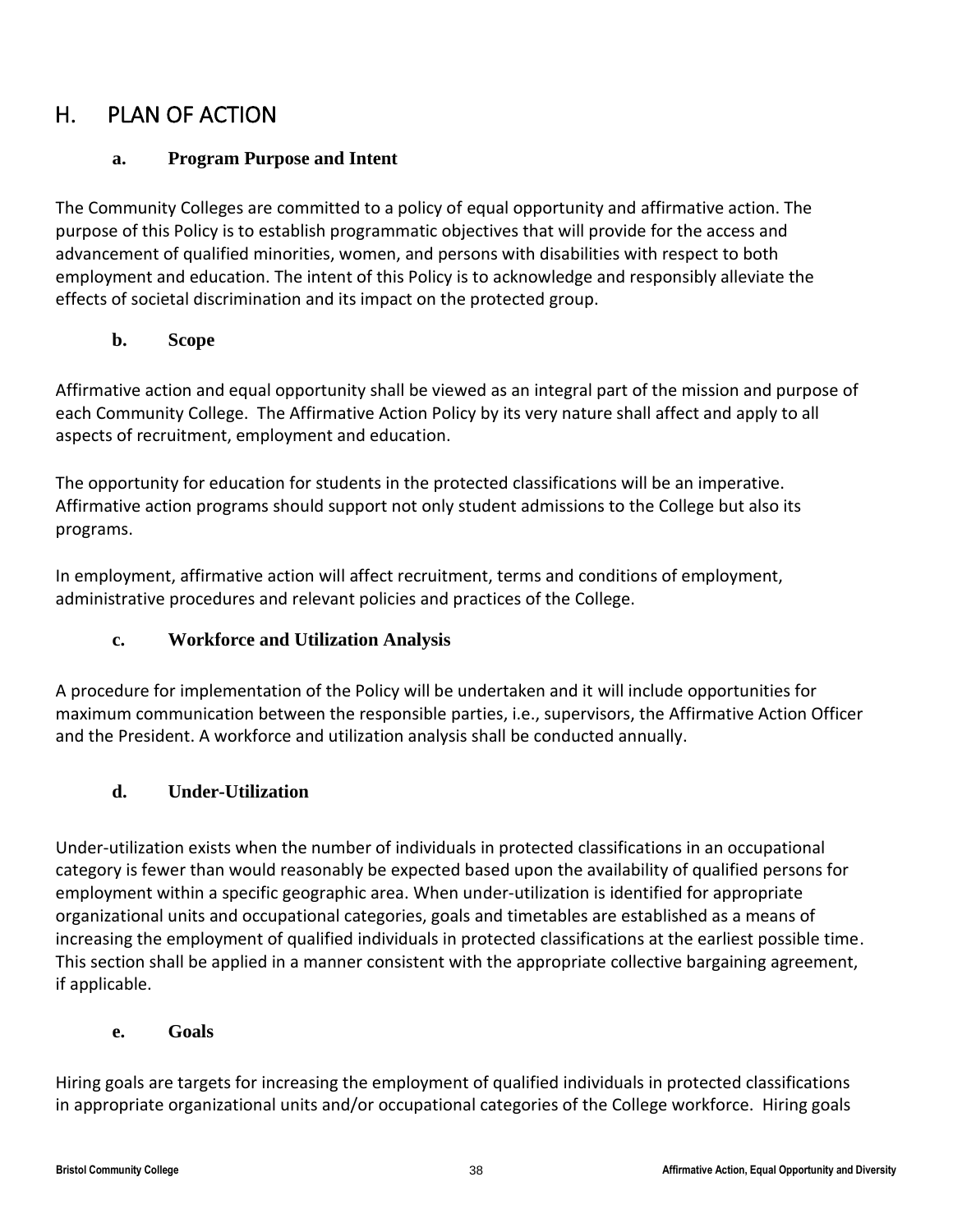are not rigid quotas. They are reasonable estimates of what is attainable and are established separately for individuals in protected classifications.

Program goals include special efforts to remove barriers, to improve awareness or sensitivity, to address problem areas identified within the College Affirmative Action Policy, to bring about conditions that will promote the hiring goals, or to address changes taking place within the institution. General timetables are to be established for the implementation of the goals. The time period shall normally be between two (2) and five (5) years.

## **f. Identification of Problem Areas and Remedial Approaches**

<span id="page-38-0"></span>At the request of the Commissioner, the President shall submit a report to the Commissioner as referenced in Auditing and Reporting and shall include an analysis of under-utilized areas and possible solutions and may cover such issues as curricular concerns, employment and student recruitment, hiring, retention of employees, resignations, and College activity and program availability. The report will also consider and give an analysis of the established goals and timetables.

## **g. Programmatic & Collaborative Efforts**

<span id="page-38-1"></span>The Community Colleges have, as a group, committed themselves to a policy of affirmative action/equal opportunity and non-discrimination throughout this Policy. The Colleges realize, however, that the development and implementation of specific programmatic efforts, both individually and collaboratively, will be essential to the establishment of an action-oriented program. Rather than rendering affirmative action policies that merely represent a compilation of policies, procedures and prohibited practices solely designed to avoid discrimination, these action-oriented elements ensure that this Policy becomes a proactive, aggressive tool as opposed to a passive document.

In an effort to fully establish joint collaborative programs that will enhance the implementation of the Community Colleges' Affirmative Action Policy, the Affirmative Action Officers of the fifteen institutions are encouraged to work collaboratively on the following initiatives.

## Recruitment Directory

A directory of recruitment resources may be developed for each major category of positions (i.e., academic discipline, administrative area, field of focus) listing the various known sources for contact. This directory will list individuals, departments, institutions, organizations, professional associations and their various caucuses that are known to be good sources of candidates from protected classifications. In addition, the directory will also contain a listing of major publications such as newspapers, journals or other periodicals that print job advertisements and have substantial circulation among individuals in protected classifications and other underrepresented persons or groups. Trade or professional journals for each academic discipline and professional area will also be included.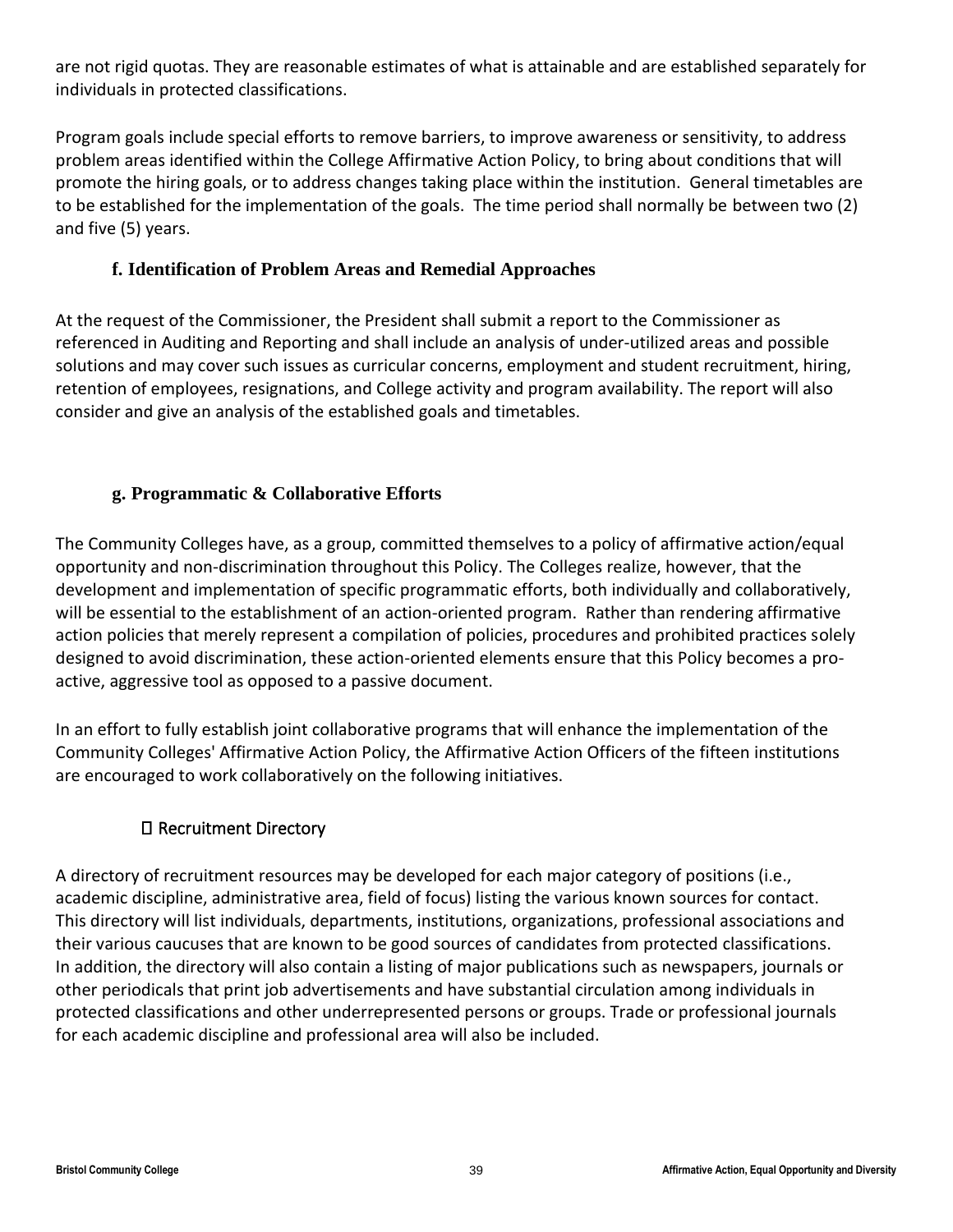## Program of Professional Enrichment for Personnel of Affirmative Action Offices

The Affirmative Action Officers will meet regularly and jointly participate in workshops, seminars and other kinds of enrichment opportunities that will assist them in the performance of their duties. Insofar as possible, reliance will be placed on the expertise of persons within the public higher education system, local, state and federal agencies, and professional organizations and associations in order to keep costs to a minimum.

## **Educational Seminars**

The Affirmative Action Officers, collectively or individually, may develop seminars to strengthen the understanding and sensitivity of all employees, and in particular senior administrators and supervising managers, to the importance of their respective roles in fostering a workplace free of discrimination, harassment and retaliation. All members of the College community shall be encouraged to attend such programs.

## **h. Individual Campus Efforts**

<span id="page-39-0"></span>Specific programmatic efforts determined by the individual Colleges may take any of several forms: projects, programs, defined strategies, structured activities or other tactical steps that contribute to fulfillment of the Colleges' affirmative action and equal opportunity goals and objectives. Each College may develop specific programs to assist in identifying and overcoming deficiencies, increasing representation of qualified individuals in protected classifications within the work force and the student body and providing increased opportunities for under-represented groups, both in the area of employment and in the area of the student learning environment. Cross-cultural programming, sensitization of all members of the College communities to the rights and needs of all persons, including individuals in protected classifications will play a major part. The involvement of all segments of the College community in both the planning and the implementation of such programming will be an essential factor in its success.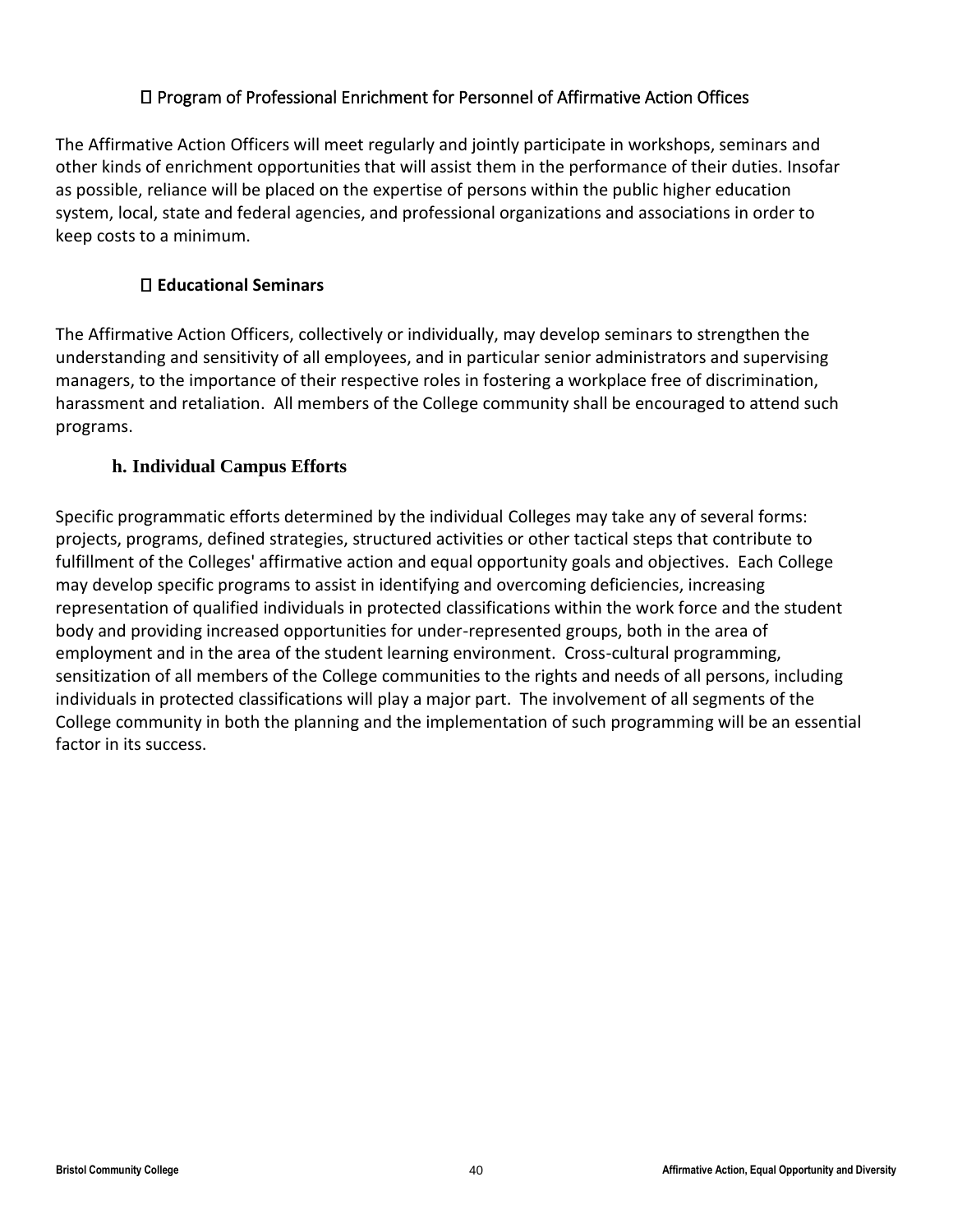## <span id="page-40-0"></span>I. HIRING GUIDELINES

Proper hiring guidelines are crucial to the success of attracting and hiring a qualified, diverse workforce. The Human Resources Office shall work in consultation with the Affirmative Action Officer in developing proper hiring guidelines. The hiring process is generally initiated with the development of a recruitment plan, which shall be reviewed by the Affirmative Action Officer before commencing with advertisement. The plan will be reviewed in light of the College's affirmative action goals and will include the use of applicable mailing lists of contacts and resume file, if any, developed and maintained for affirmative action recruiting. Goals will be reviewed at the time of recruitment.

When practicable, the time permitted between the initial public announcement of an available position and the deadline for submission of applications must allow for adequate selective notification of qualified individuals in protected classifications.

For vacancies for positions that are half-time or greater, the Affirmative Action Officer will consult with the hiring manager to determine an appropriate recruitment time frame which will allow sufficient time to recruit under-utilized persons while simultaneously meeting the organization's need to fill the position as soon as possible.

Deans and Vice Presidents are encouraged to plan ahead and schedule all searches so as to allow sufficient time to conduct effective affirmative action searches.

If the recruitment process fails to yield sufficient numbers of qualified candidates from a designated protected group, consideration may be given to reposting the position. This section shall be applied in a manner consistent with the appropriate collective bargaining agreement, if applicable.

The Affirmative Action Officer shall have access to all applications for the purpose of reviewing and certifying the process and the outcome and for the purpose of collecting data to conduct applicant flow studies, etc. Additionally, the Affirmative Action Officer may make recommendations for interviewing affirmative action candidates.

The hiring process will generally include an interview with a search committee, which may include the position's direct supervisor and/or other appropriate persons who have responsibility in the work area. The Affirmative Action Officer will review a committee's recommendation for appointment and sign it to verify compliance with affirmative action procedures. If the Affirmative Action Officer finds that the recruitment and/or selection process does not satisfy affirmative action requirements, he/she should submit his/her reservations to the President.

In regard to hiring/promotions, the College will comply with all applicable collective bargaining provisions when making such decisions.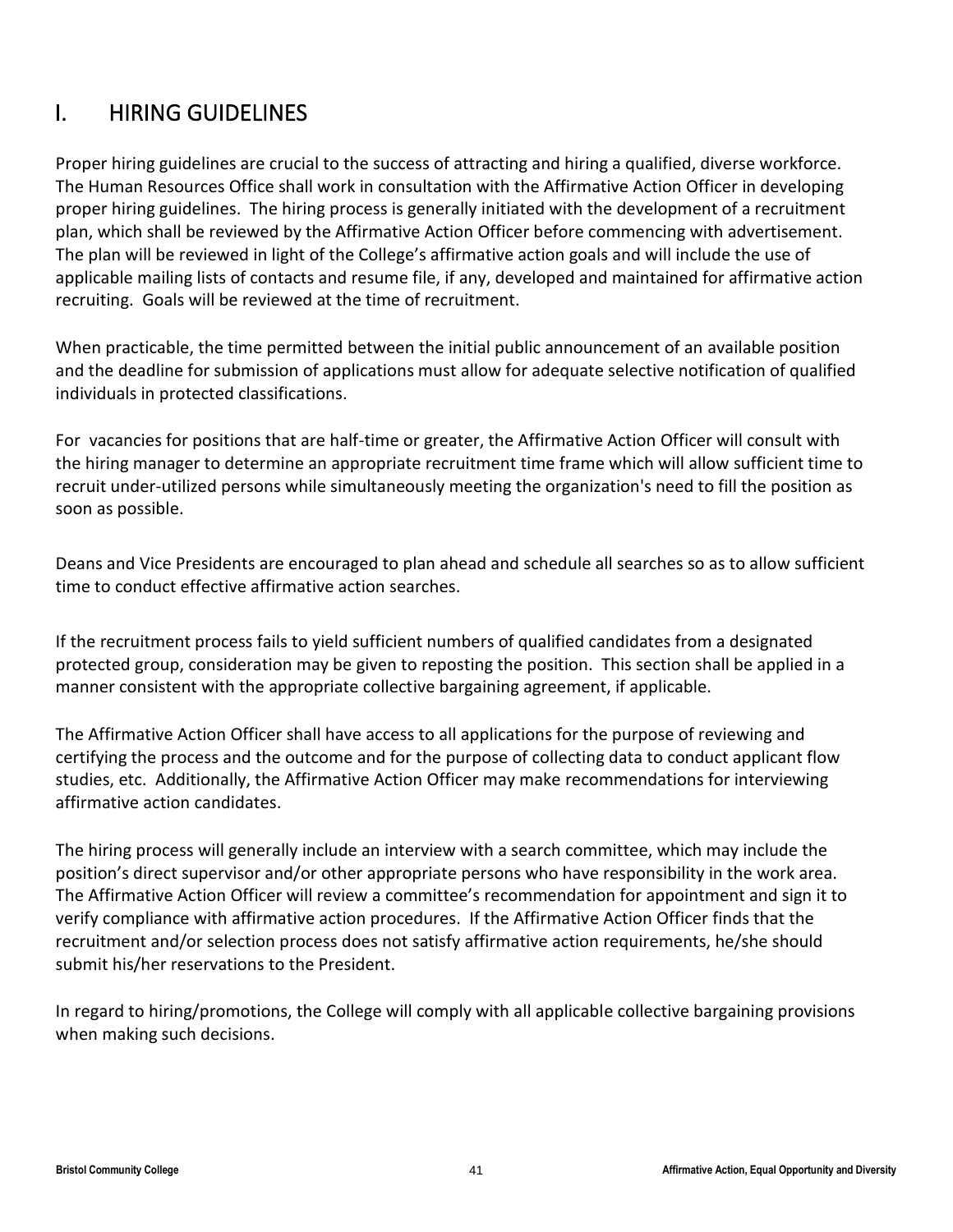## <span id="page-41-0"></span>J. COLLEGE AFFIRMATIVE ACTION COMMITTEE

An Affirmative Action Committee shall be established consisting of at least seven (7) members representative of faculty, administrators, non-teaching professionals, classified staff and students. The Committee shall include protected classification representation. The members shall be appointed by the President. The Affirmative Action Officer shall be an ex-officio member of the Committee.

The Committee shall act as a policy advisory body to the President in all matters concerning affirmative action and equal opportunity. Specific responsibilities of the Committee may include, but are not limited to, the following:

- a. Advise and assist the President and the Affirmative Action Officer in developing, implementing and evaluating the College's Affirmative Action Program;
- b. Recommend changes in the programs or policies;
- c. Represent the concerns of all employment areas of the College as these concerns relate to equal opportunity;
- d. Be informed about the rules and procedures of the College as well as federal and state laws and regulations governing affirmative action and equal opportunity;
- e. Meet as necessary, but not fewer than two (2) times a year; and
- f. Help sensitize and educate the College community regarding the affirmative action issues facing higher education and the larger society and to help broaden understanding of diversity in our society as well as to encourage behaviors appropriate to a pluralistic society.

## <span id="page-41-1"></span>K. AUDITING AND REPORTING

The Affirmative Action Officer shall be primarily responsibility for monitoring compliance and auditing the implementation of the Policy on Affirmative Action, Equal Opportunity and Diversity. The Affirmative Action Officer shall furnish the President with progress reports and shall inform the President of practices or policies that may not be in compliance with the Policy.

The Affirmative Action Officer will annually review the progress being made toward achievement of the College's affirmative action goals. The review shall include strategies and timetables for achieving its affirmative action goals , availability figures, institutional performance or other circumstances that affect the implementation of this Policy's goals. In addition, he/she will assure that annual compliance reports required by the Board of Higher Education and other state and federal agencies are completed.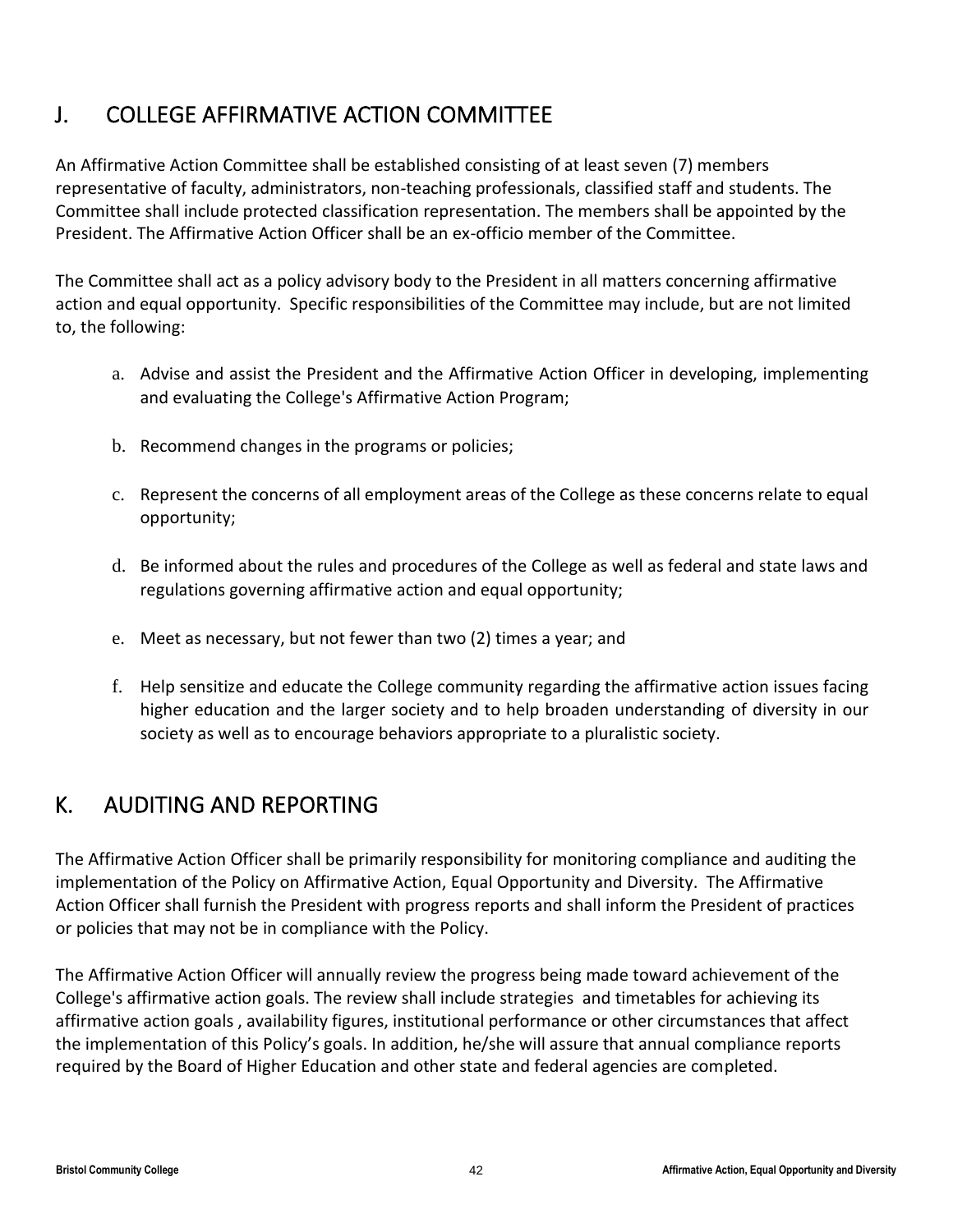To ensure compliance with this Policy, the Affirmative Action Officer will review and evaluate the applicable policies, programs and activities related to job requirements, performance criteria, personnel benefit plans, students support services, facilities and programmatic access, vendor contract submission and services, media advertising and public relations materials, including all College publications. Recruitment and hiring procedures will be monitored using the methods described in this Policy. All monitoring and analyses will be conducted as necessary to identify problem areas and provide recommendations to remedy them.

The Affirmative Action Officer shall conduct periodic audits of the utilization analysis and goals. The purpose of the audit will be to assess progress toward established goals and to apprise other persons responsible for recruitment of the findings. Continuous monitoring is important to the success of the Policy. The findings, while utilized throughout the year, will be reported formally in the annual report. Problem areas and successes will be reported. Additionally, compliance reports requested by other agencies should be included as an internal audit mechanism.

## <span id="page-42-0"></span>L. COMPLAINT PROCEDURES

## <span id="page-42-1"></span>**I. General Information For All Complaints**

## **a. Application of Policy**

<span id="page-42-2"></span>Both below-listed complaint procedures are intended to provide a mechanism to investigate and where possible resolve complaints of alleged violations of this Policy against employees and students. The procedures outlined below are intended to ensure that the College will conduct an impartial, fair, effective, and efficient investigation of all allegations of violations of this Policy without fear of retaliation. The complaint procedure is available to any employee or student, or applicant for employment or admission, who believes he/she has been subjected to Prohibited Conduct or Title IX Sexual Harassment as defined under this Policy. A complaint filed in another forum does not preclude an individual from filing a complaint under this Policy. Further, a complaint filed in another forum, including a criminal or civil complaint, shall not delay an investigation of a complaint filed under this Policy.

## **b. Confidentiality of Process**

<span id="page-42-3"></span>The complaint procedure will be conducted as confidentially as reasonably possible to protect the privacy rights of all individuals involved. The College may share information concerning the complaint with parties, witnesses and/or others during any phase of the procedure on a need-to know basis and shall share information with union representatives as provided for in G.L. c.150E. All individuals with whom information is shared shall be advised of the confidential nature of the information and directed not to discuss the matter with anyone other than an advisor, if applicable.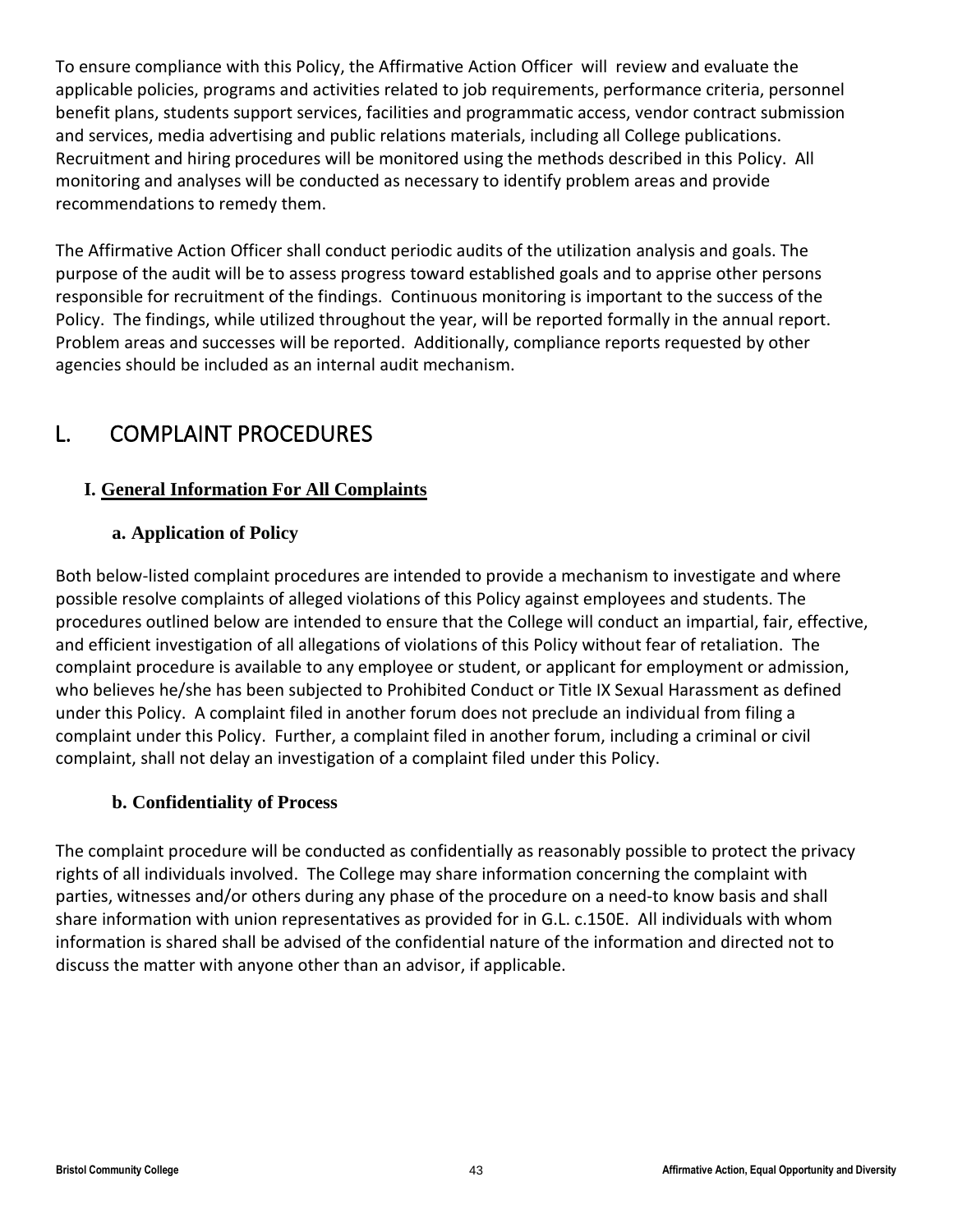## **c. Complainant Requests Confidentiality**

<span id="page-43-0"></span>Where a Complainant requests that no action be taken by the College or requests that her/his identity not be revealed, the College shall take reasonable steps to investigate and respond to the complaint, but shall inform the Complainant that such a request may hamper its ability to fully investigate an alleged violation of this Policy and/or to take appropriate remedial steps, including disciplinary action. Where an allegation of Prohibited Conduct involves the potential of an ongoing threat to the health, safety or security of the College or a potential adverse employment action, the Affirmative Action Officer, or in the case of an allegation of Title IX Sexual Harassment, the Title IX Coordinator, shall inform the Complainant that it cannot ensure confidentiality and disclosure of their name may likely be required.

## **d. Off Campus Behavior**

<span id="page-43-1"></span>The College reserves the right to investigate alleged Prohibited Conduct under this Policy occurring offcampus when such conduct adversely affects the College Community, poses a threat of harm to the College Community; interferes with the College's pursuit of its educational objectives and mission, and/or if a student or employee is charged with a serious violation of state or federal law. Title IX Sexual Harassment occurs in the College's education program or activity, against a person in the United States. Education program or activity includes locations, events, or circumstances over which the College exercised substantial control over both the Respondent and the context in which the conduct occurs, and also includes any building owned or controlled by a student organization that is officially recognized by the College.

## **e. Supportive Measures**

<span id="page-43-2"></span>Title IX requires the College to take non-disciplinary/non-punitive reasonable steps to preserve or restore equal access to its education programs and activities and protect individuals from Prohibited Conduct and Title IX Sexual Harassment, including offering supportive measures before the final outcome of an investigation, irrespective of whether the complainant ever chooses to file a Formal Complaint. Such measures are designed to restore or preserve equal access to the College's education program or activity without unreasonably burdening the other party, including measures designed to protect the safety of all parties or the College's educational environment, or deter all forms of sexual harassment. The College shall take these steps promptly once it has notice of an allegation of Prohibited Conduct or Title IX Sexual Harassment. Examples of supportive measures include, but are not limited to, the following:

- Counseling;
- Extensions of deadlines or other course-related adjustments (for example: changing class schedule, withdrawal without penalty, providing student services such as tutoring, alternate class completion options);
- Modifications of work schedules or job assignments;
- Campus escort services;
- Mutual restrictions on contact between the parties;
- Changes in work or housing locations (if applicable);
- Leaves of absence, increased security and monitoring of certain areas of the campus; and Other similar measures.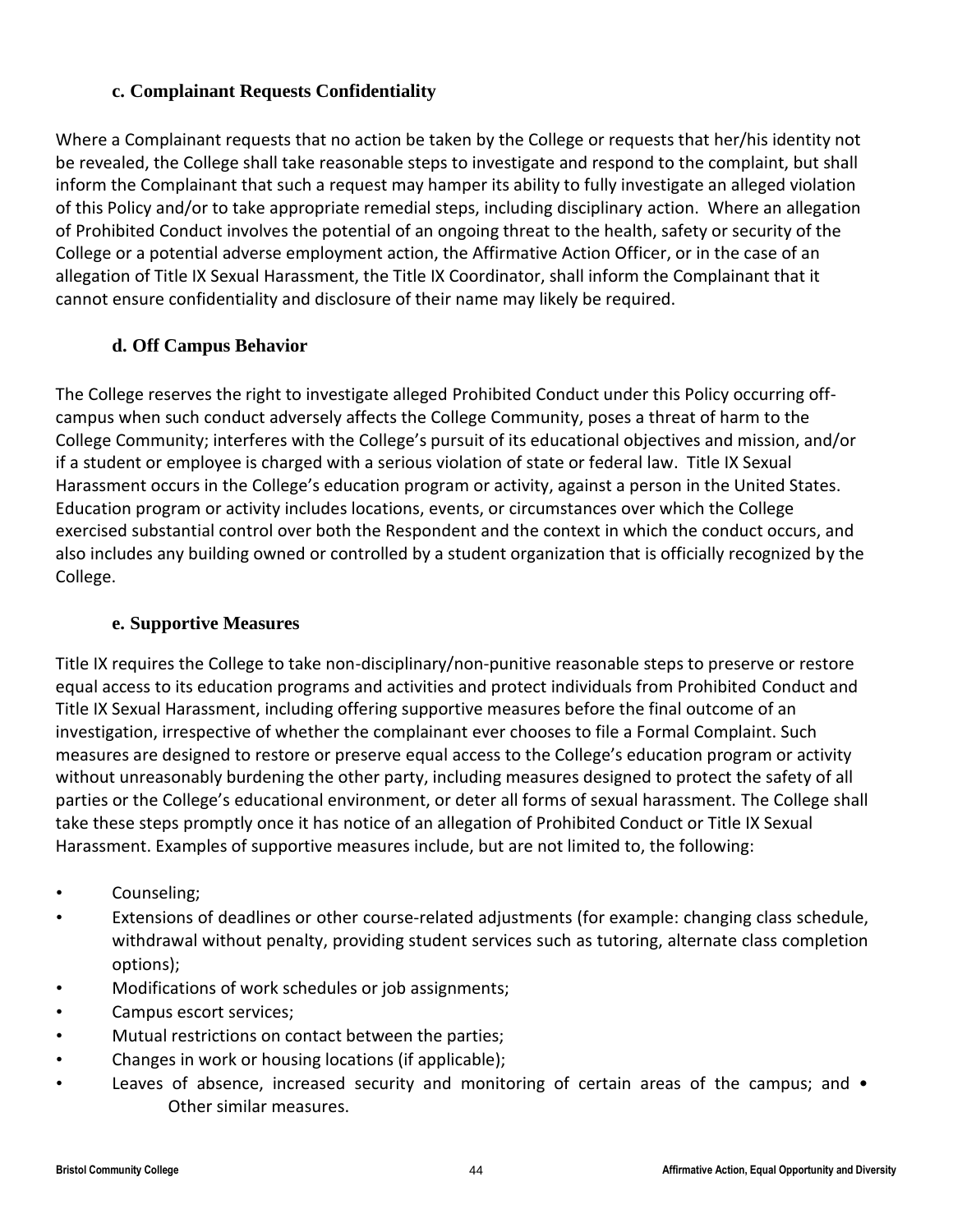The specific supportive measures implemented and the process for implementing those measures will vary depending on the facts of each case. The College will consider a number of factors in determining what supportive measures to take, including, for example, the specific needs expressed by each party; the severity or pervasiveness of the allegations; any continuing effects on each party; whether the parties share the same classes, dining hall schedule, transportation, or job location; and whether other judicial measures have been taken to protect the victim (*e.g*., civil protection orders).

In general, when taking supportive measures, the College shall minimize the burden on each party. The College must maintain as confidential any supportive measures provided to the parties, to the extent that maintaining such confidentiality would not impair the ability of the College to provide the supportive measures.

## **f. Interim Action and Emergency Removal**

<span id="page-44-0"></span>The College reserves the right to suspend a student on an interim basis or place an employee on paid administrative leave prior to completing an investigation under this Policy when it reasonably concludes that a student or employee: (a) poses a threat to health or safety; (b) poses a threat to College property or equipment; (c) is disruptive or interferes with the normal operations of the College; or (d) is charged with a serious violation of state or federal law. In such cases, the College shall provide the employee or student of the specific reason(s) for the interim action. During a student's interim suspension or an employee's leave, the College reserves the right to prohibit the individual from entering upon the College's property or participating in any College activities absent written authorization from an appropriate official of the College.

In the case of a Title IX Sexual Harassment claim, the College must base its decision to institute interim action an (i.e., emergency removal) on the following factors: (1) It undertakes an individualized safety and risk analysis, (2) determines that an immediate threat to the physical health or safety of any student or other individual arising from the allegations of Title IX Sexual Harassment justifies removal, and (3) provides the respondent with notice and an opportunity to challenge the decision immediately following the removal. A respondent subject to emergency removal from the Title IX Coordinator may appeal the decision per the Appeal procedure below in Step 4 of the Title IX Sexual Harassment Complaint Process. The College shall make reasonable efforts to minimize disruption in the professional or educational experience of all affected parties. The College, Complainant, and Respondent will take reasonable efforts to preserve all relevant materials to a complaint, including communications (e.g. email and voice) and documents.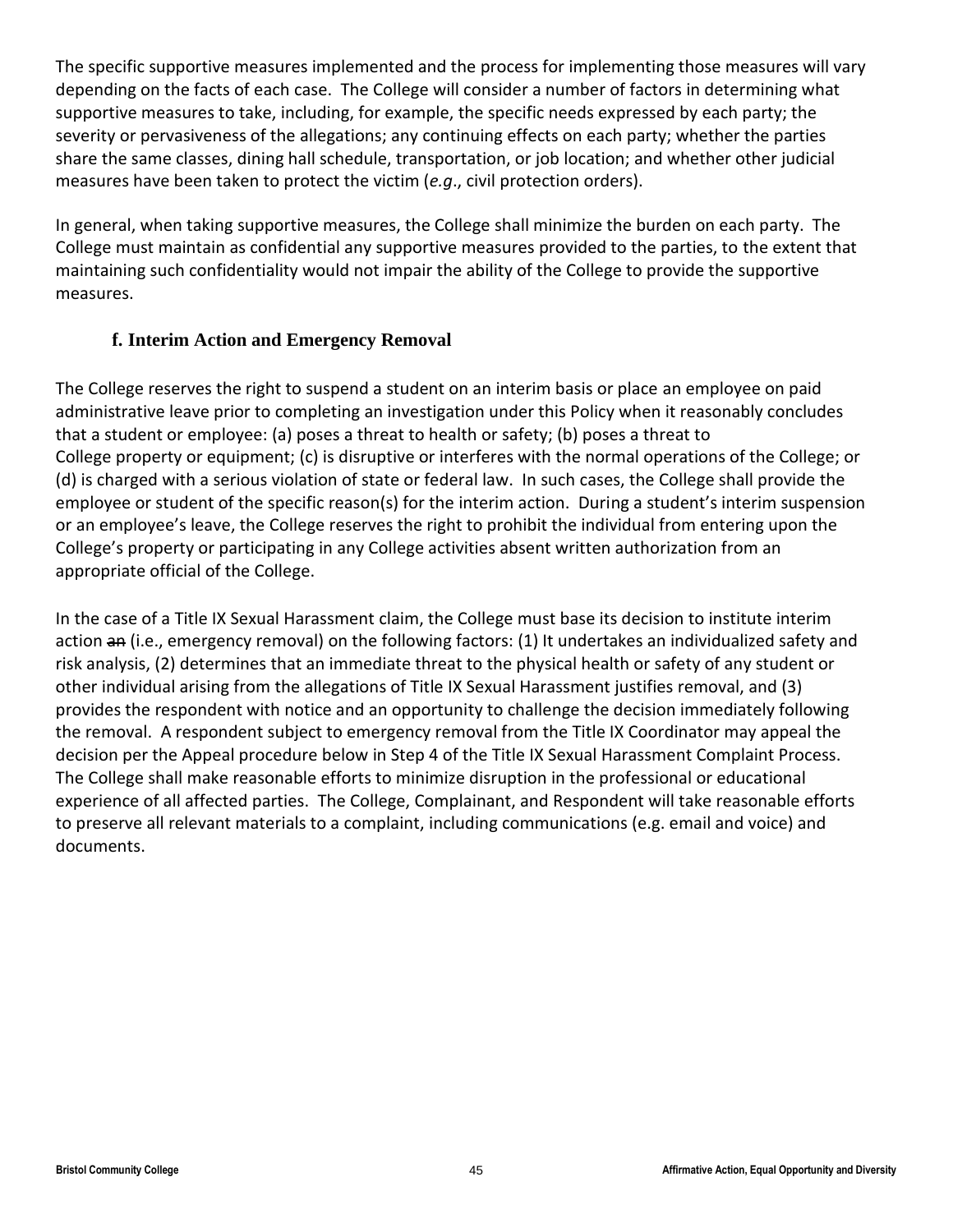## **g. Joint Investigation**

<span id="page-45-0"></span>In some circumstances a Responding Party's conduct may constitute a potential violation of this Policy and/or other conduct policies applicable to employees or students. In such cases, in order to avoid duplicative investigatory efforts, a joint investigation under this Policy may be conducted by the AAO or, in the case of an alleged Title IX Sexual Harassment, the Title IX Coordinator, and the administrator charged with enforcing conduct policies. For example, if the Responding Party is a student, the Affirmative Action Officer (or Title IX Coordinator if a Title IX Sexual Harassment is alleged) and Student Code of Conduct Officer may jointly investigate the complaint. Based on the findings of their joint investigation, the student may be subject to disciplinary action for violations of this Policy and/or the Student Code of Conduct. Where the Responding Party is an employee, a joint investigation may be conducted by the Affirmative Action Officer (or Title IX Coordinator if a Title IX Sexual Harassment is alleged) and the employee's supervisor. Based on the findings of their joint investigation, the employee may be subject to disciplinary action for violations of this Policy and/or for inappropriate and unprofessional conduct.

## **h. Collateral Rights of Employees**

<span id="page-45-1"></span>Any disciplinary action taken against an employee shall be regarded as an administrative action subject to all terms and conditions of applicable collective bargaining agreements.

## **i. Anonymous Report**

<span id="page-45-2"></span>Any individual may file an anonymous report concerning any Prohibited Conduct or Title IX Sexual Harassment referenced under this Policy. An individual may report the incident without disclosing his/her name, identifying the respondent or requesting any action. An anonymous report may be filed with the Affirmative Action Officer or, in the case of an allegation of Title IX Sexual Harassment, the Title IX Coordinator. Depending on the level of information available about the incident or the individuals involved, however, the College's ability to respond to an anonymous report may be limited (e.g. offering supportive measures to a Complainant of Title IX Sexual Harassment).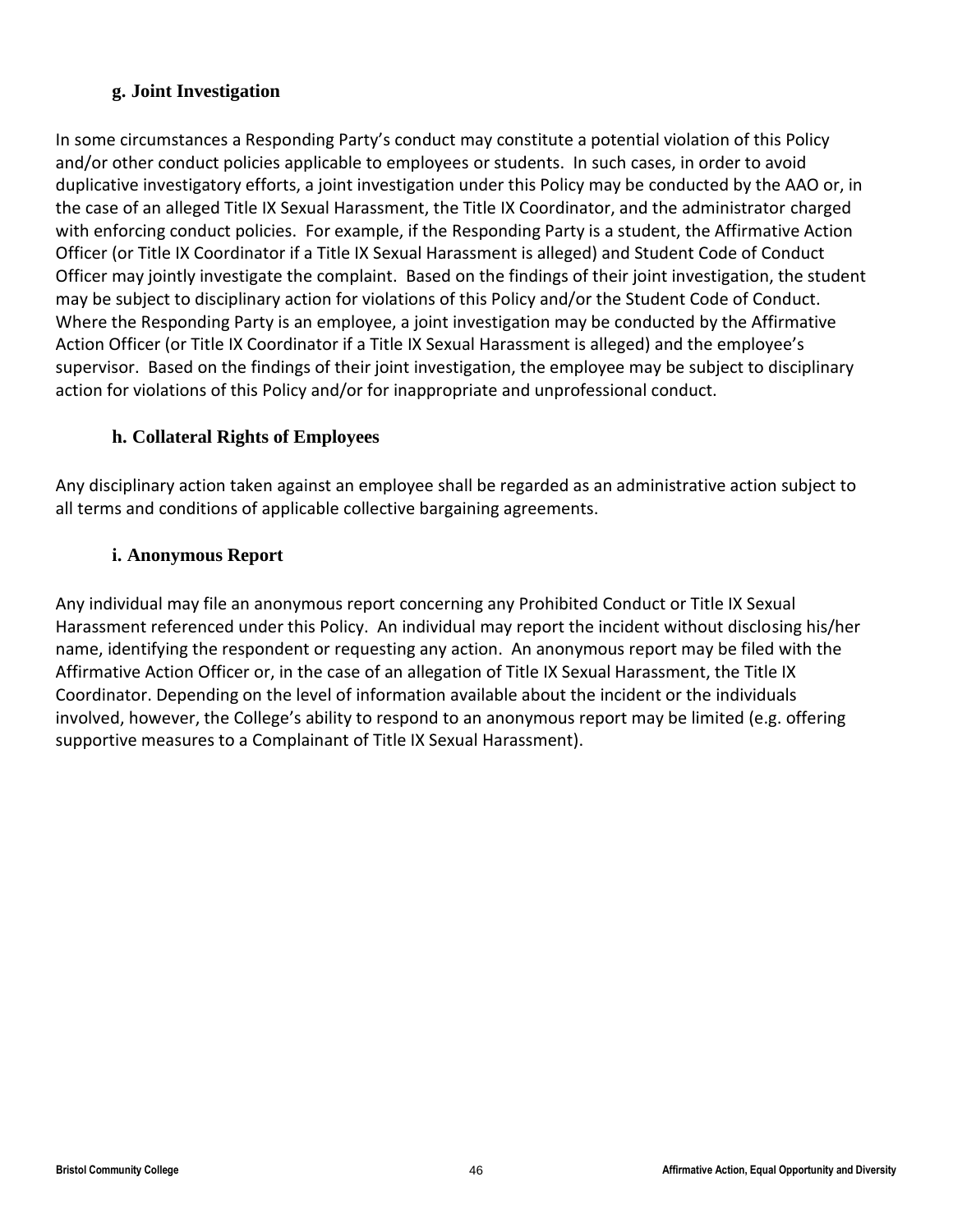## **j. Amnesty**

<span id="page-46-0"></span>Students may be hesitant to report sexual violence out of concern that they, or witnesses, might be charged with violations of the College's drug/alcohol policies. While the College does not condone such behavior, it places a priority on addressing allegations of sexual violence. Accordingly, the College may elect not to pursue discipline against a student who, in good faith, reports, witnesses or possesses personal knowledge of an incident of sexual violence.

## **k. False Charges**

<span id="page-46-1"></span>Filing a false charge under this Policy is a serious offense. If an investigation reveals that a complainant knowingly filed false charges, the College shall take appropriate actions and issue sanctions pursuant to other applicable College policies, including any applicable collective bargaining agreement. The imposition of such sanctions does not constitute retaliation under this Policy. A report made in good faith, however, is not considered false merely because the evidence does not ultimately support the allegation of prohibited conduct.

## **l. Informal Procedures**

<span id="page-46-2"></span>Where appropriate, the parties to a dispute and/or the Affirmative Action Officer or Title IX Coordinator may attempt to reach an informal and prompt resolution of the matter. Informal resolution is encouraged and any of the parties involved may request the intervention of the Affirmative Action Officer/Title IX Coordinator to assist in resolving the matter informally. An informal resolution is achieved through open or closed dialogue between the parties that allows for the airing of any misunderstandings or disputed issues. The informal procedure shall not be used in an effort to resolve student allegations of any type of sexual harassment/violence asserted against an employee, or in cases involving sexual harassment/violence unless a Formal Complaint is filed. If the parties accept the informal resolution, its terms shall be reduced to writing, signed by both parties, and the Affirmative Action Officer/Title IX Coordinator shall retain the document, with copies to the parties; thereafter, the matter shall be considered resolved between the parties. In the case where the Respondent is an employee, prior to execution of a resolution, they will be notified that a copy of the informal resolution may be placed in their personnel file. The parties may request from the College that an informal resolution not be placed in the Respondent's personnel file; however, the College retains the sole discretion to approve or to deny this request. In cases where such request is denied, each party reserves their right to withdraw from the informal resolution process and resume the Complaint process. All other documents related to the informal resolution of a Complaint shall be kept separate from the personnel file. Further, at no time shall a responding party question or confront a Complainant, or engage a third party to do so, as such conduct may constitute intimidation and/or retaliation, which are strictly prohibited under this Policy.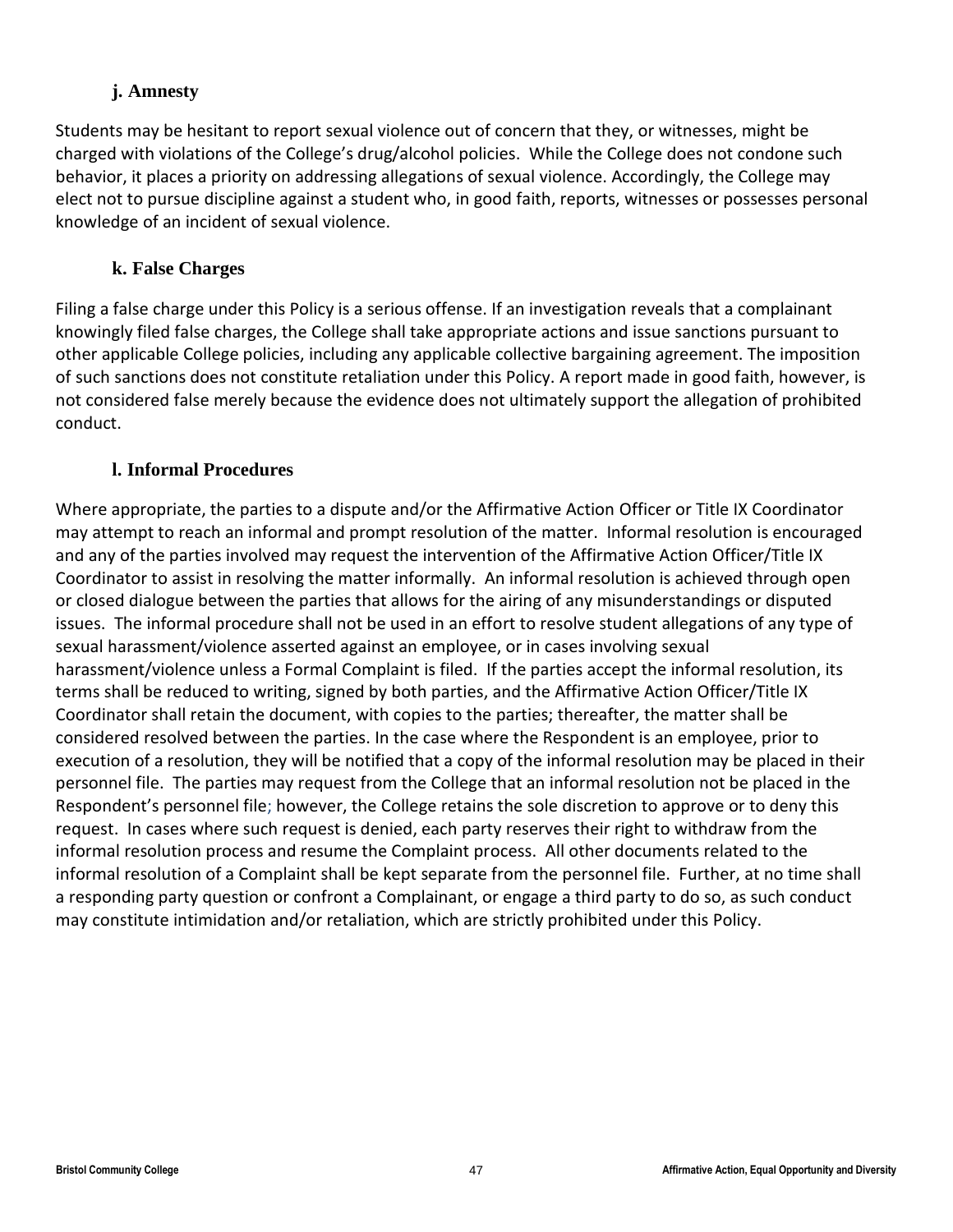## <span id="page-47-0"></span>**II. Complaint Process**

The following rules apply throughout all phases of the complaint process, (except where there is a Formal Complaint of Title IX Sexual Harassment): (1) all parties to a complaint may have an advisor; (2) the role of an advisor is limited to providing discrete advice and counsel to the party; (3) the filing of a complaint under this Policy shall not preclude a Complainant from pursuing a complaint in a separate legal forum; (4) a grade dispute based on alleged Prohibited Conduct shall proceed under this Policy and not the Grade Appeal Process contained in the Student Grievance Procedure; and (5) all findings reached under Complaint Procedure must be based on a "preponderance of evidence" (i.e.; more likely than not) standard.

At any point during the complaint procedure, either party may request mediation by contacting the Affirmative Action Officer. The purpose of mediation is to resolve the dispute to the satisfaction of both parties. Mediation shall be mutually agreed upon by the parties. The Affirmative Action Officer, or designee, shall select an impartial mediator, who shall be mutually agreed upon and not unreasonably refused by either party, and inform the parties in writing of the mediation process and schedule. The mediator must have training or experience in mediating matters subject to this complaint process. Where practicable, a mediation session shall be conducted no later than thirty (30) days after agreed to by the parties. The timelines presented under the Complaint Procedure shall be tolled pending the outcome of mediation. If mediation is successful in resolving the complaint, the Affirmative Action Officer shall reduce to writing the terms of the mediated resolution, which shall be signed by the parties. If mediation does not result in a resolution, all mediation discussions shall remain confidential and may not be used or introduced in this process or any other forum.

## *Step 1 – Investigation*

When a Complainant believes that he/she has been subjected to Prohibited Conduct, the Complainant may file a written complaint with the Affirmative Action Officer. For student Complainants, a complaint may be filed within thirty (30) days following the end of the instructional period when the Complainant knew or should have known of the grievable act. For employee Complainants, a complaint may be filed within thirty (30) days from when the Complainant knew or should have known of the grievable act. The complaint shall contain a statement of all known facts pertaining to the alleged violation and shall be filed preferably on the Affirmative Action Discrimination Complaint Form (see Appendix A). If a student is involved, the Affirmative Action Officer shall notify the Vice President or Dean of Student Services.

During Step 1, the Affirmative Action Officer has the authority to seek to resolve the complaint through an administrative remedy. If the parties accept the administrative remedy proposed, its terms shall be reduced to writing, signed by both parties and the Affirmative Action Officer shall retain the document, with copies to the parties. Thereafter, the matter shall be considered resolved between the parties.

Upon receiving a written complaint, the Affirmative Action Officer will notify the Responding Party in writing, of the complaint (see Appendix B), and provide the Responding Party with a copy thereof. The timeliness of such notification shall be in accordance with the appropriate collective bargaining agreement,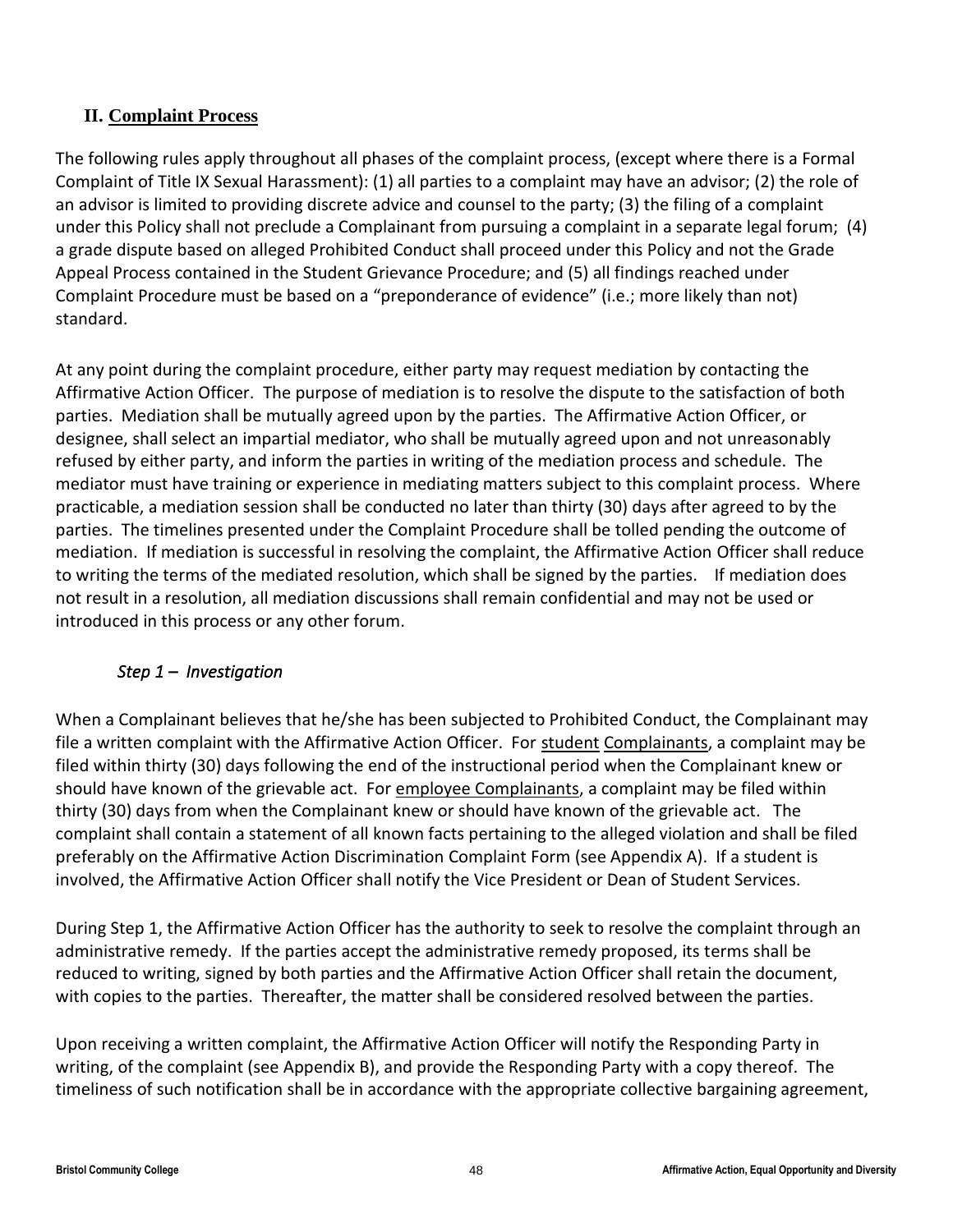if applicable.The Responding Party shall have ten (10) days from receipt of notice to submit to the Affirmative Action Officer a written response to the complaint.

Where practicable, within thirty (30) days from the date the Respondent's written response is received, or the date it was due if none was submitted, the Affirmative Action Officer shall conduct an investigation and prepare and issue a Report of Preliminary Findings to the parties. The investigation shall include, but is not limited to, an analysis of the allegations and defenses presented, consideration of all relevant documents, including materials presented by the parties, interviews of the parties and other individuals and/or witnesses, and/or reviewing certain documents or materials in the possession of either party that the Affirmative Action Officer has deemed relevant to the complaint. The Affirmative Action Officer's report shall specify the investigation undertaken and summarize his/her preliminary findings. The report shall be delivered to the parties in hand or by certified mail. If the investigation is not completed within thirty (30) days, status updates shall be provided to the parties every thirty (30) days until it is completed. Any request by a party to extend a deadline established under this procedure shall be presented in writing to the Affirmative Action Officer.

Thereafter, the parties will have ten (10) days from the date of their receipt of the Report of Preliminary Findings to submit Rebuttal Statements to the Affirmative Action Officer. The parties may present no new allegations at that time. Where practicable, within seven (7) days of receiving the parties' Rebuttal Statements, the Affirmative Action Officer shall review the Rebuttal Statements and prepare and submit a Report of Final Findings and Recommendations to the President's Designee for consideration.

## *Step 2 – Review and Decision by the President's Designee*

Where practicable, within ten (10) days of receipt of the Affirmative Action Officer's Report of Final Findings and Recommendations, the President's Designee shall issue a written decision to the parties. The written decision shall accept, reject or modify the Affirmative Action Officer's Final Findings and Recommendations. The Designee's written decision shall be delivered in hand or by certified mail and shall include the Report of Final Findings and Recommendations. If the President is the Responding Party in an Affirmative Action Complaint, then the Chair of the College's Board of Trustees shall designate a Board member(s) as Designee to administer Step 2 of the Complaint Process.

## *Step 3 – Appeal to President*

A party who is not satisfied with the Designee's written decision may file an appeal with the President within five (5) days of receiving the Designee's decision. Where practicable, within five (5) days of receiving the appeal, the President shall issue a written decision accepting, rejecting or modifying the Designee's decision. The President's decision is final provided that any corrective action and/or discipline imposed are subject to applicable collective bargaining agreements.

If the President is the Responding Party in an Affirmative Action Complaint, then the Chair of the College's Board of Trustees shall consider the appeal and issue the written decision.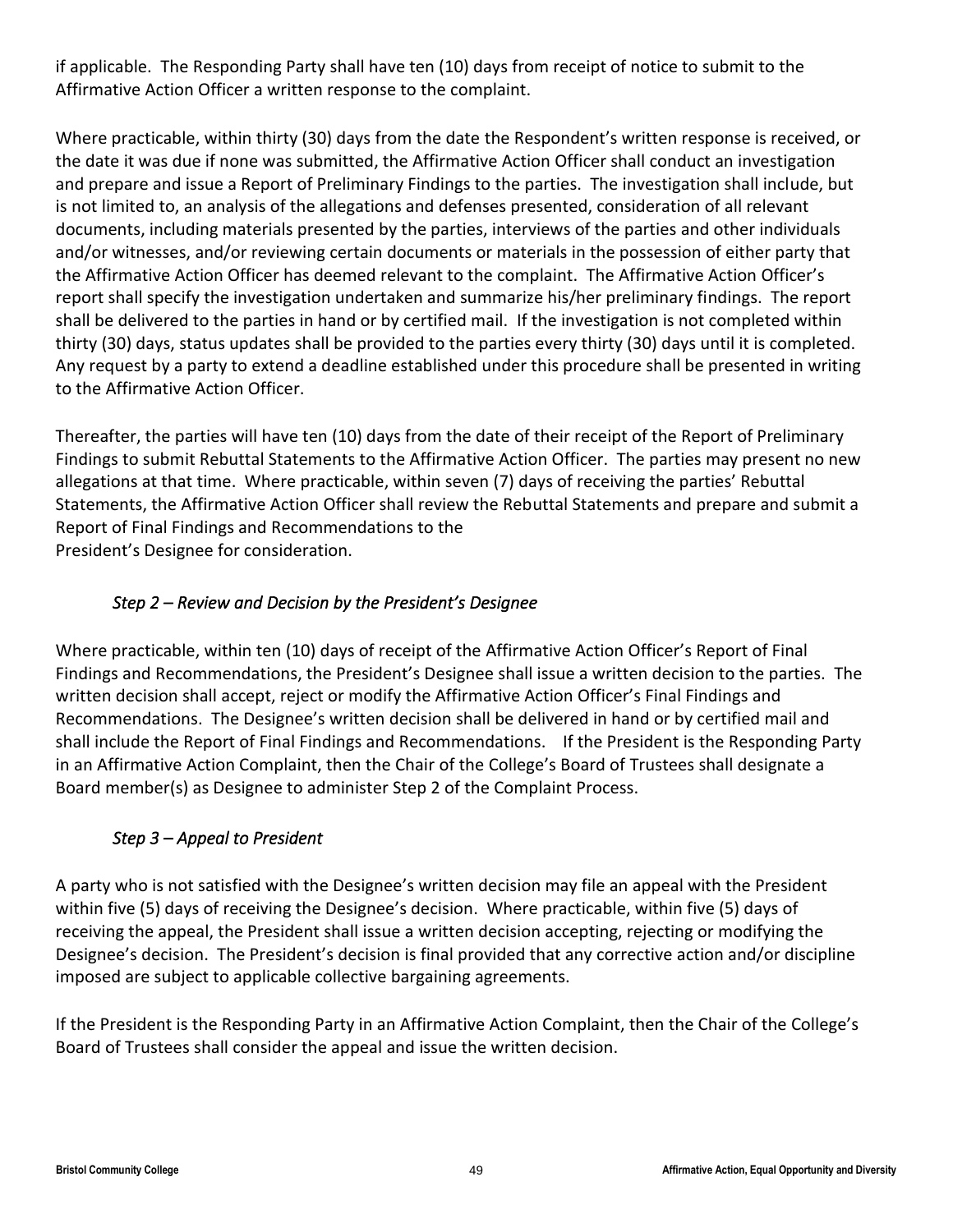## <span id="page-49-0"></span>**III. Title IX Sexual Harassment Complaint Process**

## Formal Complaint Requirement

This Title IX Sexual Harassment Complaint Process shall be available for allegations involving a Formal Complaint of Title IX Sexual Harassment.<sup>1</sup> The College may consolidate Formal Complaints as to allegations of Title IX Sexual Harassment against more than one Respondent, or by more than one Complainant against one or more Respondents, or by one party against the other party, where the allegations arise out of the same facts or circumstances. A party may raise concerns to the Title IX Coordinator (or designee) as to any consolidation; however, the College retains the right to proceed with any consolidation in its sole discretion.

## Jurisdiction of the College

By simultaneous written notice to the parties, the College *must* dismiss any Formal Complaint with regard to that conduct for purposes of Title IX Sexual Harassment, if the conduct alleged:

- Would not constitute Title IX Sexual Harassment as defined, even if proven;
- Did not occur in the College's education program or activity; or
- Did not occur against a person in the United States.

The College *may* dismiss any Formal Complaint for the purposes of Title IX Sexual Harassment if:

- A Complainant withdraws the Formal Complaint or any allegations therein;
- The Respondent is no longer enrolled or employed by the College; or
- Specific circumstances prevent the College from gathering evidence sufficient to reach a determination as to the Formal Complaint or allegations therein.<sup>2</sup>

In the case that a Formal Complaint is precluded from review under the Title IX Sexual Harassment Complaint Procedure for jurisdiction purposes, the College reserves the right to address such other complaints under the Complaint Process (*found herein at Section L., II.*).

## *Step 1 – Investigation*

Upon receipt of a Formal Complaint (preferably in the format of Appendix C), the Title IX Coordinator (or designee) must promptly contact the Complainant confidentially to discuss the availability of supportive measures and resources, consider the Complainant's wishes with respect to these supportive measures, and explain to the Complainant the Title IX Sexual Harassment Complaint Process. If a student is involved, the Title IX Coordinator shall notify the Vice President or Dean of Student Services.

Within five (5) days of receiving a Formal Complaint, the Title IX Coordinator will notify the Respondent in writing of the Formal Complaint (see Appendix D), provide the Respondent with a copy thereof and discuss supportive measures. The timeliness of such notification shall be in accordance with the appropriate collective bargaining agreement, if applicable. The Respondent shall have five (5) days from receipt of notice to submit to the Title IX Coordinator a written response to the Formal Complaint.

<sup>&</sup>lt;sup>1</sup> A College may address sexual harassment affecting its students or employees that falls outside Title IX's jurisdiction, including by providing supportive measures or pursuing discipline consistent with applicable policies.

<sup>2</sup> This decision may be appealed consistent with the appeal procedure in Step 4 below.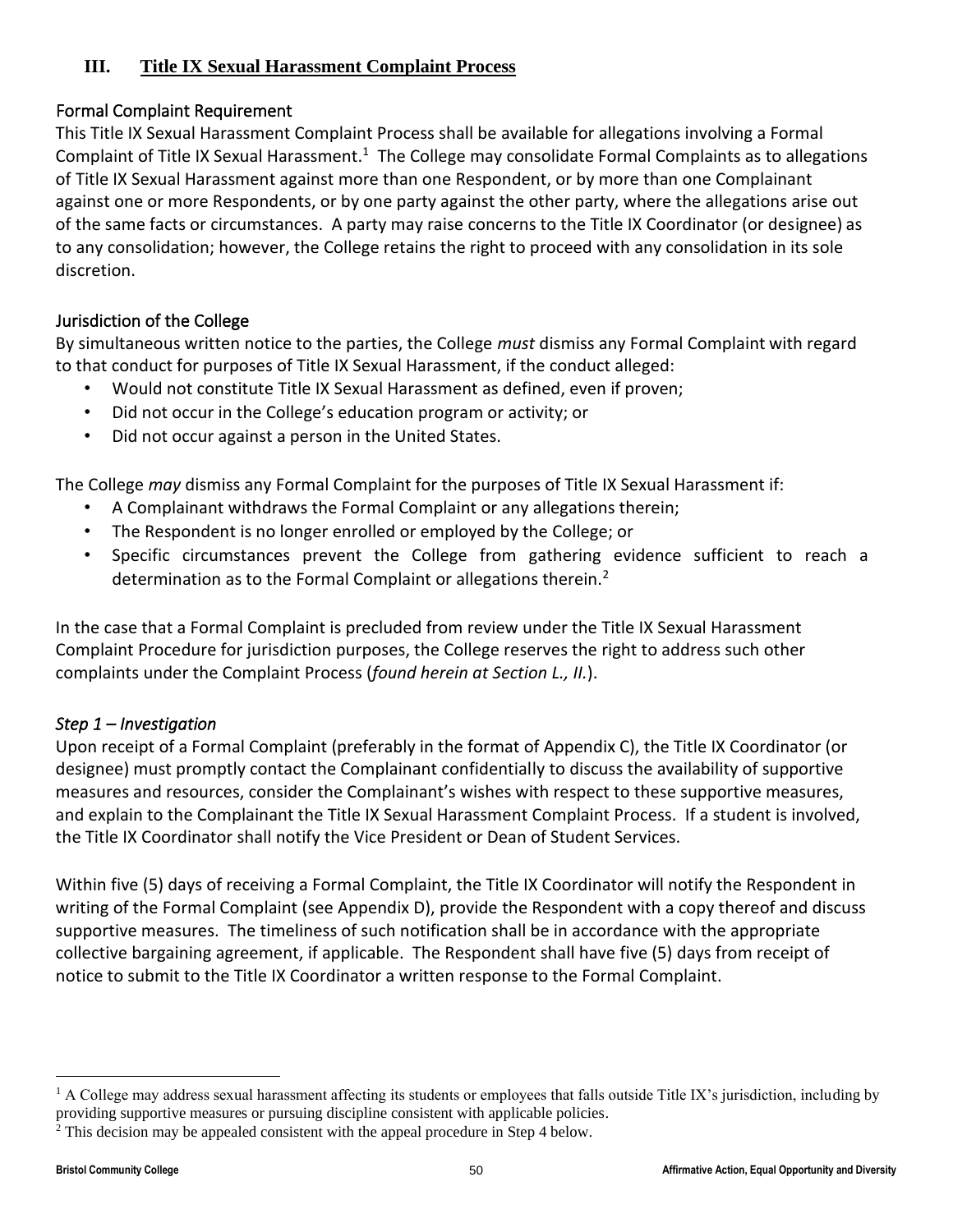Where practicable, within fifteen (15) days from the date the Respondent's written response is received, or the date it was due if none was submitted, the Title IX Coordinator shall conduct an investigation and issue all evidence<sup>3</sup> gathered to the parties (and Advisors) for review and written response within ten (10) days upon their receipt.<sup>4</sup> Upon receipt of said parties' written response(s), or the date they were due if none were submitted, the Title IX Coordinator will have ten (10) days to complete and send an investigative report that fairly summarizes the relevant evidence to each party (and Advisor) for their review and written response within ten (10) days upon their receipt. Within ten (10) days of receipt, the Title IX Coordinator shall review the responses (if any) and prepare and submit the final investigative report including all relevant evidence (and including a section denoting all evidence submitted that was found by the Title IX Coordinator not to be relevant) to the Decision Maker; simultaneously, the Title IX Coordinator shall notice all parties of a hearing date that shall take place no later than ten (10) days later. Any request by a party to extend a deadline established under this Procedure shall be presented in writing to the Title IX Coordinator.

## *Step 2 – Hearing*

The Title IX Coordinator (or designee) will be responsible for coordinating the hearing process. The Decision Maker shall be responsible for conducting the hearing. The duties of the Title IX Coordinator will include: scheduling the hearing; notifying the parties, advisors, and witnesses of the hearing; ensuring that the trained Decision Maker is provided with appropriate materials including a copy of the final investigative report and any exhibits; coordinating videoconferencing (if necessary); and securing a location for the hearing. The Title IX Coordinator will also act as liaison between the parties and the Decision Maker on procedural matters. A hearing is conducted in private. If a Respondent or Complainant has a good faith belief that the individual selected as the Decision Maker has a specific bias or conflict of interest, they may file a request with the Title IX Coordinator (or in instances where the Title IX Coordinator is serving as the Decision Maker, the request shall be directed to the individual selected as the designee in Step 1 - Investigation) for a replacement within two (2) calendar days of being noticed of the Decision Maker's identity. The Title IX Coordinator (or designee) shall review the request and make a decision in no more than three (3) calendar days either granting the request or providing reasons for denying the request. All procedural questions are subject to the final decision of the Decision Maker.

In general, hearings will proceed as follows:

a. The Decision Maker<sup>5</sup> shall summarize the Hearing Policy and allow the Title IX Coordinator the opportunity to briefly state the allegations and summarize the investigative report.

<sup>&</sup>lt;sup>3</sup> A College cannot access or use a party's medical, psychological or similar treatment record unless it obtains the party's voluntary, written consent to do so.

<sup>&</sup>lt;sup>4</sup> All parties (and their Advisors) are strictly prohibited from disseminating any of the evidence subject to inspection and review, or from using such evidence for any purpose unrelated to the Title IX Sexual Harassment Complaint Process.

<sup>5</sup> A College's Title IX Coordinator, Decision Maker, investigators and any college-chosen advisor must receive training on this Policy, issues of relevance, and how to apply the rape shield protections (*see first paragraph of Hearing Policy*) provided only for Complainants.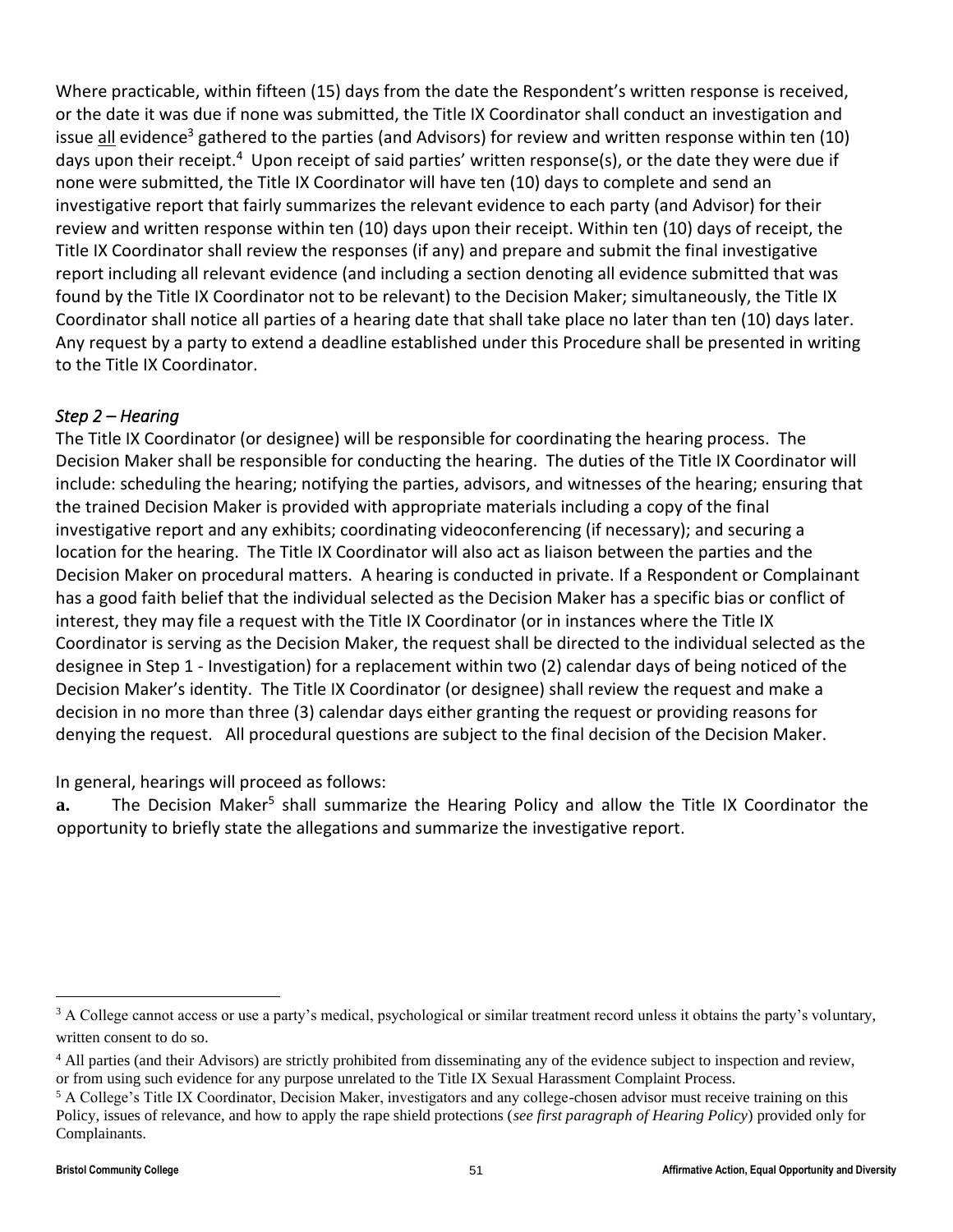**b.** Each party's advisor will be given the opportunity to question the other party and any witnesses by presenting questions to the Decision Maker (including questions on credibility). If the Decision Maker determines a questions is relevant, the other party will be asked to respond. **c.** The Decision Maker shall have a final opportunity to question the parties.

**d.** The Decisions Maker will conclude the hearing by informing the parties that they will issue a decision to the parties and their advisors within ten (10) days, and that it will be based upon a Preponderance of the Evidence standard (i.e.; more likely than not).

## *Hearing Policy*

Questions and evidence about a Complainant's prior sexual behavior will be deemed irrelevant unless offered to prove that someone other than the Respondent committed the alleged misconduct or offered to prove consent.

If a party does not have an advisor present at the live hearing, the College will choose a trained member of the community, to conduct cross examination on behalf of that party. All advisors are limited to active participation in the question and follow-up cross-examination part of the live hearing. Further, Advisors are the only parties allowed to present questions (cross-examination or otherwise) to the Decision Maker.

Generally, live hearings may be conducted with all parties physically present in the same geographic location. At the request of either party, the College must provide for the live hearing to occur with the parties located in separate rooms with technology enabling the Decision Maker and parties to simultaneously see and hear the party or the witness answering questions.

Only relevant questions or cross-examination questions may be asked of a party or witness. Before a Complainant, Respondent, or witness answers a cross-examination or other question, the Decision-Maker must first determine whether the question is relevant and explain to the party's Advisor asking crossexamination questions any decision to exclude a question as not relevant. If a party or witness does not submit to cross-examination at the live hearing, the decision-maker(s) must not rely on any statement of that party or witness in reaching a determination regarding responsibility; provided, however, that the decision-maker(s) cannot draw an inference about the determination regarding responsibility based solely on a party's or witness's absence from the live hearing or refusal to answer cross-examination or other questions.

Formal rules of evidence applied in courtroom proceedings (e.g., Massachusetts Evidence Code) do not apply in the hearing. The Decision Maker will make an official audio recording of the hearing. The recording is College property. No other recording of the hearing is permitted. The audio recording will be retained by the Title IX Coordinator in accordance with the College's records/information retention and disposition schedule. Access to the recording will be made available to the parties for inspection and review, however, parties are prohibited from making any copies of such recording. The recording shall only be released in compliance with applicable discovery proceedings in any future legal/administrative proceedings. The Decision Maker controls the hearing, is responsible for maintaining order during the hearing, and makes whatever rulings are necessary to ensure a fair hearing. The Decision Maker's decisions in this regard are final.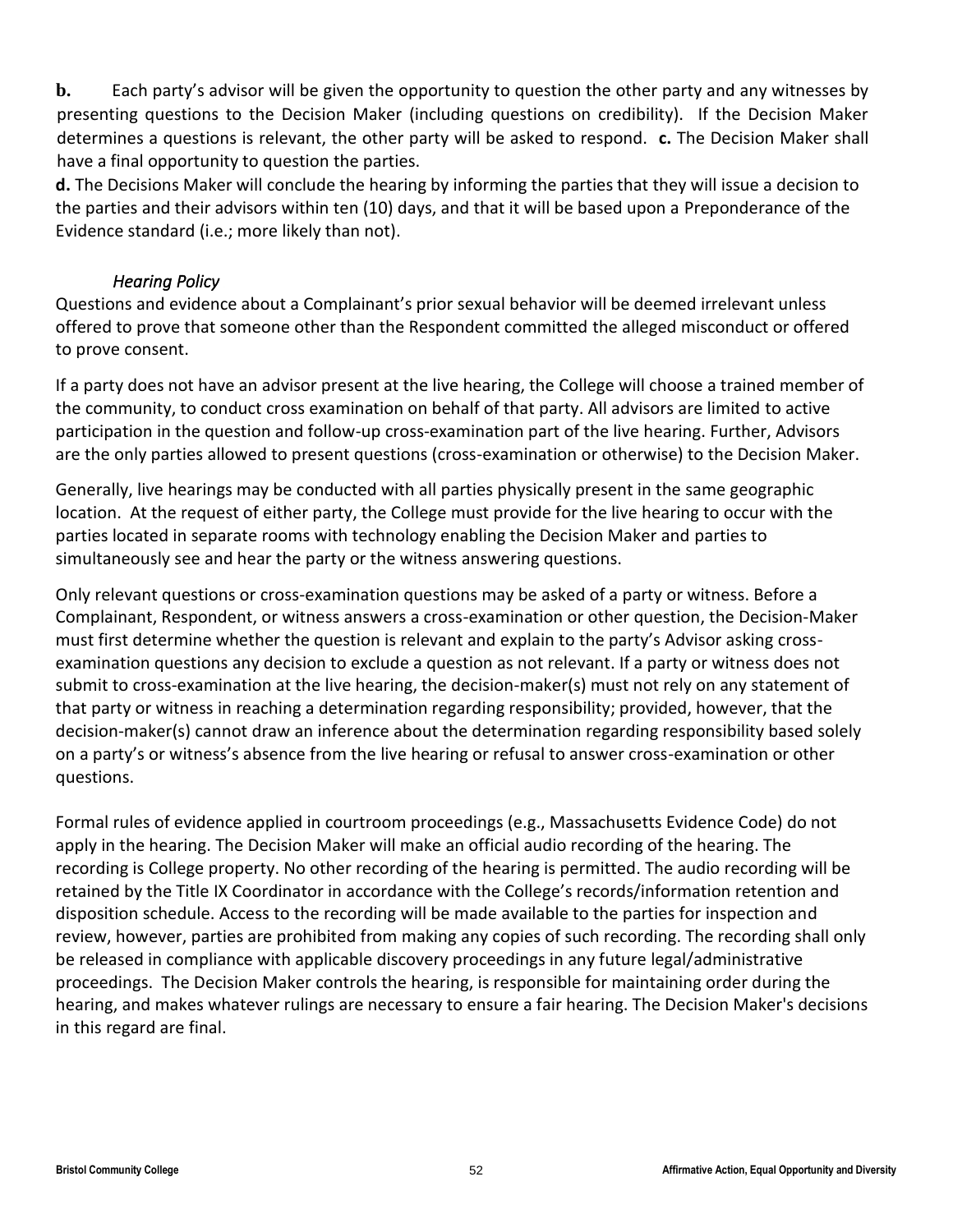## *Step 3 – Review and Decision by the Decision Maker*

The Decision-Maker must issue a written determination regarding responsibility to all parties (and their Advisors) simultaneously, within ten (10) days of the hearing. The written determination must include — Identification of the allegations potentially constituting sexual harassment; A description of the procedural steps taken from the receipt of the formal complaint through the determination, including any notifications to the parties, interviews with parties and witnesses, site visits, methods used to gather other evidence, and hearings held; Findings of fact supporting the determination; Conclusions regarding the application of the College's code of conduct to the facts; A statement of, and rationale for, the result as to each allegation, including a determination regarding responsibility, any disciplinary sanctions the College imposes on the Respondent, and whether remedies designed to restore or preserve equal access to the College's education program or activity will be provided by the College to the Complainant; and The College's procedures and permissible bases for the Complainant and Respondent to appeal. The determination regarding responsibility becomes final either on the date that the College provides the parties with the written determination of the result of the appeal, if an appeal is filed, or if an appeal is not filed, the date on which an appeal would no longer be considered timely. The Title IX Coordinator is responsible for effectuating any remedies including referral to appropriate College administrators as may be applicable.

## *Step 4 – Appeal to the President*

A party who is not satisfied with the Title IX Coordinator's decision to implement an emergency removal or dismiss a Formal Complaint; or, the Decision Maker's written decision may file an appeal with the President within five (5) days of receiving said decision, respectively on the following bases: procedural irregularity that affected the outcome of the matter, newly discovered evidence that could affect the outcome of the matter, and/or that any Title IX personnel (including the Decision Maker) had a conflict of interest or bias, that affected the outcome of the matter. Where practicable, within five (5) days of receiving the appeal, the President shall issue a written decision simultaneously to all parties, accepting, rejecting or modifying the decision, describing the result of the appeal and the rationale for the result. The President's decision is final provided that any corrective action and/or discipline imposed are subject to applicable collective bargaining agreements. If the President is the Respondent, then the Chair of the College's Board of Trustees shall consider the appeal and issue the written decision.

## **Policy Contact**

Contact Name, Gia Sanchez for questions regarding this policy, [diversitytitleIX@bristolcc.edu](mailto:diversitytitleIX@bristolcc.edu) 774 357-2264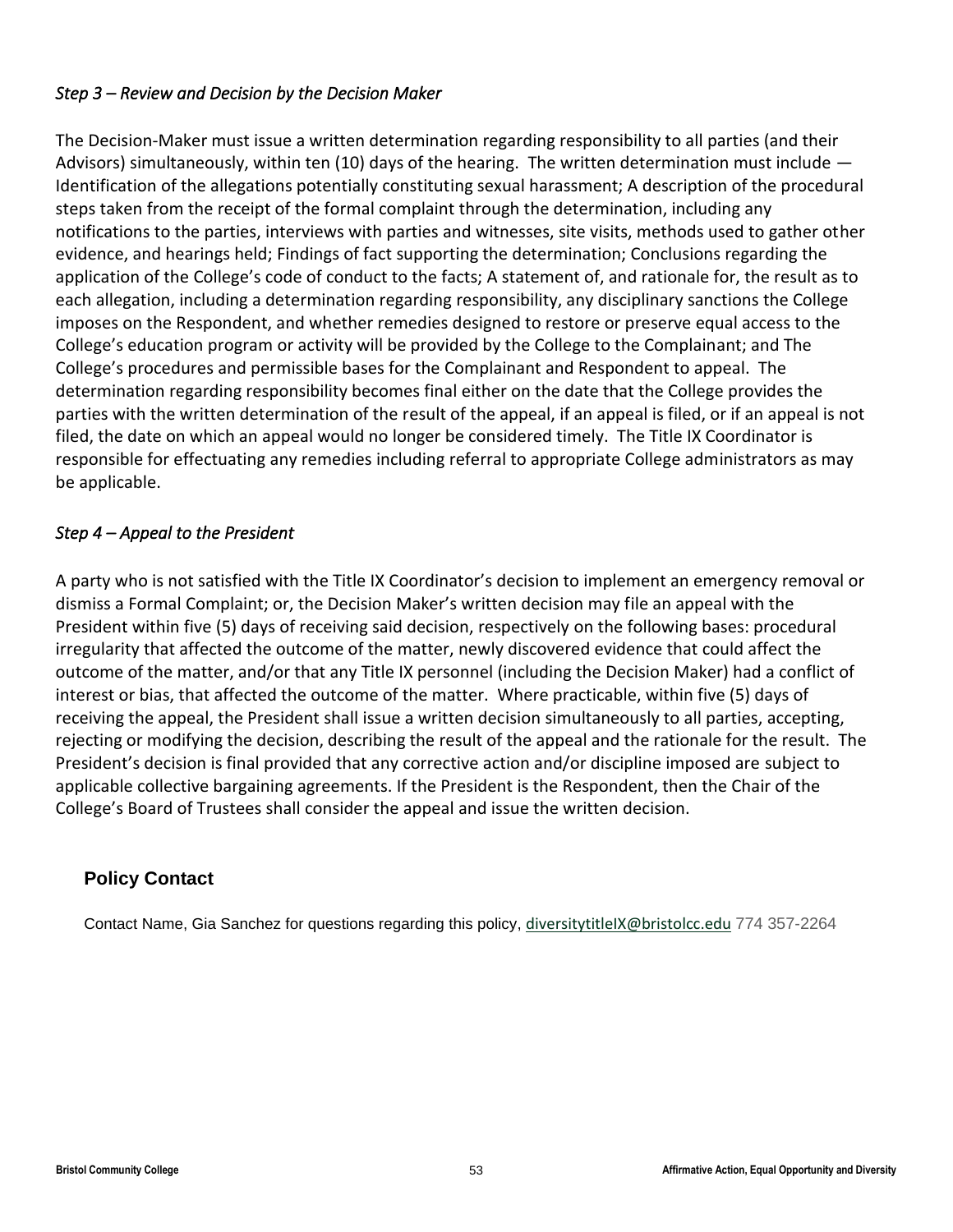<span id="page-53-0"></span>**For your convenience, a dynamic [form](http://bristolcc.edu/about/policiesdisclosureslegalstatements/consumerpolicies/equalopportunitynon-discriminationnotice/discriminationandharassmentcomplaintform/) is available on the Bristol website which can be used instead of** 



**this paper form. We have also provided these forms in a Word document.** 

## APPENDIX A - AFFIRMATIVE ACTION DISCRIMINATION COMPLAINT FORM

## **AFFIRMATIVE ACTION DISCRIMINATION COMPLAINT FORM**

The purpose of this form is to record information required to initiate an investigation into an alleged violation of the College's Affirmative Action Policy. All reasonable efforts will be made to maintain the confidentiality of the parties involved during the complaint procedure in accordance with the Affirmative Action Policy.

It is unlawful to retaliate against a student, employee or any other person in the College for filing a complaint or for cooperating in an investigation of a complaint. All parties to a complaint may have an advisor (for union employees this may be a union representative) assist them throughout the process.

| Date Filed:                                                                                                                                                                     |                                                       | Date(s) of Alleged Discrimination:                                                                                                                                                           |
|---------------------------------------------------------------------------------------------------------------------------------------------------------------------------------|-------------------------------------------------------|----------------------------------------------------------------------------------------------------------------------------------------------------------------------------------------------|
| A. Name (Print):                                                                                                                                                                |                                                       |                                                                                                                                                                                              |
| B. Check One: Student:                                                                                                                                                          |                                                       |                                                                                                                                                                                              |
|                                                                                                                                                                                 |                                                       | Department/Division:                                                                                                                                                                         |
| C. Type of alleged discrimination or act (please check applicable category):                                                                                                    |                                                       |                                                                                                                                                                                              |
| Race/Color<br>National Origin Gender<br>Maternity Leave_<br>Retaliation<br>*If sexual violence is alleged, specify type as defined under this Policy:<br>E. List any witnesses: | Religion/Creed<br>Gender Identity<br>Sexual Violence* | Age<br>Disability<br><b>Generic Information</b><br><b>Military Service</b><br>Other: and the contract of the contract of the contract of the contract of the contract of the contract of the |
| filed and the Title IX Sexual Harassment Process is not activated.                                                                                                              |                                                       | *This form is used for sexual harassment/sexual violence complaints when a Formal Complaint is not                                                                                           |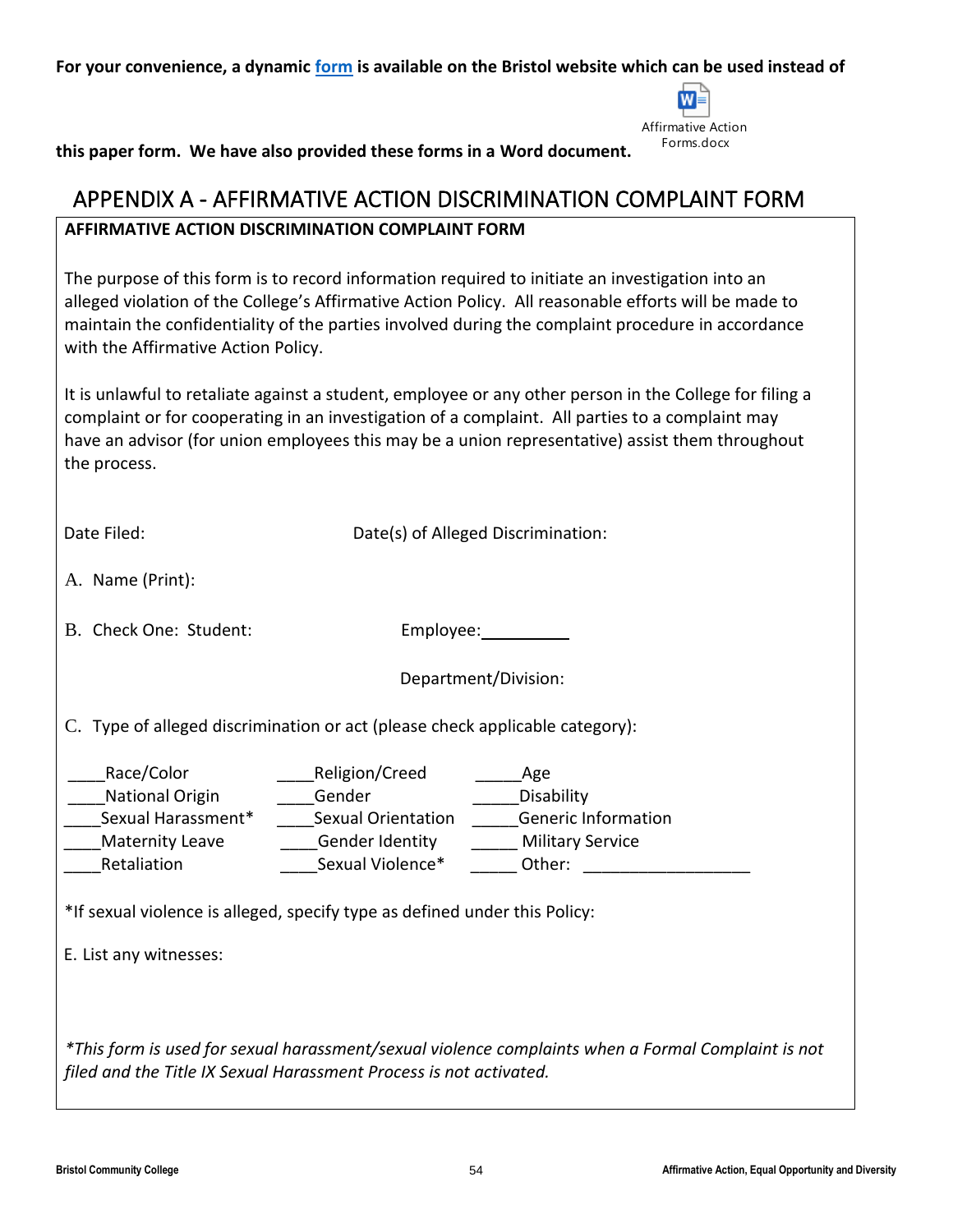## **AFFIRMATIVE ACTION DISCRIMINATION COMPLAINT FORM – PAGE 2**

F. Description of Complaint - please list the sequence of events, including dates, if possible, and any relevant facts and statements:

(If additional writing space is needed, please attach additional sheets)**To the best of my knowledge and belief, the above information is complete, true and accurate and not a "false charge" as defined under this Policy. I hereby submit this complaint under the College's Affirmative Action Complaint Procedure.** 

Signature of Complainant & Date

Received by (College Official's name/title): \_\_\_\_\_\_\_\_\_\_\_\_\_\_\_\_\_\_\_\_\_\_\_\_\_\_\_\_\_\_\_\_\_\_\_

Date Received: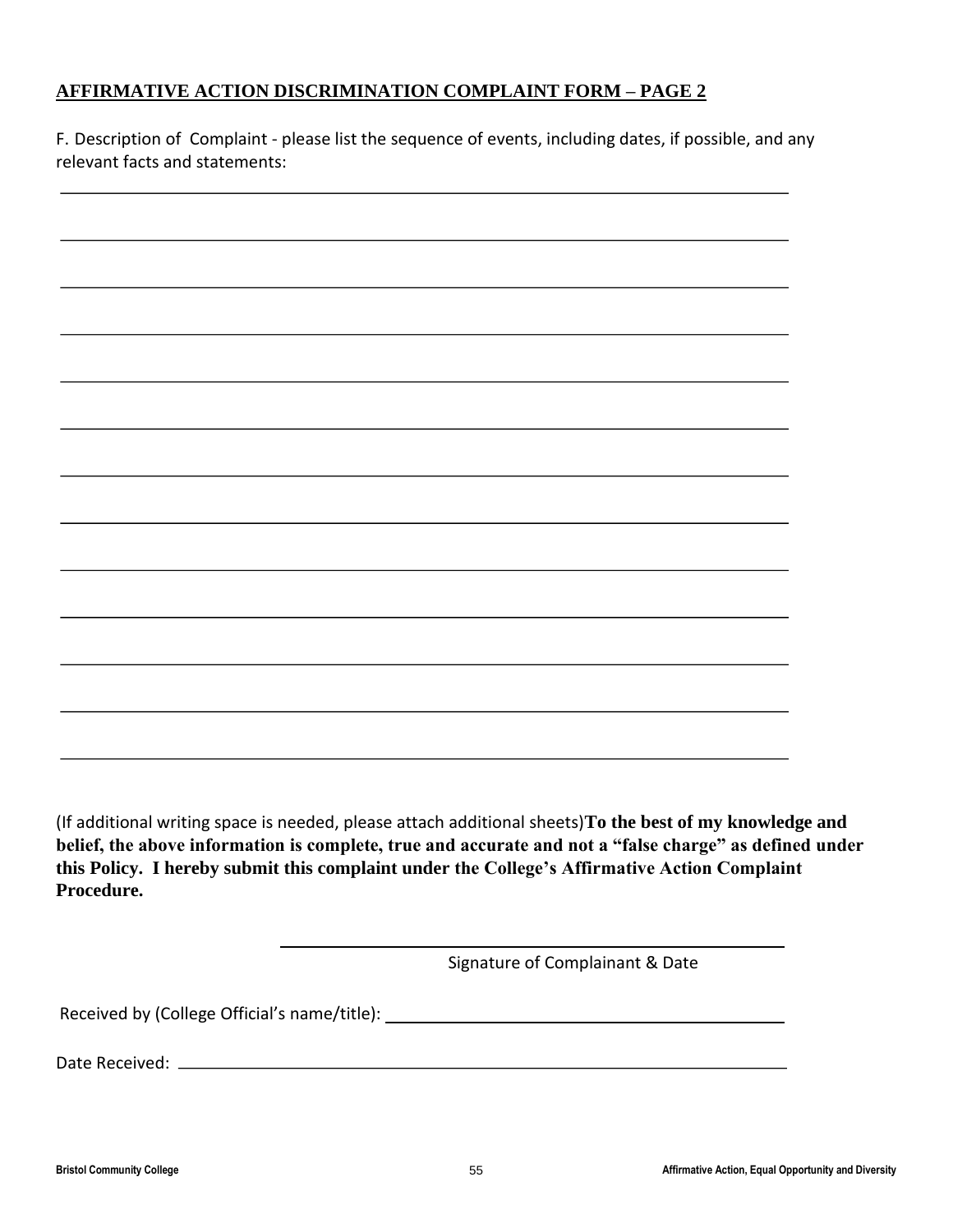## *College Letterhead*

| m<br>n:<br>$- \mathbf{v} \cdot$ |  |
|---------------------------------|--|
|                                 |  |

**To:** , Responding Party

**From:** , (Title of College Official)

**Subject:** Affirmative Action Discrimination Complaint

**Date:** 

This is to notify you that on  $\Box$  a complaint alleging a violation of the College's Policy on Affirmative Action was filed against you with the College. A copy of the complaint is attached, as is a copy of the complaint procedure. Within ten (10) days of your receipt of this notice, please submit to me a written response to the complaint.

I will be contacting you to schedule an appointment to discuss this matter. Please be advised that it is unlawful to retaliate against a student, employee or any other person for filing a complaint or for cooperating in an investigation related thereto.

All reasonable efforts will be made to maintain confidentiality during the complaint procedure in accordance with the Policy on Affirmative Action. Further, if any disciplinary sanctions are imposed as a result of an investigation under this Policy, all such sanctions shall be regarded as an administrative action subject to all terms and conditions of applicable collective bargaining agreements.

All questions concerning this matter should be addressed to the College official referenced above. Further, all parties to a complaint may have an advisor (for union employees this may be a union representative) assist them throughout the process.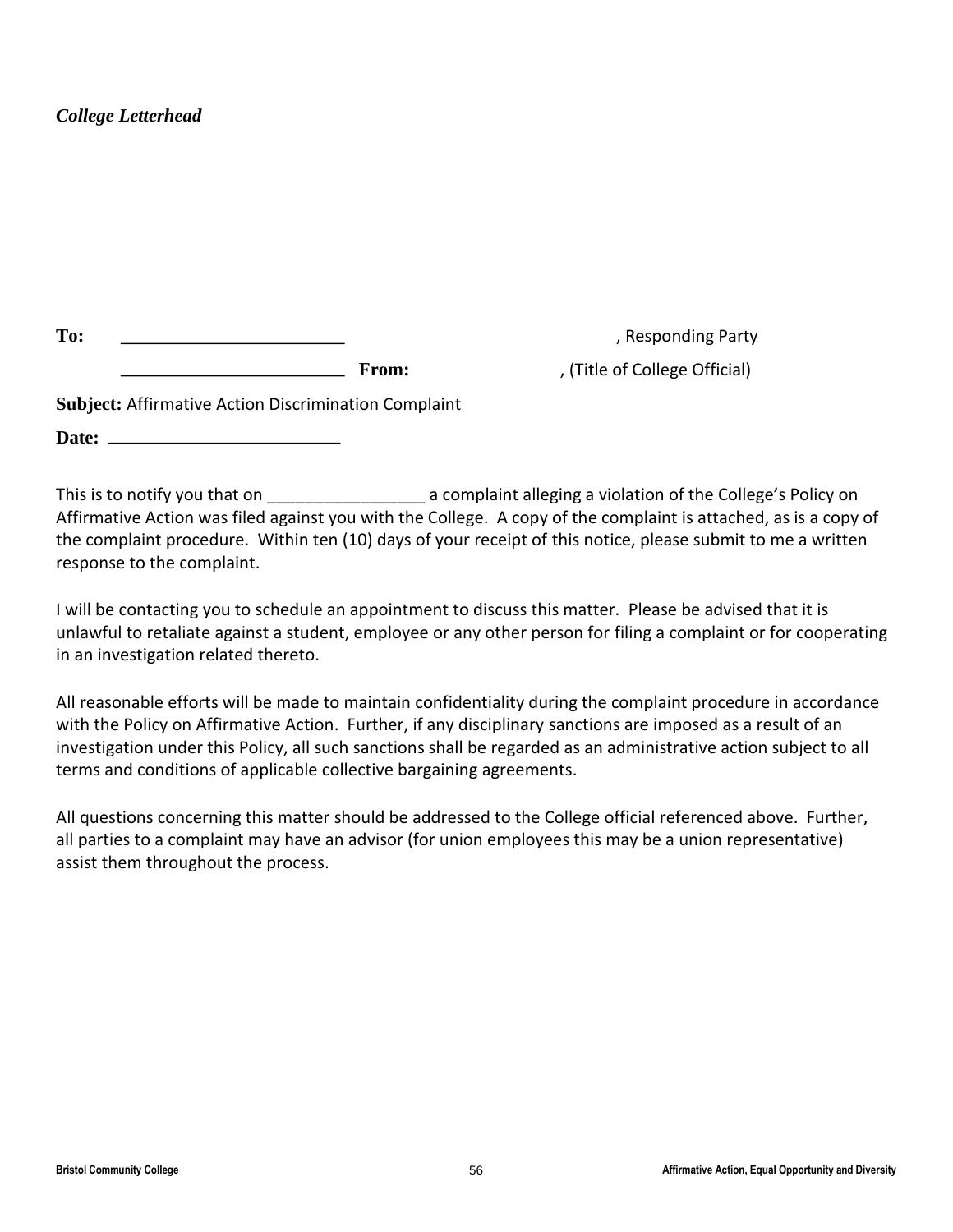**For your convenience, a dynamic [form](http://bristolcc.edu/about/policiesdisclosureslegalstatements/consumerpolicies/equalopportunitynon-discriminationnotice/discriminationandharassmentcomplaintform/) is available on the Bristol website which can be used instead of this paper form.** 

## **APPENDIX C – TITLE IX SEXUAL HARASSMENT COMPLAINT FORM**

## **TITLE IX SEXUAL HARASSMENT COMPLAINT FORM**

| The purpose of this form is to record information required to initiate an investigation into an alleged<br>violation of the College's Title IX Sexual Harassment Policy. All reasonable efforts will be made<br>to maintain the confidentiality of the parties involved during the process in accordance with the<br>Affirmative Action Policy. |
|-------------------------------------------------------------------------------------------------------------------------------------------------------------------------------------------------------------------------------------------------------------------------------------------------------------------------------------------------|
| It is unlawful to retaliate against a student, employee or any other person in the College for filing<br>a complaint or for cooperating in an investigation of a complaint. All parties to a complaint may<br>have an advisor (for union employees this may be a union representative) assist them throughout<br>the process.                   |
| Date Filed: Date(s) of Alleged Discrimination:                                                                                                                                                                                                                                                                                                  |
| A. Name (Print):                                                                                                                                                                                                                                                                                                                                |
| B. Check One: Student:<br>Employee:___________                                                                                                                                                                                                                                                                                                  |
| Department/Division:                                                                                                                                                                                                                                                                                                                            |
| C. Type of alleged discrimination or act meets Title IX Sexual Harassment <sup>1</sup> as defined in the<br>Affirmative Action Policy: _____(Check here if yes)                                                                                                                                                                                 |
| *If sexual violence is alleged, specify type as defined under this Policy:                                                                                                                                                                                                                                                                      |
| D. Name of individual(s) you believe discriminated against you:                                                                                                                                                                                                                                                                                 |
|                                                                                                                                                                                                                                                                                                                                                 |
|                                                                                                                                                                                                                                                                                                                                                 |
|                                                                                                                                                                                                                                                                                                                                                 |
| E. List any witnesses:                                                                                                                                                                                                                                                                                                                          |

<sup>&</sup>lt;sup>1</sup> Title IX regulations require institutions of higher education to implement a policy to address sexual harassment/sexual violence as specifically defined by the U.S. Department of Education. Accordingly, Formal Complaints of Title IX Sexual Harassment will be subject to review in accordance with the Title IX Sexual Harassment Complaint Process (*Section L., III.*). Notwithstanding, the College reserves the right to address all complaints of sexual harassment/sexual violence under the Complaint Process (*Section L., II.*).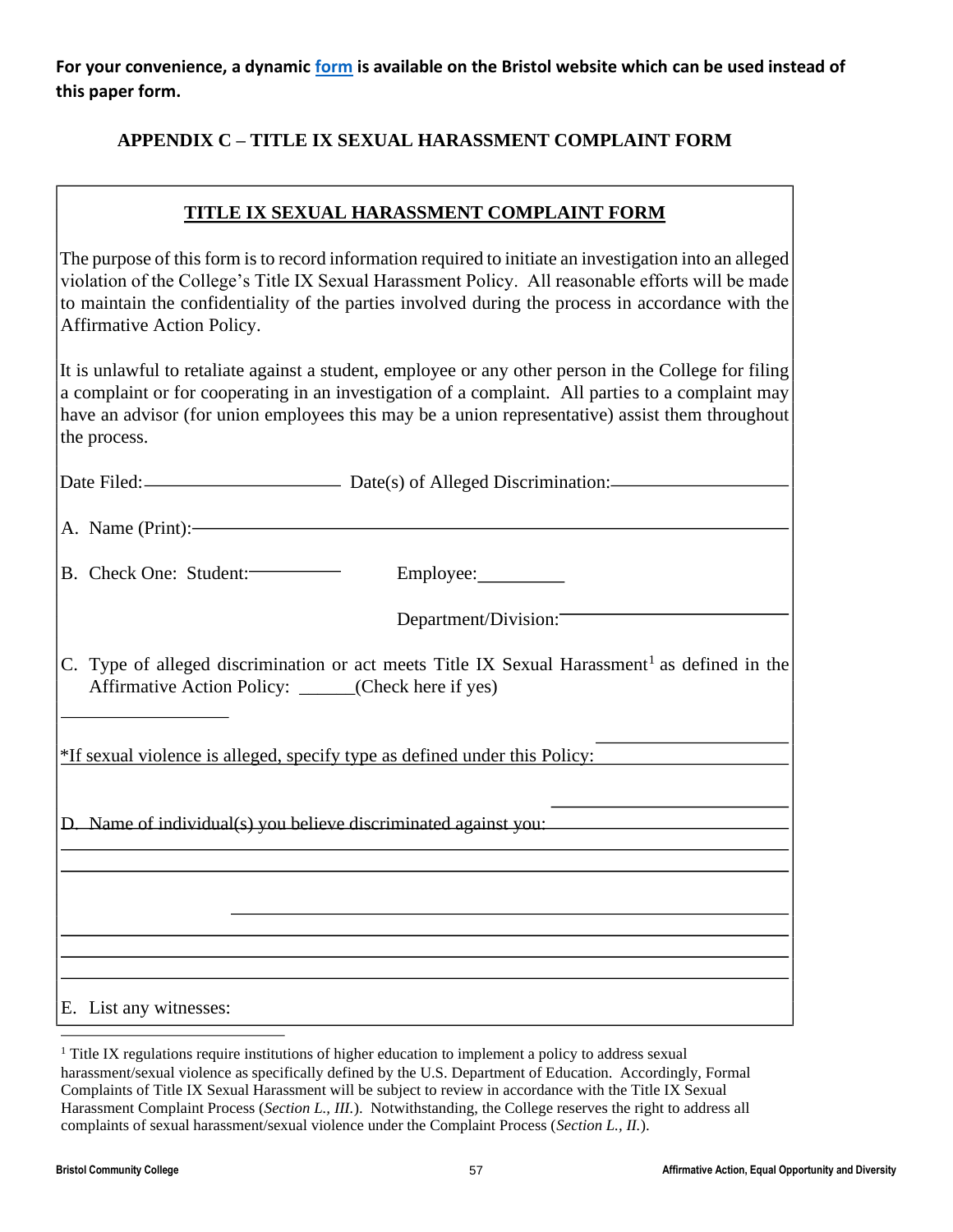## **TITLE IX SEXUAL HARASSMENT COMPLAINT FORM – PAGE 2**

| F. Description of Complaint - please list the sequence of events, including dates, if possible, and any relevant<br>facts and statements: |  |
|-------------------------------------------------------------------------------------------------------------------------------------------|--|
|                                                                                                                                           |  |
|                                                                                                                                           |  |
|                                                                                                                                           |  |
|                                                                                                                                           |  |
|                                                                                                                                           |  |
|                                                                                                                                           |  |
|                                                                                                                                           |  |
|                                                                                                                                           |  |
|                                                                                                                                           |  |

(If additional writing space is needed, please attach additional sheets)

**To the best of my knowledge and belief, the above information is complete, true and accurate and not a "false charge" as defined under this Policy. I hereby submit this complaint under the College's Affirmative Action Complaint Procedure.** 

Signature of Complainant & Date

Received by (College Official's name/title): \_\_\_\_\_\_\_\_\_\_\_\_\_\_\_\_\_\_\_\_\_\_\_\_\_\_\_\_\_\_\_\_\_\_\_

Date Received: